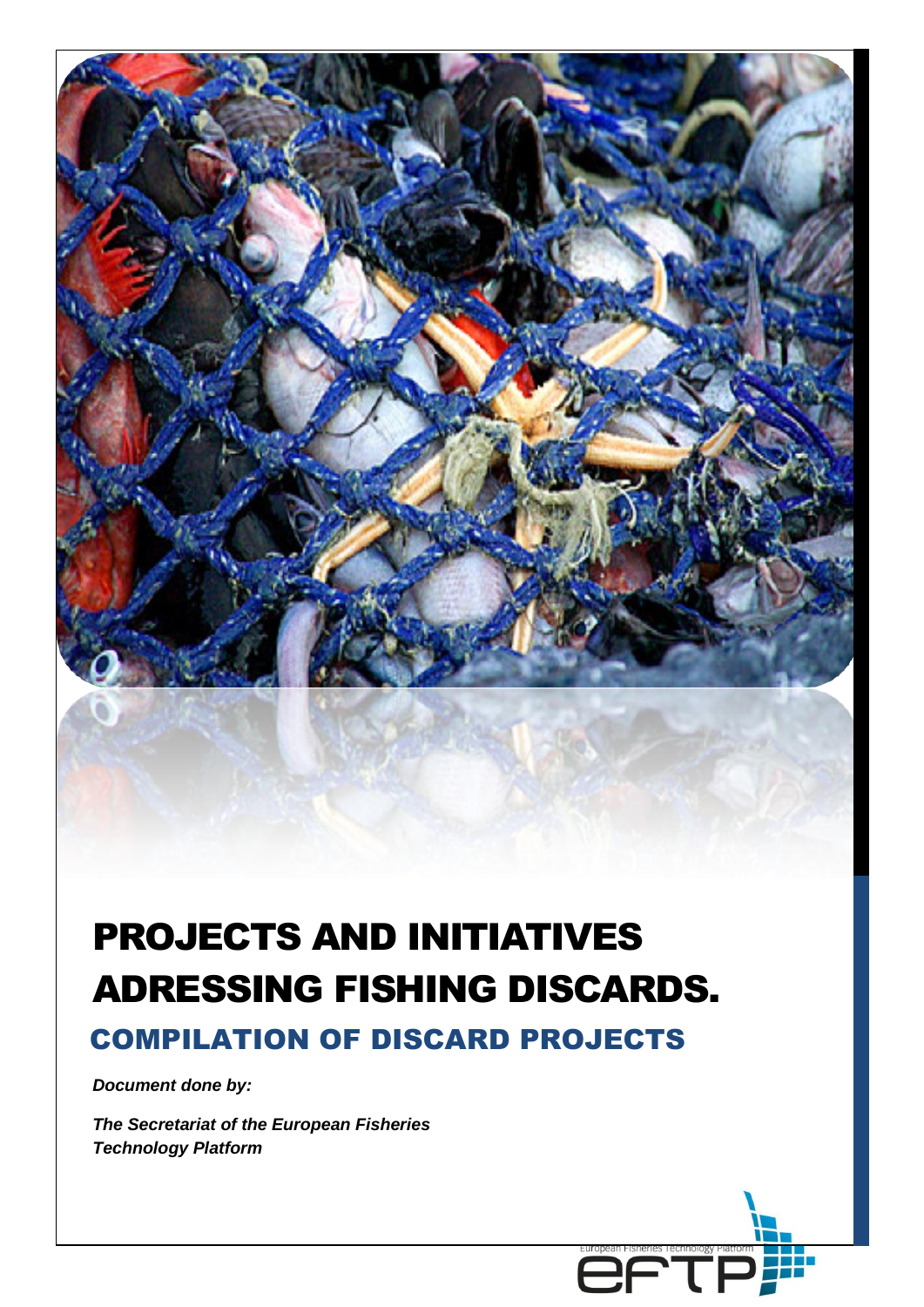### **INTRODUCTION**

The European Commission is looking for an integrated and ambitious approach to tackle fishing discards. This is considered one of the main problems for the sustainability of the fishing activity and although it is recognized that a lot of effort has been made by the different stakeholders, implementing efficient measures, technologies and policies to avoid discards is still a major challenge.

The European Commission is interacting with the stakeholders to find out more about the problem, the position of the different Member States and agents and about what has already been done and the results achieved.

In March 2010, the European Commissioner for Maritime Affairs and Fisheries met a delegation of the EFTP Board of Directors and this Platform offered their support to compile information on past and on-going research and innovation projects and initiatives focusing this matter.

The European Fisheries Technology Platform has done a compilation of a number of relevant discard projects carried out, some of them at EU level and, some others, by member states. The information has been collected throw a public consultation using an on line questionnaire and for a period of one month from the 15<sup>th</sup> on March to the 15<sup>th</sup> of April 2011.

The information offered in this document has been organized according to different approaches followed by recorded projects to minimize or use discards, and also according to the period of execution, separating with this on-going and past initiatives.

The authors consider socio-economic impact and social perception of marine resources and activities should be considered a very relevant issue in the development of future discards' regulation. It is important to notice that most of the projects gathered in study have not assessed in deep the socioeconomic impact of the measures implemented.

### **The document it is structured into the following sections:**

- $\checkmark$  Description of ongoing projects
- $\checkmark$  Description of the initiatives already finished
- $\checkmark$  Brief reference to others discards projects identified
- Socioeconomic impact as a matter in the gathered projects
- $\checkmark$  Analysis of the EU management
- $\checkmark$  Statistic Analysis of some relevant data
- $\checkmark$  GANTT analysis of execution periods.

## INDEX

**1**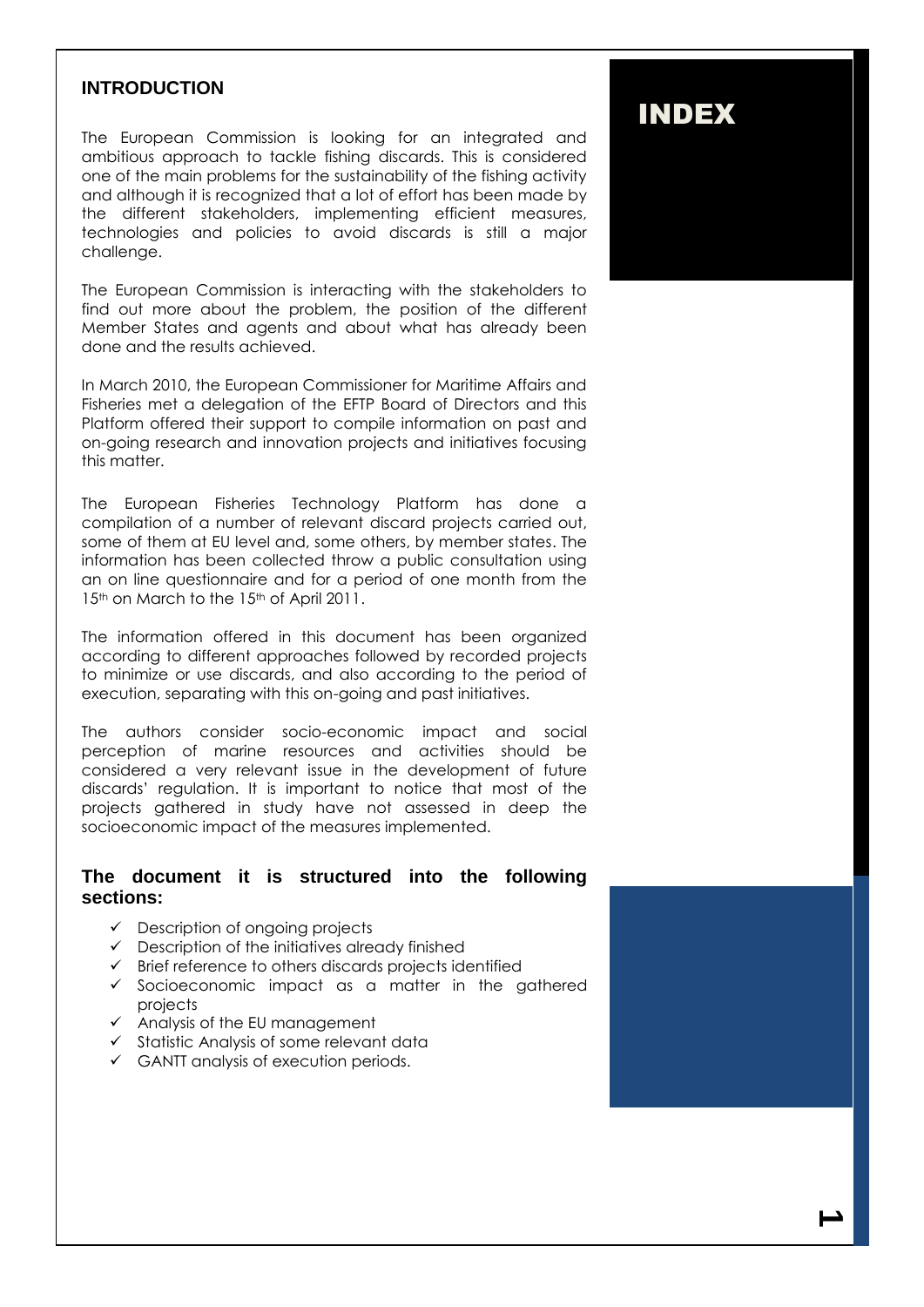### **PROJECTS LIST:**

**1. DEVELOPMENT OF A SELECTION SYSTEM FOR MID-WATER TRAWLING FOR**



**2. ESTUDIO DE LOS ESTÁNDARES DE SOSTENIBILIDAD Y APLICACIÓN DE MEJORAS TECNOLÓGICAS PARA LA OBTENCIÓN DE UNA ECO-CERTIFICACIÓN EN EL SECTOR DE ATUNEROS CONGELADORES (ECOFAD).**

**3. SHRIMP FISHING USING TRAPS**

**4. SELECTIVITY OF REDFISH (SEBASTES MARINUS) AND GREENLAND HALIBUT (REINHARDTIUS HIPPOGLOSSOIDES) BY MEANS OF FISHSELECT**

**5. LIFELINES**

**COD**

**6. VIP VDTN**

**7. FISH BEHAVIOR IN RELATION TO TOWED FISHING GEARS**

**8. BAKASEL: MINIMIZATION OF FISH DISCARD ON BOTTOM SINGLE TRAWL BY MEAN OF SELECTIVE DEVICES PUT IN THE TRAWL**

**9. ASSESSING THE ENVIRONMENTAL AND ECONOMIC IMPACT OF MODIFIED FISHING GEARS**

**10. INTEGRAL NETWORKING OF FISHING SECTOR ACTORS TO ORGANIZE A RESPONSIBLE, OPTIMAL AND SUSTAINABLE EXPLOITATION OF MARINE RESOURCES. FAROS. (LIFE08/ENV/000119)**

**11. BYCATCH AND DISCARDS: MANAGEMENT INDICATORS, TRENDS AND LOCATION (BADMINTON)**

**12. ESTIMATION AND REDUCTION OF DISCARDS IN THE SPANISH ATLANTIC AND MEDITERRANEAN AREAS**

**13. IMPROVING THE SELECTION CAPACITY AND SELECTIVITY OF FISHING GEARS FOR DISCARDS' REDUCTION.**

**TECHNOLOGICAL DEVELOPMENTS AND POTENTIAL IMPACT TO THE FISHING INDUSTRY (PSE-REDES)**

**14. MAPPING OF POTENTIAL SOLUTIONS ABOUT THE USE OF BIODEGRADABLE MATERIALS IN FISHING NETS TO REDUCE GHOST FISHING**

**15. MADE: MITIGATING ADVERSE IMPACTS OF OPEN OCEAN FISHERIES**

**16. DEVELOPMENT OF A CATCH CONTROL DEVICE FOR MID-WATER TRAWLING**

**17. EVALUATION AND VALORIZATION OF BY-PRODUCTS FROM FISHING INDUSTRY**

**18. VALORPESC. INTEGRAL PROJECT TO USE AND VALORIZE DISCARDS COMING FROM THE BASQUE TRAWL FLEET**

**19. POSIBILIDADES DE APROVECHAMIENTO Y VALORIZACIÓN DE CABEZAS Y EXOESQUELETOS DE LANGOSTINOS (PENAEUS SPP.)**

**20. BIOTECMAR. BIOTECHNOLOGICAL EXPLOITATION OF MARINE PRODUCTS AND BY-PRODUCTS**

**21. IBEROMARE. CENTRO MULTIPOLAR DE VALORIZAÇÃO DE RECURSOS E RESÍDUOS MARINHOS**

**22. VALORIZACIÓN DE RESIDUOS DA PRODUCCIÓN DE PRODUCTOS PESQUEIROS: OBTENCIÓN DE PRODUCTOS DE ALTO VALOR ENGADIDO A PARTIR DE PEL E ESPIÑAS DE PEIXE**

**23. PRESPO: SUSTAINABLE DEVELOPMENT OF ARTISANAL FISHERIES IN THE ATLANTIC AREA**

**24. DATA COLLECTION FRAMEWORK (DCF) - DISCARD MONITORING**

**25. SEAFISH DISCARD ACTION GROUP**

**26. MANAGEMENT AND FIRST TREATMENT ON BOARD FISHING BY-PRODUCTS (GESUPES)**

**27. MULTI-PURPOSE PLANT FOR THE INTEGRAL USE OF THE GALICIAN FISHING BY-PRODUCTS**

**28. BIOTECHNOLOGICAL VALORIZATION OF MARINE RESOURCES (VALVIOMAR)**

**29. PROTEUS-TRANSFORMATION OF NATURAL RESOURCES AND MARINE DEBRIS IN HIGH VALUE PRODUCTS FOR INDUSTRIAL APPLICATIONS** 

**30. BENIGN AND ENVIRONMENTALLY FRIENDLY FISH PROCESSING PRACTICES TO PROVIDE ADDED VALUE AND INNOVATIVE SOLUTIONS FOR A RESPONSIBLE AND SUSTAINABLE MANAGEMENT OF FISHERIES (BE-FAIR)**

**31. ANALYTICAL VALUATION RED CRAB CARAPACE (CHIONOECETES OPILIO) FOR USE IN FEED FOR AQUACULTURE (ROXOCANVAL)**

**32. PLANTA MULTIPROPÓSITO PARA LA VALORIZACIÓN INTEGRAL DE RESIDUOS PESQUEROS DE GALICIA**

**33. ASISTENCIA TÉCNICA PARA LA REALIZACIÓN DE UNA MEDIDA**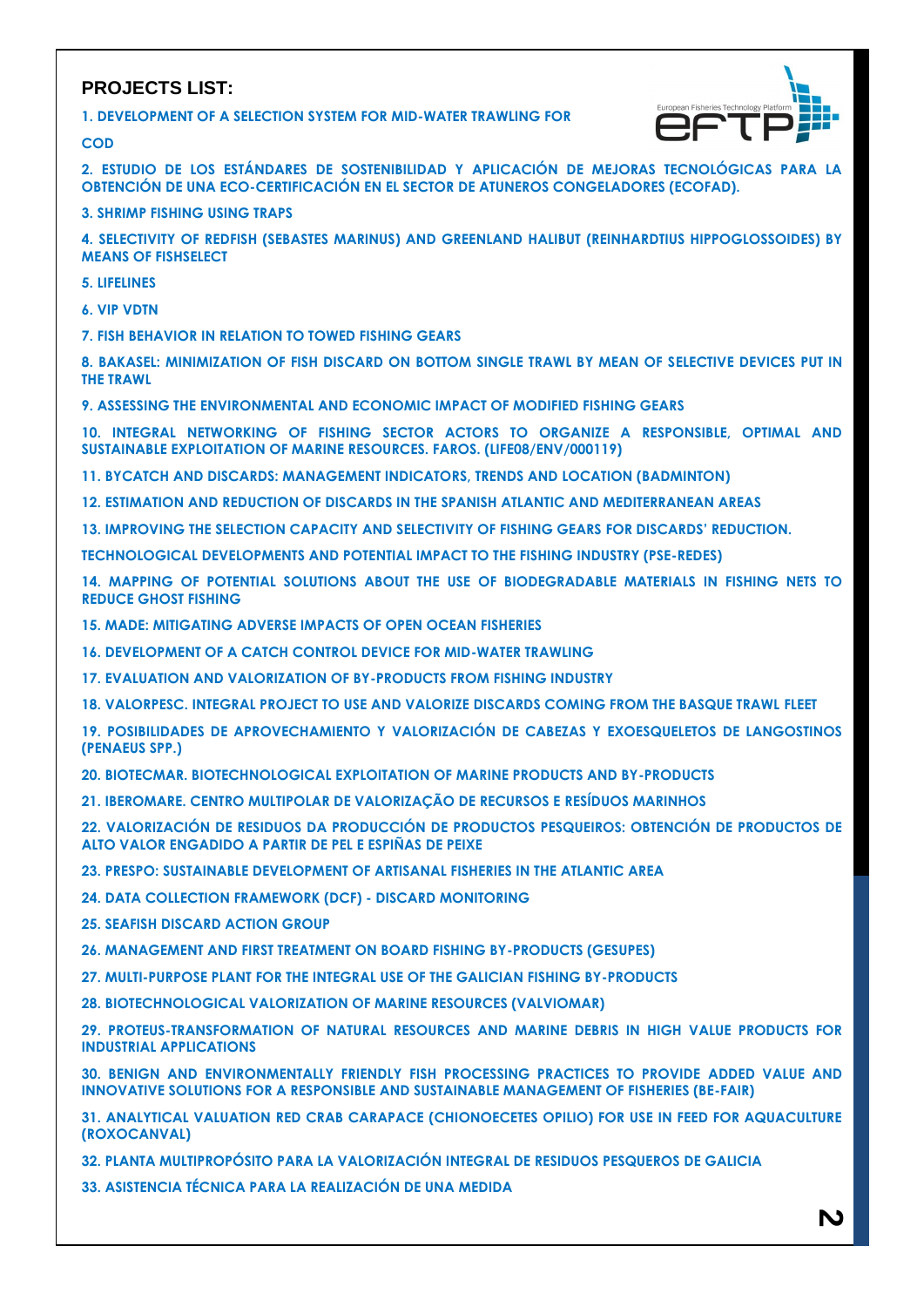**INNOVADORA PARA LA RECUPERACIÓN, GESTIÓN Y VALORIZACIÓN DE LOS DESCARTES PESQUEROS GENERADOS POR LA FLOTA ESPAÑOLA QUE FAENA EN LOS CALADEROS ATLÁNTICO Y MEDITERRÁNEO**



**34. ESTUDIO DE LAS POSIBILIDADES DE LA UTILIZACIÓN DE VARIAS ESPECIES DE CRUSTÁCEOS DESCARTADAS POR LA FLOTA GALLEGA EN SUS PESQUERÍAS TRADICIONALES EN LAS COSTAS DE GALICIA, PORTUGAL Y GRAN SOL**

- **35. SWEDISH GRID TRIALS IN AREA VIIA**
- **36. MODELING THE FLOW THROUGH FINE-MESHED PELAGIC TRAWLS**
- **37. ESTIMATION OF TRAWL DISCARDS IN THE WESTERN MEDITERRANEAN. EUROPEAN HAKE (MERLUCCIUS MERLUCCIUS) AS A CASE STUDY**
- **38. SPERIMENTAZIONE E SVILUPPO DI RETI A STRASCICO CON MAGLIE QUADRE**
- **39. ESTIMATION OF TRAWL DISCARDS IN THE WESTERN MEDITERRANEAN. EUROPEAN HAKE (MERLUCCIUS**
- **MERLUCCIUS) AS A CASE STUDY**
- **40. DISCARDS OF THE WESTERN MEDITERRANEAN TRAWL FLEETS**

**41. ATTREZZI DELLA PICCOLA PESCA UTILIZZATI IN FUNZIONE DELLA SUCCESSIONE STAGIONALE E DELL'ECOETOLOGIA**

- **42. BIOTECHNOLOGICAL VALORIZATION OF MARINE RESOURCES (VALVIOMAR)**
- **43. INDUSTRY TRIALS IN AREA VIA**
- **44. DEVELOPMENT OF A FLEXIBLE SELECTION SYSTEM FOR BOTTOM TRAWLING (FLEXIGRID)**
- **45. SELECTIVITY STUDIES IN THE BARENTS SEA BOTTOM TRAWL GADOID FISHERY: GEAR AND METHODS**
- **46. SELECTION AND BYCATCH IN THE NORTHERN COD AND SHRIMP TRAWL FISHERY**
- **47. COMPARISON OF LOSS BETWEEN DIFFERENT HAULING TECHNIQUES IN THE OFFSHORE LONGLINE FISHERY**

### **OTHER MENTIONED PROJECTS**

- **[Project 50%](http://www.cefas.co.uk/our-science/fisheries-information/marine-fisheries/fishing-gear-technology/project-50.aspx)**
- **[Conservation Credits Scheme](http://assets.wwf.org.uk/downloads/scottish_conservation_credits_scheme.pdf)**
- **[Scottish Industry Science Partnership](http://www.scotland.gov.uk/News/Releases/2010/05/20101527)**
- **[Square mesh panels trials](http://www.cefas.co.uk/media/138454/smp-on-twin-or-multi-rig-itt.pdf)**
- **[Bristol Channel 100mm cod end trials](http://www.cefas.co.uk/media/138514/bristol-channel-100m-cod-end-trials-itt.pdf)**
- **[Cornwall red mullet](http://www.cefas.co.uk/media/138544/red-mullet-gill-net-fishery-discard-reduction-itt.pdf)**
- **[Modified commercial trawl.](http://www.cefas.co.uk/media/138574/modified-commercial-trawl-survey-itt.pdf)**
- **[North Sea 'Eliminator' Type Gear Trials](http://www.cefas.co.uk/media/135592/mf032finalreportversionforwebsite.pdf).**
- **[South Wales Bass Square Mesh Panels.](http://www.cefas.co.uk/media/137283/fsp_bass_09_report.final.pdf)**
- **[Simple trawl modification to reduce cod catches](http://www.cefas.co.uk/media/135592/mf032finalreportversionforwebsite.pdf)**
- **[Cod Catch Quota Scheme](http://www.scotland.gov.uk/Topics/marine/Sea-Fisheries/17681/catchquota)**
- **[North Sea](http://www.defra.gov.uk/foodfarm/fisheries/documents/fisheries/ukrespcodrec.pdf)**
- $\checkmark$  [RTC](http://www.scotland.gov.uk/Topics/marine/Sea-Fisheries/Regulation)
- **Individual Vessel Cod Avoidance Plans**
- **Trevose Box Closure**
- **New markets**
- **[Red gurnard](http://www.seafoodtraining.org/celebrating_sustainable_seafood_at_billingsgate_school.htm)**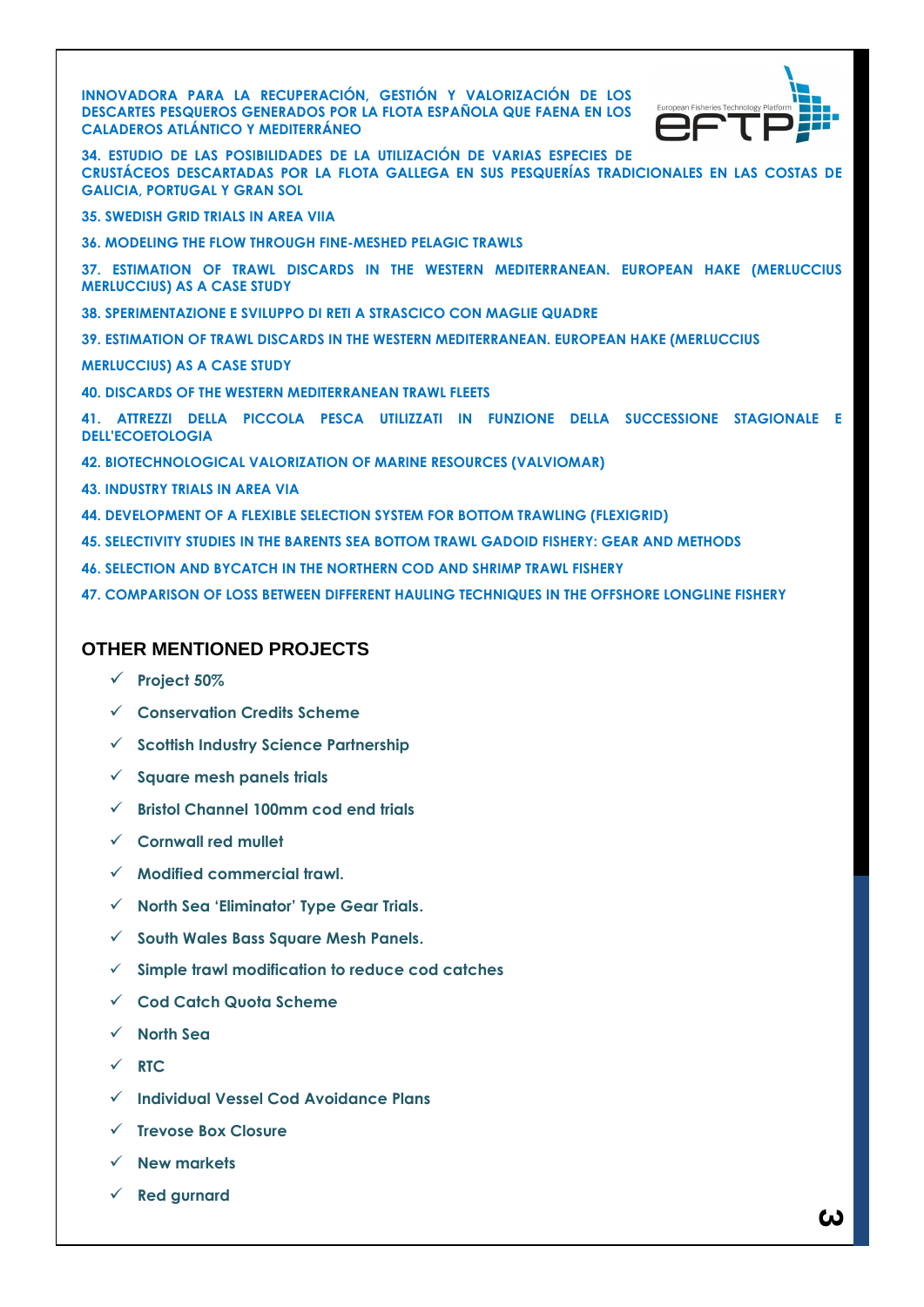- **[Government initiatives](http://www.seafish.org/media/393246/defra_fishingforthemarket_201010.pdf)**
- **[South Wales Bass Square Mesh Panels](http://www.cefas.co.uk/media/137283/fsp_bass_09_report.final.pdf)**
- **Marifish**
- **[AMDES](http://www.ba.ieo.es/es/investigacion/grupos-de-investigacion/ibdes/proyectos/441-amdes)**

### **Editors:**

- $\checkmark$  Maribel Rodriguez EFTP Secretariat.
- Rosa Fernandez, EFTP Secretariat.

### **Participants:**

- *Bob van Marlen Project Manager Fishing Technology, IMARES*
- *Edwin van Helmond Project Manager at IMARES*
- *Alberto Gonzalez-Garcés Consejero técnico IEO*
- *Barry O'Neill Fishing Technology Group Leader*
- *Rosa Fernández Otero Promotion and technology transfer area coordinator CETMAR*
- *Julio Maroto Leal Technology of Fish products area coordinator CETMAR*
- *Daniel McDonald Marine Technical Officer, BIM*
- *Luis Arregi Senior Scientist at Marine Research Division in AZTI TECNALIA*
- *Svein Helge Gjøsund Research Manager, SINTEF Fisheries and Aquaculture*
- *Susana Etxebarria DEFRA*
- *Daniel McDOnald Marine Technical Officer, BIM*
- *Eduardo Grimaldo Research Scientist, SINTEF*
- *Esteban Puente TPM Coordinator. AZTI Tecnalia*
- *Jose Franco AZTI-Tecnalia*
- *Julio Taboada Pérez General Secretary CETMAR*
- *Karen Green Industry Environmental Communications*
- *Lasse Rindahl SINTEF Fisheries and Aquaculture*
- *Manu Sistiaga PhD - Researcher at SINTEF Fisheries and Aquaculture*
- *Manuel Bermúdez CETPEC*
- *PAOLO SARTOR Researcher, Consorzio per il Centro Interuiniversitario di Biologia Marina*
- *ed Ecologia Applicata, Livorno (Italy)*
- *Ricardo I Perez-Martin Research Prof. IIM-CSIC*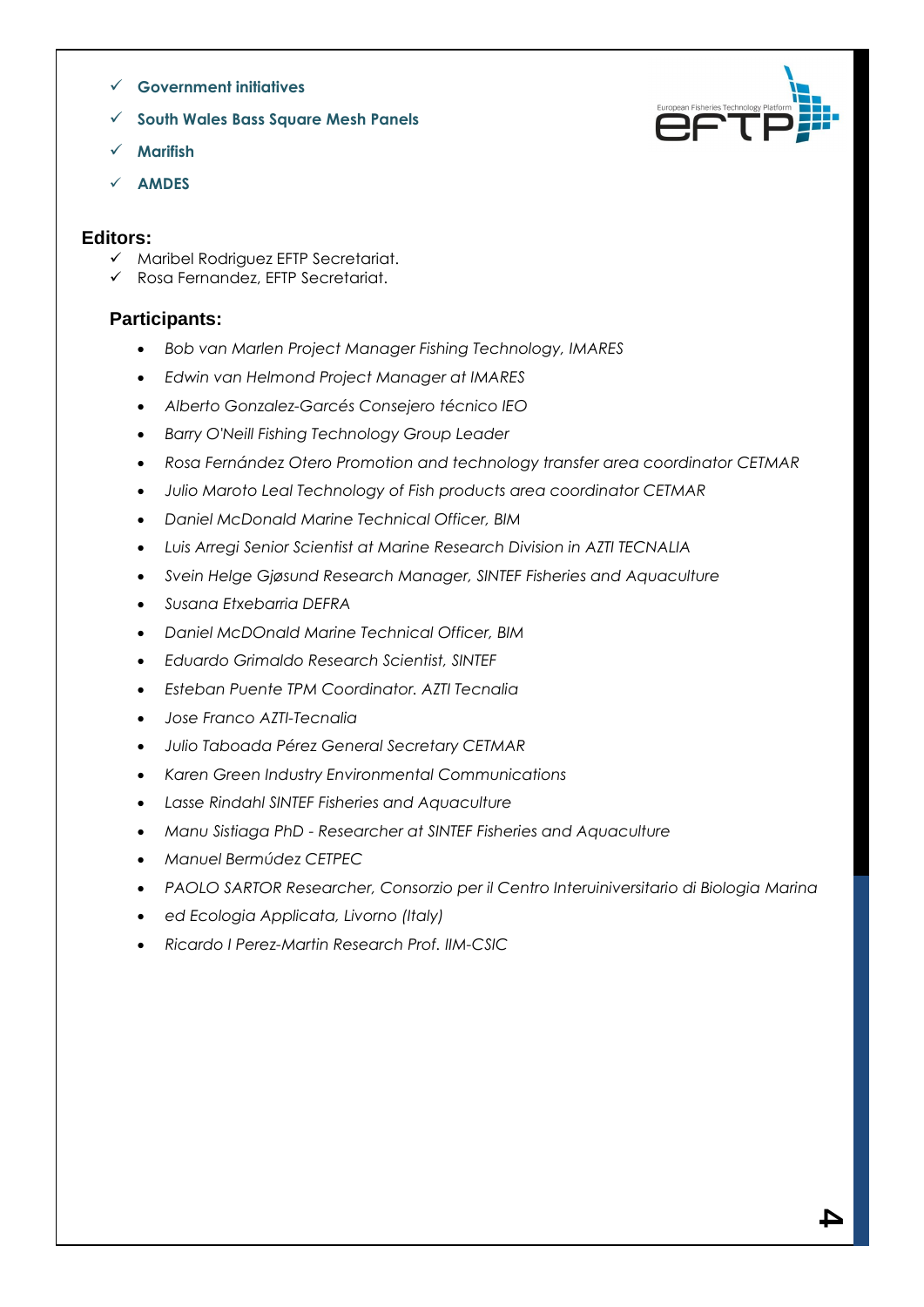## **1. PROJECT DESCRITION**



**1.1 Ongoing projects: Classification:** 

> **Selective fishing gears and devices Management measures Valorization Others**

### **1. Development of a selection system for mid-water trawling for cod**

http://www.sintef.no/Fiskeri-og-havbruk-AS/Fiskeriteknologi/Fiskefartoy-og-utstyr/Seleksjonitralredskap/

"The trawl industry has in the past few years been interested in a new trawl that allows capture of cod, haddock and saithe without seabed contact. This will greatly reduce the drag resistance and thus fuel consumption and CO2 emissions. The problem is that the selective properties of existing selection systems rigid sorting grids - are reduced because of the relatively high density of fish when they are pelagic.

#### **Project coordinator's details:**

Dr. Eduardo Grimaldo (Project leader) Institute for Fisheries Technology SINTEF Fisheries and Aquaculture "Eduardo.Grimaldo@sintef.no +47 40624014 SINTEF SeaLab, Brattørkaia 17C, N-7010, Trondheim, Norway

This project will use all the accumulated knowledge of bottom trawl selectivity (in the North Sea, Baltic Sea and Barents Sea) to develop a new selection system, based on flexible net panels (Exit Windows or T90), which can be used in midwater trawling for cod, haddock and saithe. The new flexible selection system should take into account most possible reduction of the target fish in front of the rear part of the codend. According to this, the new system will enhance the survival of fish released by avoiding that the fish come in contact with the rear of the codend which is known to be the region with the greatest chance for fish to be injured. In addition, it should be easier to handle on deck (in terms of safety), especially in bad weather. The results showed that the selectivity of a T90 codend and a codend with Exit Windows gives encouraging good selection in midwater trawling for cod. Both codends proved to be effective to sort out small fish under relatively high catch rates of fish (up to 12 tonn fish per hour). A T90-codend and a codens with Exit Windows can thus become a clear alternative to grid selection in midwater trawling in the Berents Sea cod fishery".

#### **Type of project: Selective fishing gears and devices**

**Lead by:** SINTEF Fisheries and Aquaculture, Research institute, Norway **Duration:** 2010/01/01 - 2012/06/30 **Has it received public funds?** National **Partners:**

- Norwegian College of Fishery Science, University of Tromsø, Norway
- Norwegian Directorate of Fisheries, Norway

### **2. Estudio de los estándares de sostenibilidad y aplicación de mejoras tecnológicas para la obtención de una eco-certificación en el sector de atuneros congeladores (ECOFAD).**

**Sustainability standards study and the implementation of the technological improvements for obtaining an eco-certification in the field of freezer tuna.**

"One of the aims is to design and test an ecological FAD to mitigate turtle and shark incidental catch".

**Type of project: Selective fishing gears and devices Lead by:** AZTI Tecnalia

**Project coordinator's details:** Jose Franco AZTI-Tecnalia +34 946574000 jfranco@azti.es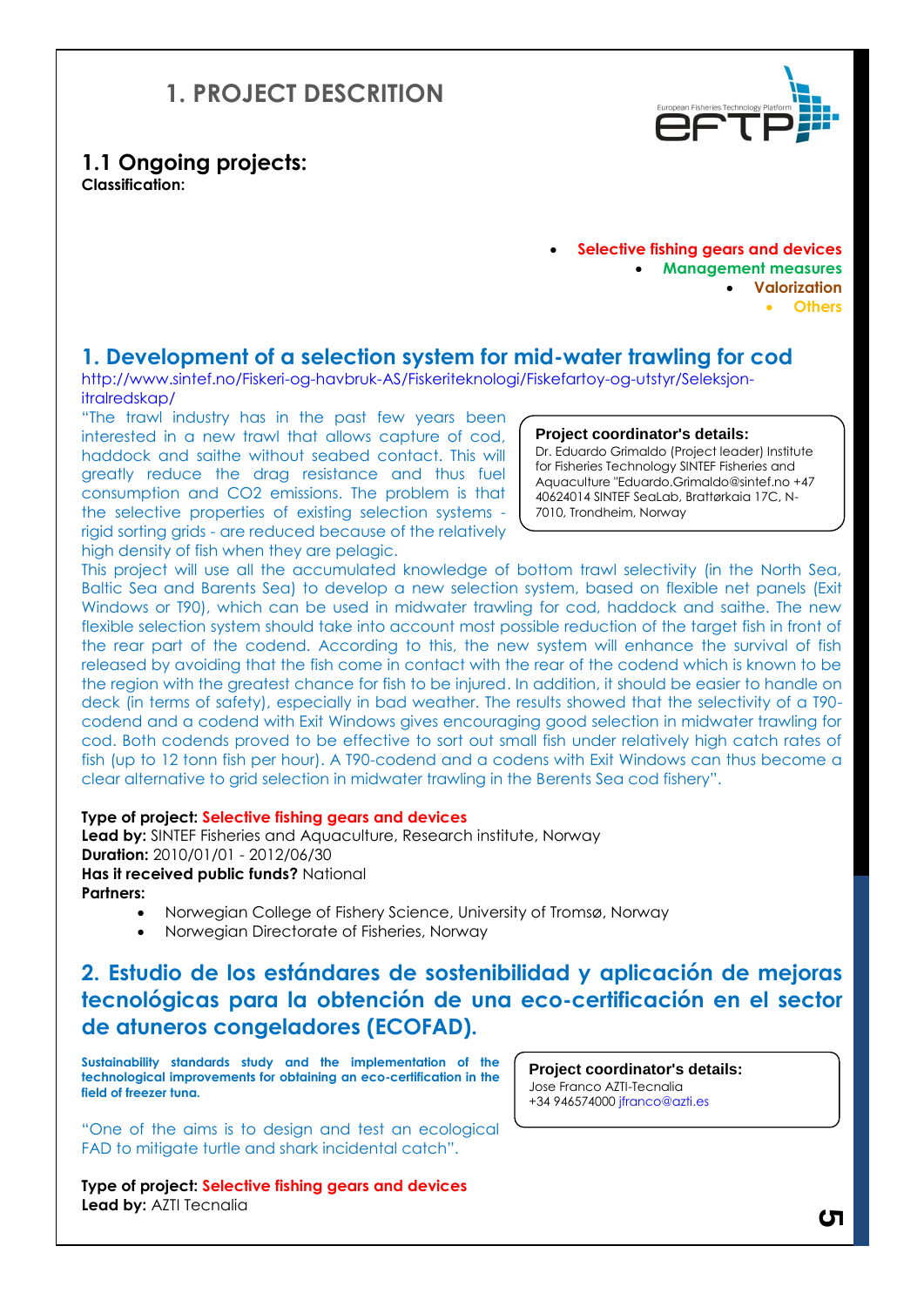#### **Duration:** 2010/03/01 - 2012/06/30 **Has it received public funds?** International **Co-funded?** National funds "Spain. Acciones Colectivas de Interés Público"

### **3. Shrimp fishing using traps** www.sintef.no

"The main objective of this project is to study the possibility for the introduction of a trap based shrimp fishery for the coastal fleet in the Norwegian fjords. Shrimps are successfully harvested in many countries using traps. However, in Norway only trawlers are capable of making a living from harvesting this species.

Shrimp trawlers are known to harvest a considerable amount of fish juveniles during their activities producing at times high levels of discards.

The successful implementation of a trap based shrimp coastal fishery would transform this fishery into a close-to discard free and environmentally friendly fishery".

**Type of project: Selective fishing gears and devices Lead by:** SINTEF Fisheries and Aquaculture Research Institute Norway **Duration:** (2010/10/01) - (2011/08/01) **Has it received public funds?** National **Co-funded?** National funds

### **4. Selectivity of redfish (Sebastes marinus) and Greenland halibut (reinhardtius hippoglossoides) by means of FISHSELECT** www.sintef.no

"The project aims at making a complete gear selectivity study on redfish (Sebastes marinus) and Greenland halibut (Reinhardtius hippoglossoides) by means of the FISHSELECT methodology. The FISHSELECT method was developed at DTU Aqua in Denmark, and

has already been used in Denmark, Norway and Germany to evaluate the selectivity of cod, haddock and Nephrops in mesh-based selective systems. In this method, the shape and morphometrics of the species studied are used as base to estimates the selective properties of a certain amount of mesh shapes and sizes. The application of this method on redfish and Greenland halibut will contribute to reduce the discards of these two species both in finfish and shrimp fisheries".

### **Type of project: Selective fishing gears and devices**

**Lead by:** SINTEF Fisheries and Aquaculture Research Institute Norway **Duration:** (2011/07/01) - (2011/12/01) **Has it received public funds?** National **Co-funded?** National funds **Partners:**

- SINTEF Fisheries and Aquaculture Research Institute Norway
- DTU Aqua National Institute of Aquatic Resources Denmark

Proposal under preparation or pending for funding

### **5. LIFELINES** fish@sintef.no

"Develop a new technological platform for automation of longline for the world fisheries based on minimum carbon footprint and seabed damage and at the same time enhance the selectivity and fish quality. Existing longline methods have these qualities, but lack the efficiency to gain market dominance".

**Type of project: Selective fishing gears and devices Lead by:** SINTEF-NORWAY RESEARCH INTITUTE **Partners:**

#### **Project coordinator's details:**

Lasse Rindahl SINTEF Fiskeri og havbruk Sintef Nord AS Framsentret 9296 Tromsø Tel: 905 69 476 Lasse.Rindahl@sintef.no

**Project coordinator's details:** Manu Sistiaga PhD - Researcher Fisheries technology SINTEF Fisheries and Aquaculture e-mail: manu.sistiaga@sintef.no



Aquaculture e-mail: manu.sistiaga@sintef.no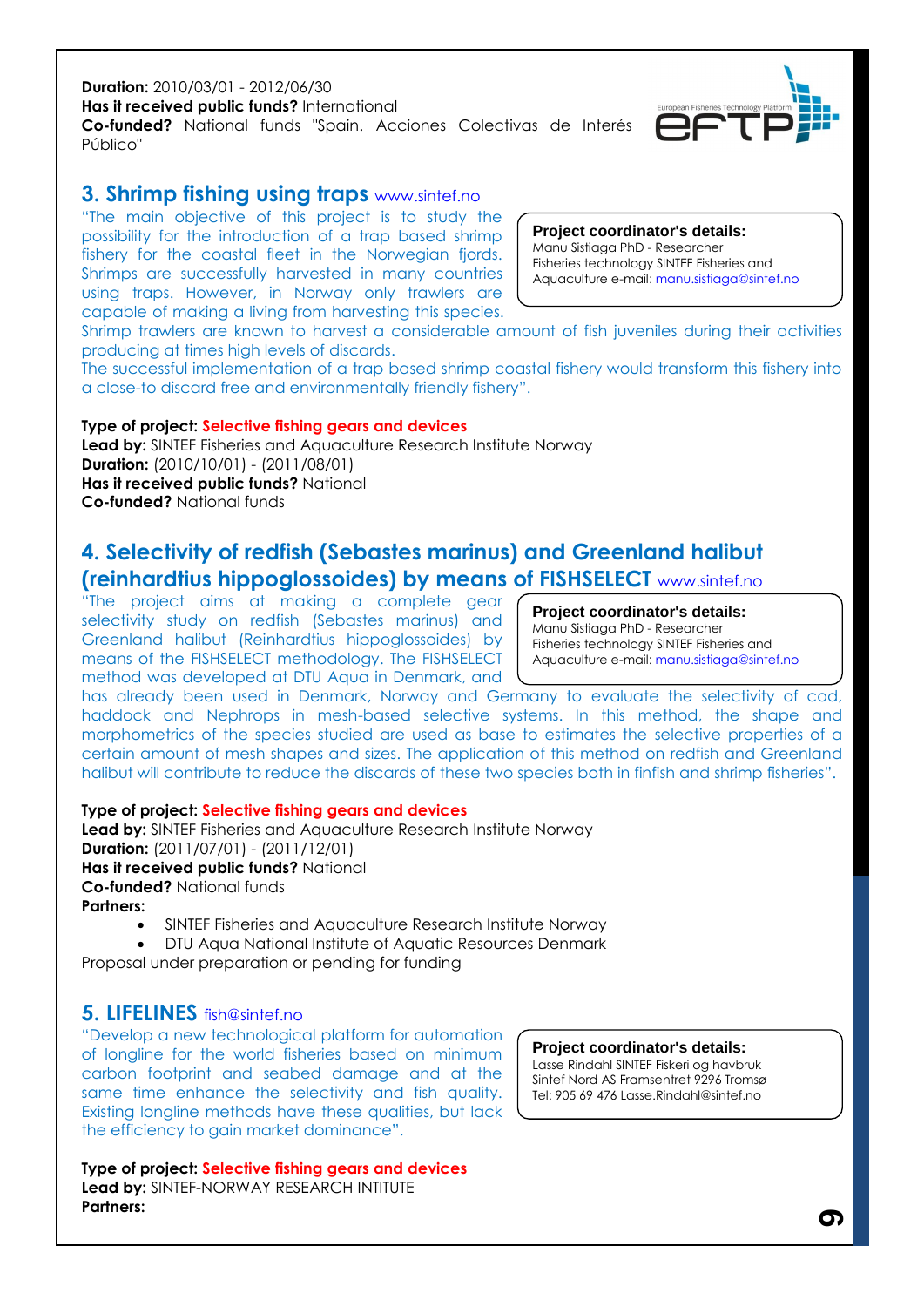- MUSTAD-NORWAY SME
- PUERTO DE CELEIRO-SPAIN LARGE COMPANY
- ALEGRIN SMALL COMPANY

**Duration:** (2011/09/01)-(2014/08/31)

**Has it received public funds?** European

**Co-funded?** European funds managed through European Programmes

### **6. VIP VDTN**

"Research on reducing discards of fish and benthos by technical modifications in beam trawls".

**Type of project: Selective fishing gears and devices Lead by:** CPO Texel, Haven 15, 1792 AE Oudeschild, Texel, Netherlands

**Partners:**

- Fishing company TX68 Ankerstraat 29Texel, **Netherlands**
- Fishing company UK45 Schelpenhoek **Netherlands**
- Fishing company GO4, Bernhardstraat, Netherlands
- IMARES, Netherlands and ILVO, Belgium

**Duration:** 2010/10/01-2012/12/31

**Has it received public funds?** Yes, National

**Co-funded?** European funds managed at regional or Member state level

### **7. Fish Behavior in relation to towed fishing gears**

### **8. BAKASEL: minimization of fish discard on bottom single trawl by mean of selective devices put in the trawl**

"Project main objective is to characterize the behavior of different fish species inside the trawl to design selective devices to put in the more suitable part of the trawl in relation with fish behavior".

### **Project coordinator's details:**

**Project coordinator's details:** Bob van Marlen, IMARES, Netherlands Project Manager Fishing Technology, bob.vanmarlen@wur.nl www.imares.nl Tlf: +31 317 48 71 81 Haringkade 1

Txatxarramendi Ugartea z/g 48395

Luis Arregi Senior Scientist working at Marine Research Division (AZTI-TECNALIA) larregi@azti.es Telf:+34 946574000 AZTI-**TECNALIA** 

### **Type of project: Selective fishing gears and devices**

**Lead by:** www.azti.es AZTI TECNALIA is a Technological Institute from Spain **Duration:** 2010/12/17-2012/03/31

**Has it received public funds?** European and Regional funds, European funds managed at regional or Member state level. The funding programme has been The European Fisheries Fund in co-funding with Basque Regional Government.

### **9. Assessing the environmental and economic impact of modified fishing gears**

"In this project we will enhance our ability to assess, predict and quantify (i) the engineering performance and (ii) the environmental impact of towed fishing gears. This, in turn, will allow a better assessment of existing and modified gears and permit the

#### **Project coordinator's details:**

Barry O'Neill, Fishing Technology Group Leader, Marine Scotland - Science +44 1224 295343 oneillb@marlab.ac.uk 375 Victoria Road, Aberdeen, Scotland

development of more fuel efficient gears and of fishing gears of reduced environmental impact".

#### **Type of project: Selective fishing gears and devices**

**Lead by**: Marine Scotland – Science carries out research and provides expert scientific and technical advice on marine and freshwater fisheries, aquaculture, and the protection of the aquatic environment and its wildlife. This is to ensure that - as far as possible - the policies and regulatory activities of Government are supported by full and up-to-date knowledge.

### **Duration:** 2011/04/01 - 2015/03/31

**7 Have it received public funds?** National funds. The project is being funded by the Scottish Government.

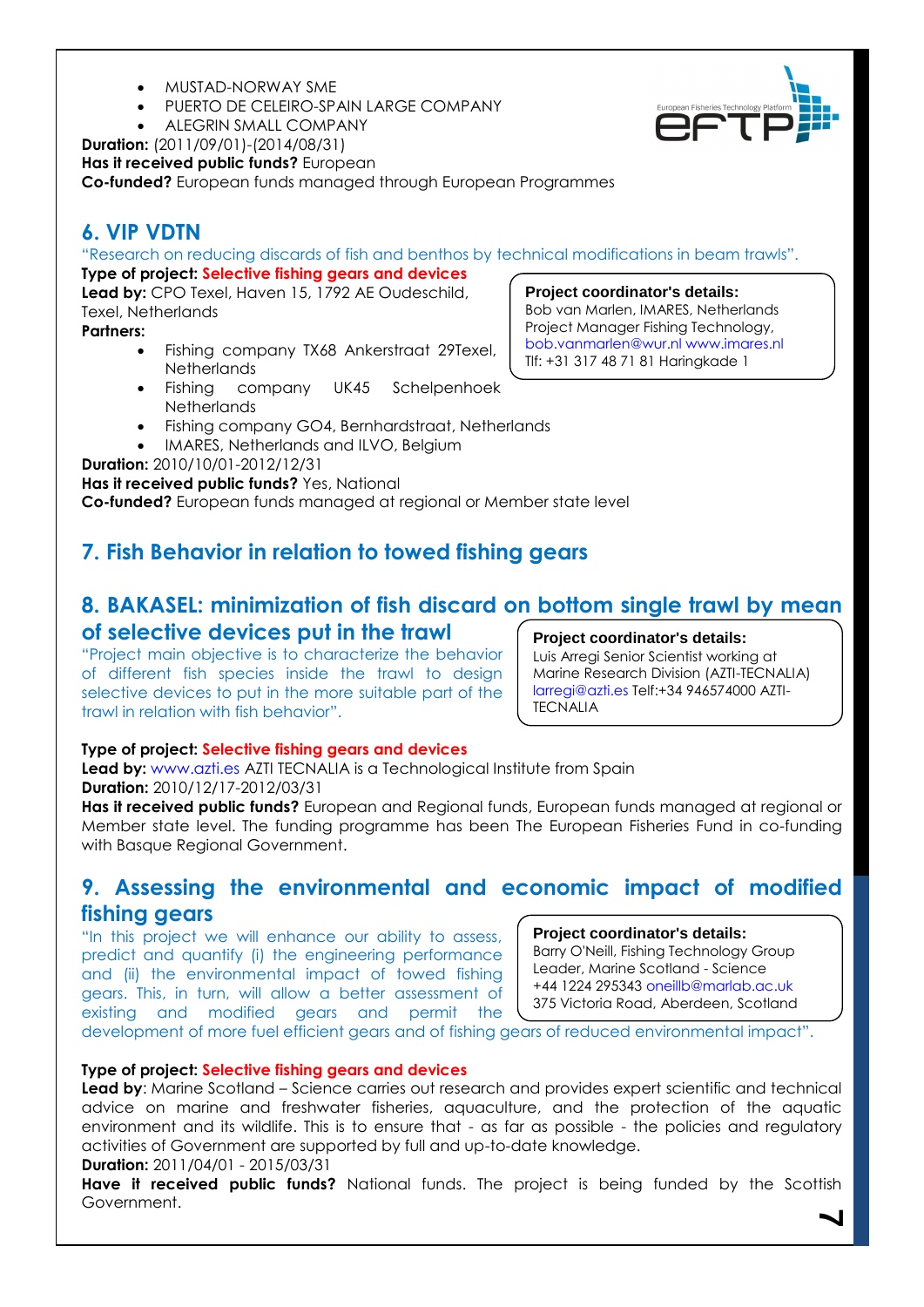

## **10. Integral Networking of Fishing Sector Actors to Organize a Responsible, Optimal and Sustainable Exploitation of Marine**

**Resources. FAROS. (LIFE08/ENV/000119)** http://www.farosproject.eu/

"The main objective of the project is the development and implementation of a neural network for an efficient and comprehensive management of discards and bycatch fisheries.

The project involves several actors in the fisheries sector (fleet, ports, etc.), with the objectives of minimizing discards / by-catch, optimizing value and produce commercial products of interest in food and pharmaceutical industries".

**Project coordinator's details:** Antonio Alvarez Alonso CONSEJO SUPERIOR DE INVESTIGACIONES CIENTÍFICAS – INSTITUTO DE INVESTIGACIONES MARINAS (IIM-CSIC)" http://www.iim.csic.es/ Telf: +34 986231930

#### **Type of project: Project focusing discards' reduction through management measures**. **Lead by:** Instituto Investigaciones Marinas. CSIC. Spain.

**Partners:**

- Instituto Español de Oceanografía. Spain.
- Centro Te4cnológico del Mar Fundación CETMAR. Spain.
- Centro de Supercomputación de Galicia. CESGA. Spain
- INSTITUTO DE INVESTIGAÇAO DAS PESCAS E DO MAR (INRB-IPIMAR). Portugal
- AUTORIDAD PORTUARIA DE VIGO. Spain.

**Duration:** 2010/01/01 - 2013/01/31

**Has it received public funds?** YES, European funds managed through European Programmes. **Co-funded?** Project co-founded between the European Union LIFE08/ENV/000119, and the members of the consortium.

## **11. Bycatch And Discards: Management INdicators, Trends and**

**locatiON (BADMINTON )** http://83.212.243.10/badminton.html

"In the EU there is intensive data collection of bycatch and discard onboard commercial vessels but until now there have been few attempts to describe the general patterns in these data, and still less to understand the factors that determine what and how much is discarded. However, the latter step it is key if we are to develop operational indicators and propose mitigation tools for fisheries management. There is especially a

**Project coordinator's details:** Alberto Gonzalez-Garcés Consejero técnico Telf.: + 34 986492111alberto.garces@vi.ieo.es Instituto Español de Oceanografía. Apartado 1552. 36280 Vigo. Spain

need to investigate the effectiveness of mitigation methods that have been implemented in the past that is primarily technical regulations, including gear modification. This has to be done at the scale of the fishery: many gear modifications showed to make a difference in field trials, however there have been few studies about the way fishers used these modified gears, and the real impact it had on catches and discards on the fleet scale".

**Type of project: Project focusing discards' reduction through management measures**

Lead by: Hellenic Centre for Marine Research (GREECE) **Partners:**

- IFREMER (L'Institut Francais de Recherche pour l'Exploitation de la Mer). France.
- IEO (Instituto Español de Oceanografía). Spain
- CEFAS (Centre for Environment Fisheries and Aquaculture Science) UK.
- FM (Innovative Fisheries management, Aalborg University). Denmark.
- MATIS (Icelandic Food Research). Iceland.
- DTU Aqua (National Institute of Aquatic Resources). Denmark

**Duration:** 2009/01/01 - 2012/31/12

**Has it received public funds?** Yes, European and National funds, European funds managed through European Programmes "ERA-NET MarFish project.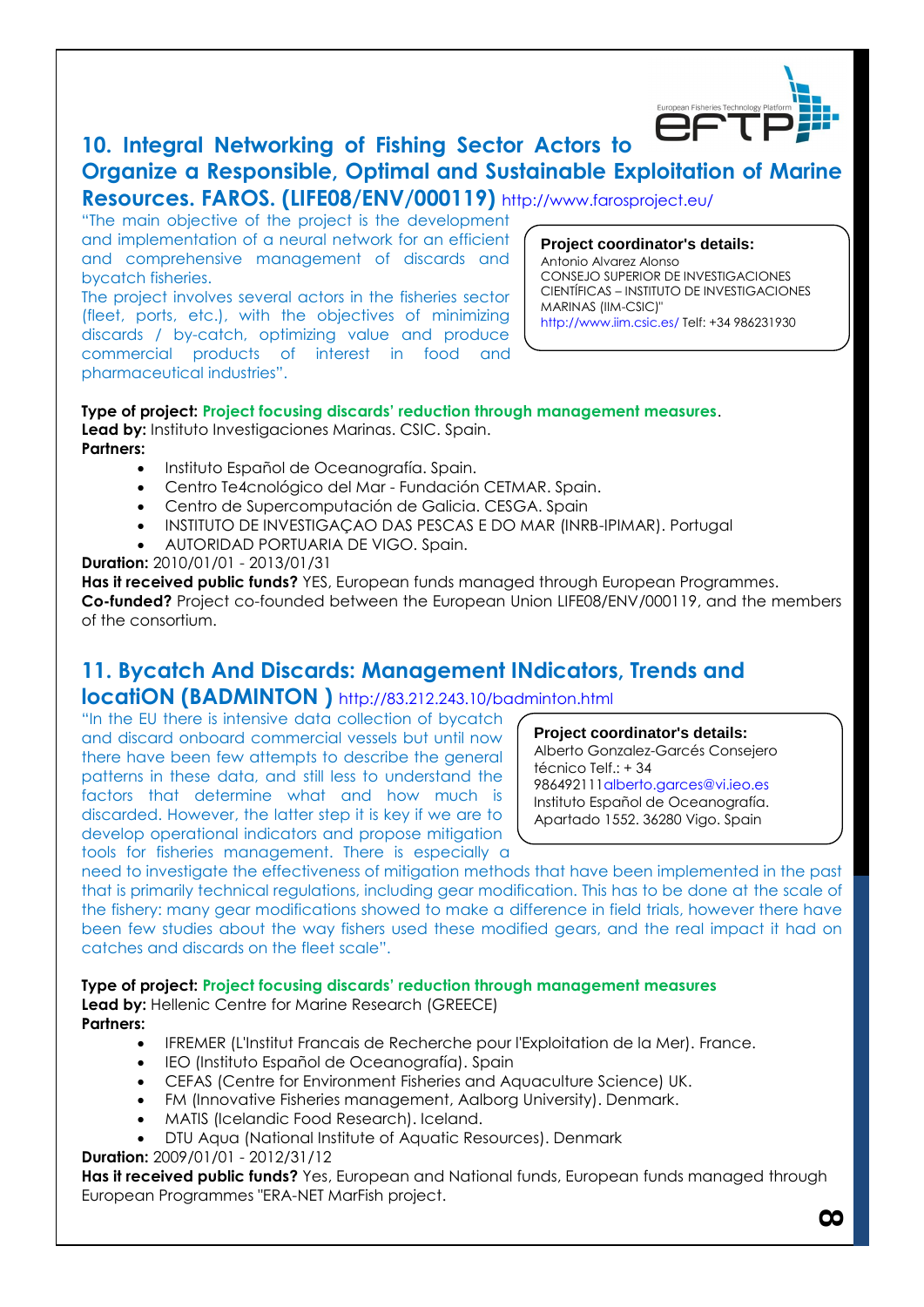**Co-funded?** Co-founded by the consortium members.



### **12. Estimation and reduction of Discards in the Spanish Atlantic and Mediterranean areas**

http://www.ba.ieo.es/es/investigacion/gruposdeinvestigacion/ibdes/proyectos/441-amdes "Improve the knowledge of the proportion of discards by Operational Unit (gear, area and quarter) of the main component species in the ICES areas and comparison of current estimates of discards with new predictive models based on regression and adapted to the behavior of the species".

#### **Project coordinator's details:**

Alberto Gonzalez-Garces, Consejero técnico Telf: + 34 986492111 [alberto.garces@vi.ieo.es](mailto:alberto.garces@vi.ieo.es) Instituto Español de Oceanografía. Apartado 1552. 36200 Vigo. Spain

### **Type of project: Project focusing discards' reduction through management measures**

**Lead by:** Instituto Español de Oceanografía. Spain. **Duration:** 2010/01/01 - 2012/12/31

Has it received public funds? National funds, European funds managed through European Programmes. Project founded by the EU Data Base Collection

## **13. Improving the selection capacity and selectivity of fishing gears for discards' reduction. Technological developments and potential impact to the Fishing Industry (PSE-REDES)**

http://pseredes.org/

"Reduction of fishing discards by improving selectivity capacity of fishing gears, contributing to a sustainable use of fishing resources and to the development of the fishing sector. The project is under development; however there are some pilot gears developed pending for testing in commercial fishing ships".

#### **Project coordinator's details:**

Rosa Fernández Otero, area coordinator Promotion and technology transfer CETMAR rfernandez@cetmar.org [www.cetmar.org](http://www.cetmar.org/) Telf: +34 986 247 047 Fundación CETMAR C/Eduardo Cabello s/n E-36208 Bouzas-Vigo

### **Type of project: Project focusing discards' reduction**

### **through management measures, Selective fishing gears and devices**

**Lead:** Centro Tecnológico del Mar - Fundación CETMAR RTD Public Foundation Spain **Partners:**

- Instituto Español de Oceanografía IEO Public RTD Center Spain
- Universidade de Vigo Public University Spain
- Universidade de A Coruña Public University Spain
- Tecnopesca PyM SME Spain
- Tecnología Marina Ximo MAREXI SME Spain
- Cooperativa de Armadores del Puerto de Vigo ARVI SME Spain
- Confederación Española de Pesca CEPESCA Association Spain
- 9 Fishing companies (SME, Spain)
- Pesquera Recare S.L.
- Plana y Cía. S.L.
- Pesquera Santander S.L.
- Juan José Rosales Carregal
- Pesquera Jopitos S.L.
- Pesquera Julimar S.L.
- Sebastián Martín Sánchez

**Duration:** (2009/09/01)-(2013/08/31)

**Have it received public funds?** National funds. Ministerio de Ciencia e Innovación (MICINN) Plan Nacional de I+D+I 2008-2011. Subprograma de apoyo a Proyectos Singulares Estratégicos, (Spain).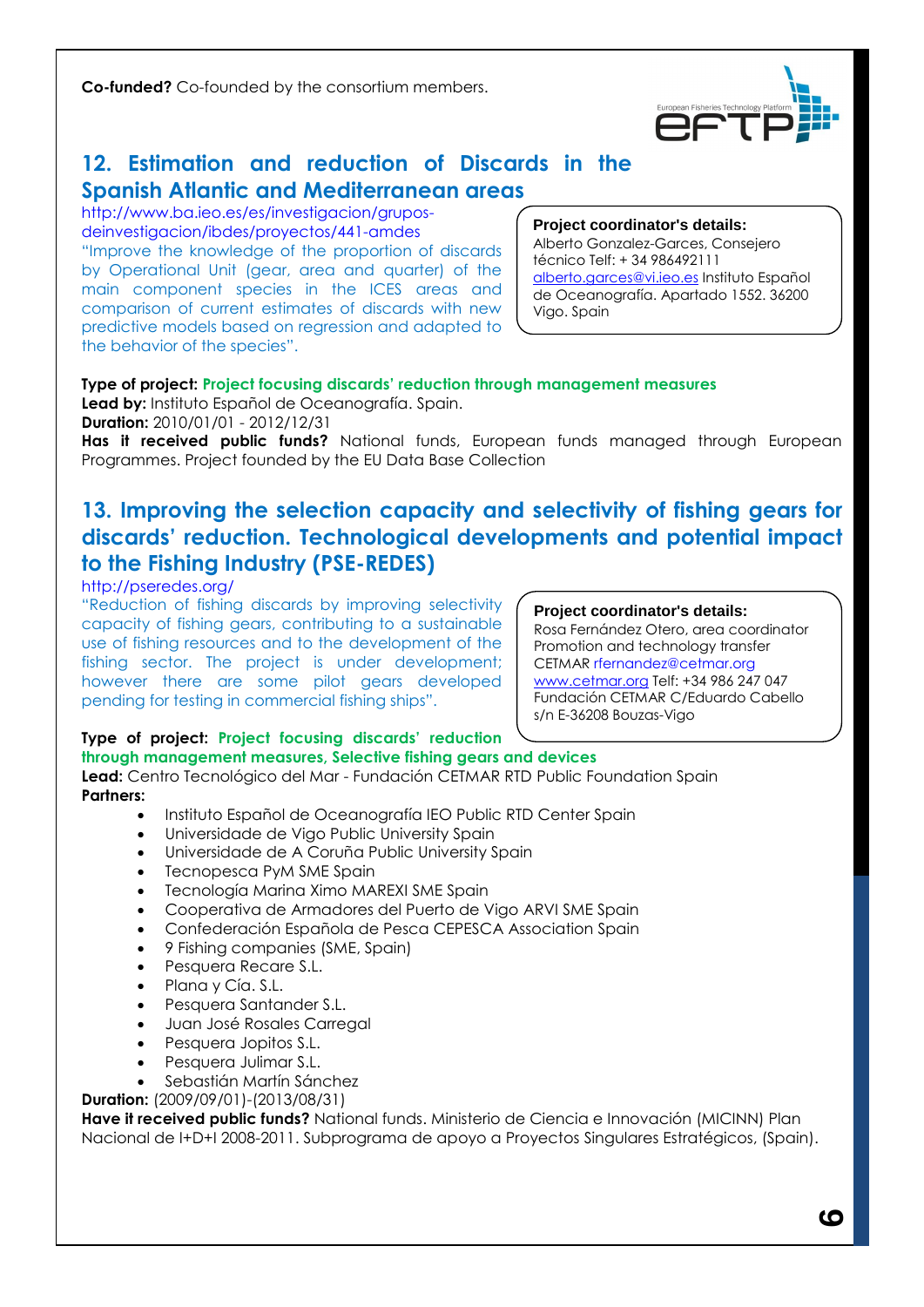

### **14. Mapping of potential solutions about the use of biodegradable materials in fishing nets to reduce ghost fishing**

http://www.sintef.no/Fiskeri-oghavbruk-AS/Fiskeriteknologi/Fiskefartoy-og-utstyr/

"Lost fishing gear is a major environmental problem both internationally and in national waters. Norway is the only country in the world to systematically clean up nets on the most intensive gillnets fishing grounds.

**Project coordinator's details:**

Eduardo Grimaldo Research Scientist Fisheries Technology SINTEF Fisheries and Aquaculture Eduardo.Grimaldo@sintef.no

Norwegian authorities estimate that there are lost between 500 and 1000 nets per year only in Norwegian waters (Misund, et al 2006). Experience with clean-up work shows that the lost gillnets that is left on the seabed may be actively fishing in at least seven years after they are lost. This represents a significant hidden, unwanted and totally unnecessary form of resource use. Lost nets contribute to hidden mortality of a large quantity of fish of different species throughout the year. In addition to the environmental problems creates lost fishing gear conflicts between different groups. This project is aimed at generating solution to reduce/avoid the impact of ghost fishing".

### **Type of project: Project focusing discards reduction through management measures**

**Lead by:** SINTEF Fisheries and Aquaculture **Duration:** (2011/01/01) - (2011/08/30) **Has it received public funds?** National funds **Partners:** Norwegian Directorate of Fisheries

### **15. MADE: Mitigating Adverse Impacts of Open Ocean Fisheries**

#### www.made-project.eu/

"The project aims at: minimize turtles, sharks and tuna and swordfish juvenile bycatch on distant fisheries: tropical purse seine fisheries targeting tuna fish; b) Longline fisheries targeting tuna and swordfish. Different scientific and technical approaches are used: MADE

**Project coordinator's details:** MADE contact: Dr. Laurent Dagorn IRD: Institut pour la Recherche et le Dévelopement Laurent.Dagorn@ird.fr

aims at proposing measures: The project will examine spatial management measures (avoidance) and technical measures (deterrent systems). The project will consider the widely accepted 3-stage processes to reduce by-catch: Accessibility; Vulnerability; Survival. The project follows a multydisciplinary and integrated approach: Behavioral studies; Biological studies; Analyses of fisheries activities; Technical studies; Socio-economical studies. The project is working very closely with fishers, as fishers are involved in some actions of the project".

### **Type of project: Project focusing discards reduction through management measures, Selective fishing gears and devices, Fish behavior study**

Lead by: IRD (France): The Institute for Development Research (http://www.ird.fr). Attached to both the French Ministries of Research and of Foreign Affairs

**Duration:** 2008/01/01 - 2012/12/31

**Has it received public funds?** International

**Co-funded?** Regional funds, European funds managed through European Programmes **Partners:**

- SFA (Seychelles): The Seychelles Fishing Authority (SFA, www.sfa.sc) is the executive arm of government in the field of fisheries.
- ULB (Belgium): The "Université libre de Bruxelles (ULB)
- AZTI (Spain): AZTI-Tecnalia is a non-profit foundation governed by both the Regional Basque Government and the private sector (www.azti.es)
- AQUASTUDIO (Italy): is a private research institute, established in 1982, working on a nonforprofit base.
- HCMR (Greece):The Hellenic Centre for Marine Research (http://www.hcmr.gr) is a
- Governmental Research Institution engaged in research activities in all fields of the marine<br>and freshwater science and freshwater science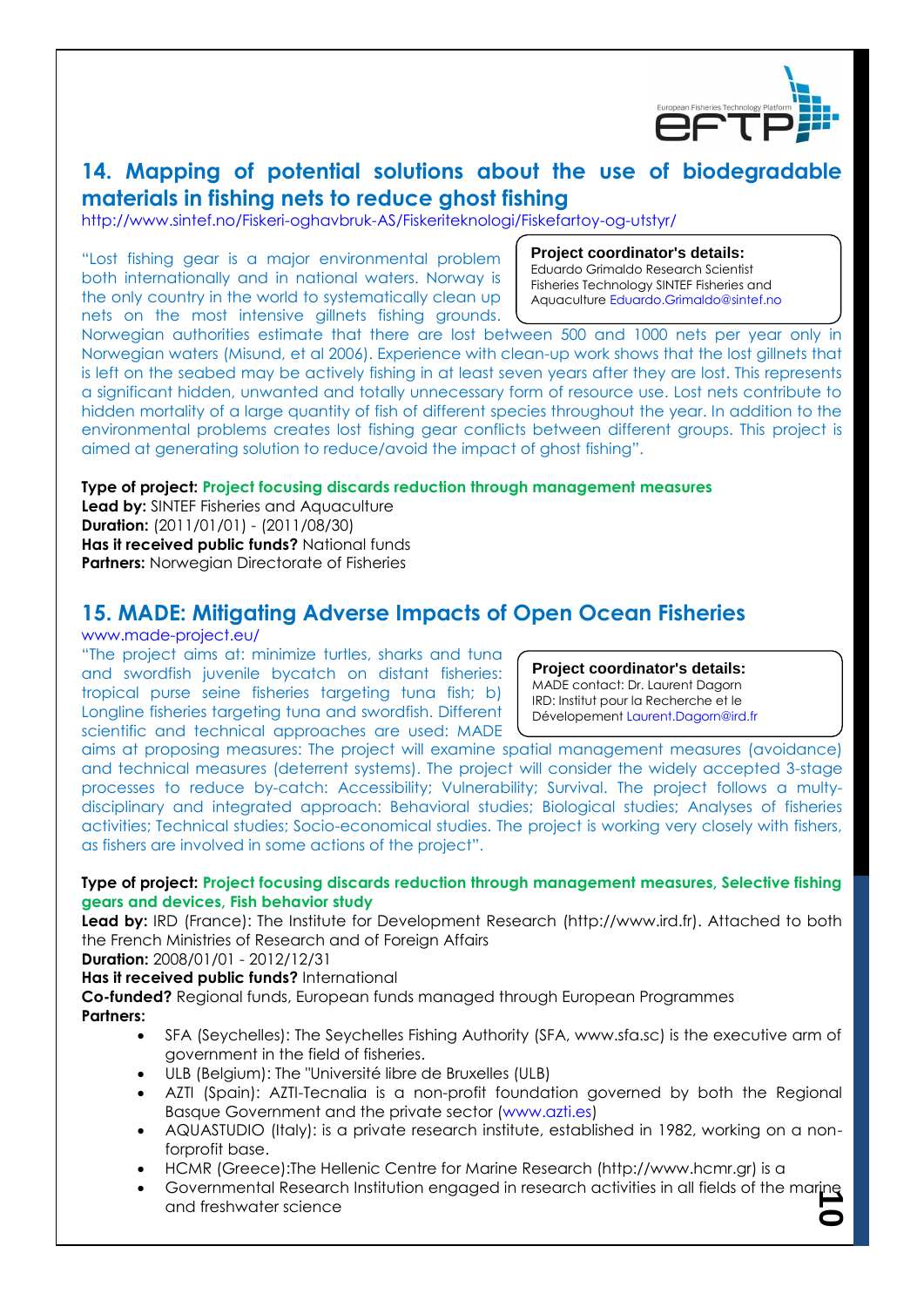IMAR (Portugal): The Institute of Marine Research (IMAR http://www.IMAR.pt) is a non-profit organization based on Portuguese Universities.



- FREMER (France): The French Research Institute for Exploitation of the Sea (http://www.ifremer.fr) is a public establishment being created in 1984.
- UM2 (France): The University of Montpellier 2 through the "Institut Charles Gerhardt Montpellier", a not-for-profit governmentfunded public organization whose general mission is to perform academic and applied researches.
- The Genoa Aquarium Foundation is constituted as a ONLUS (non-profit organization having a social utility) established in 2003.

### **16. Development of a catch control device for mid-water trawling**

http://www.sintef.no/Fiskeri-og-havbruk-AS/Fiskeriteknologi/Fiskefartoy-og-utstyr/Seleksjonitralredskap/

"One of the problems of fishing cod with pelagic trawls is that one can easily take too big catches. Large densities of pelagic cod mean that large quantities of fish enter the trawl in only few minutes. Therefore the sizes of the catches are difficult to control even with a lot of electronic surveillance on the trawl. Too big

#### **Project coordinator's details:** Eduardo Grimaldo Research Scientist Fisheries Technology SINTEF Fisheries and Aquaculture Eduardo.Grimaldo@sintef.no

catches (over 30 tons of fish) mean that the fish must be on the intake bins for several hours before being processed, a situation that reduces quality of the catch. This project will develop a catch control system where the skipper can easily control the size of the catch".

### **Type of project: Project focusing discards reduction through management measures**

**Lead by:** SINTEF Fisheries and Aquaculture **Duration:** (2011/01/01 - 2011/12/30 **Has it received public funds? Co-funded?** National funds Norway **Partners:**

- Norwegian College of Fishery Science, University of Tromsoe
- Norwegian Directorate of Fisheries

### **17. Evaluation and Valorization of by-products from fishing industry**

"Design and implementation of relatively simple methods for obtaining used products as food additives, compounds for pharmaceutical, cosmetic and biomedical products from by-products, to give them an added value".

**Project coordinator's details:** Juan José de la Cerda, RTD Manager PESCANOVA S.A. juanjoc@pescanova.es www.pescanova.es

### **Type of project: Fishing by-products valorization**

**Lead:** PESCANOVA S.A. SME Spain

- FUNDACIÓN CETMAR. CENTRO TECNOLÓGICO DEL MAR RTD Public Foundation Spain
- Instituto de Investigaciones Marinas. Consejo Superior de Investigaciones científicas (CSIC)
- RTD public Agency Spain
- "Universidad de Santiago de Compostela Public University Spain
- "Universidad de Vigo Public University Spain

#### **Duration:** (2009/04/30)-(2012/04/30)

**Have it receive public funds?** YES National funds. CDTI- Proyectos Integrados Fondo Tecnológico (FEDER)

### **18. VALORPESC. Integral Project to use and valorize discards coming from the Basque trawl fleet Confidential**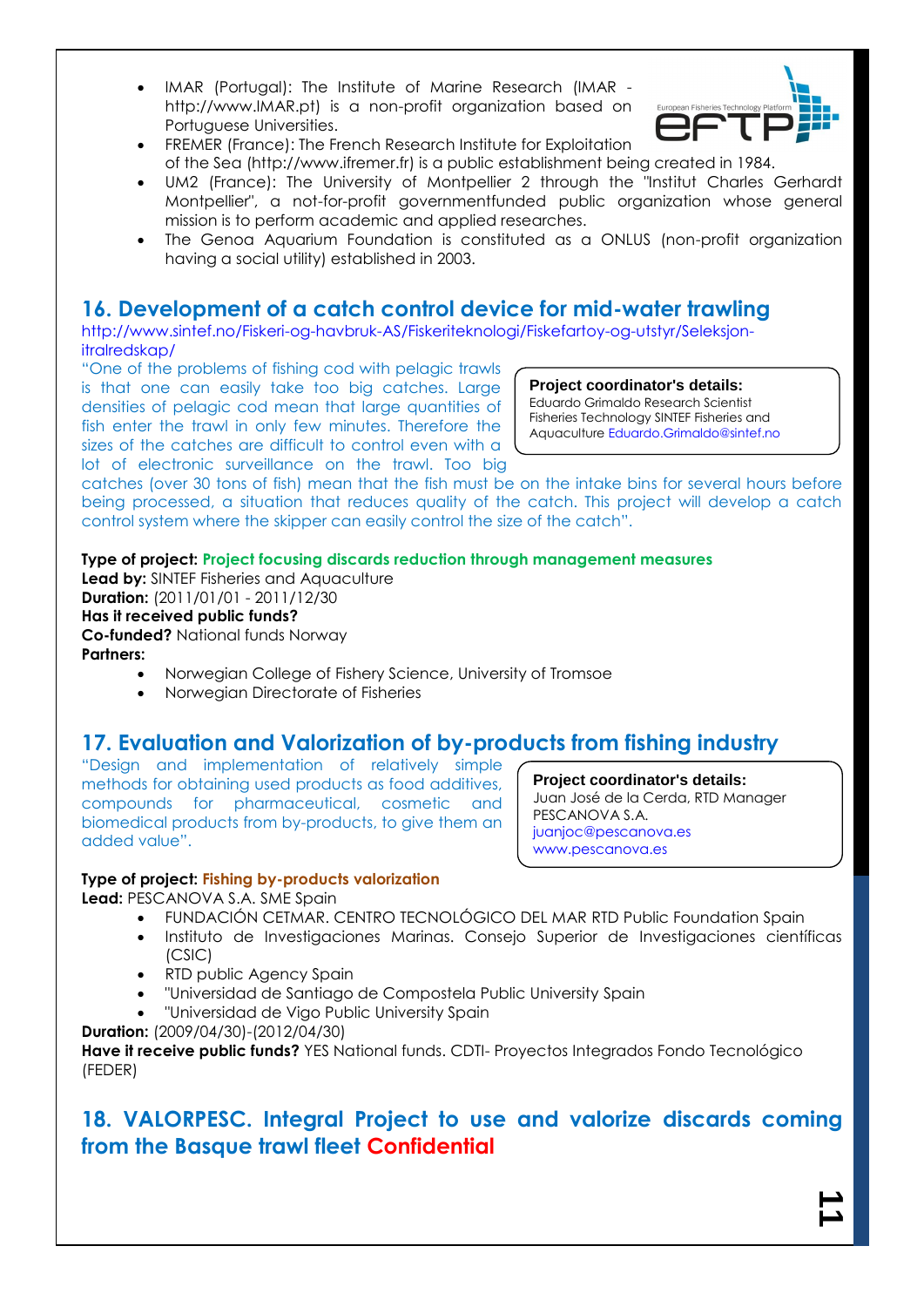### **19. Posibilidades de aprovechamiento y valorización de cabezas y exoesqueletos de langostinos (penaeus spp.)**



**Possibilities for the use and exploitation of shrimp heads and exoskeletons**

**Type of project: Discards' valorization Has it received public funds?** Yes, FEP **Duration:** 2009-2012 **Participants:** 7 Private companies and IIM

### **20. Biotecmar. Biotechnological exploitation of marine products and byproducts**

#### www.biotecmar.eu

"The main objective of BIOTECMAR is to set up and incorporate a fully integrated chain for the production of value added compounds derived from Atlantic marine resources. BIOTECMAR"s overall aim is to help the companies of Atlantic Area (which are mainly SMEs) to take advantage of the use of modern biotechnological tools and contribute to a diversification of the activities

#### **Project coordinator's details:**

GUERARD Fabienne, LEMAR ‐ UMR 6539 ‐ Institut Universitaire Européen de la Mer ‐ Place Nicolas Copernic, 29280 Plouzané, France www.univ‐brest.fr Telf:+33 2 98 01 60 03 fabienne.guerard@univ‐brest.fr

derived from marine biomass exploitation within the strict framework of sustainable management of marine natural resources. The various sectors concerned by the project are the following: 1. The fisheries, aquaculture, seaweed harvesting and seafood processing as source of raw materials, 2. The fish byproducts and discards conservation, collection and transport and processing, 3. The production and commercialization of bioactive compounds and/or ingredients derived from processing to be used for the food, feed, nutrients, cosmetics and therapeutic industries, 4. The development and the transfer of R&D in marine biotechnology".

#### **Type of project: Discards' valorization**

#### **Lead by: Fabienne Guerard UBO**

**Participants:**

- Université Européenne de Bretagne-Université de Bretagne Occidental (Francia),
- Museum National d'Histoire Naturelle de Concarneau (Francia),
- Technopole Quimper Cornuaille (Francia),
- Martin Ryan Institute de la National University of Ireland (Irlanda),
- Indigo Rock Marine Research Centre (Irlanda),
- CETMAR (España),
- CSIC (España),
- IPIMAR (Portugal),
- Université de la Rochelle (Francia),
- Université de Nantes (Francia),
- IFREMER (Francia), NET- Novas Empresas e Tecnologías S.A. (Portugal)

**Duration:** (2009/01/01)-(2011/12/31)

**Have it received public funds? YES, European funds managed through European Programmes** Interreg UE program

### **21. IBEROMARE. Centro Multipolar de Valorização de Recursos e Resíduos Marinhos**

## **Type of project: Discards' valorization**

**Participants:**

**Project coordinator's details:** Rui L Reis, 3 B´s U. Minho

- Universidade do Minho (Portugal),
- Centro Interdisciplinar de Investigação Marinha e ambiental (Portugal),
- CETMAR (España),
- Universidad de Vigo (España),
- Universidad de Porto (Portugal),

<u>لہ</u>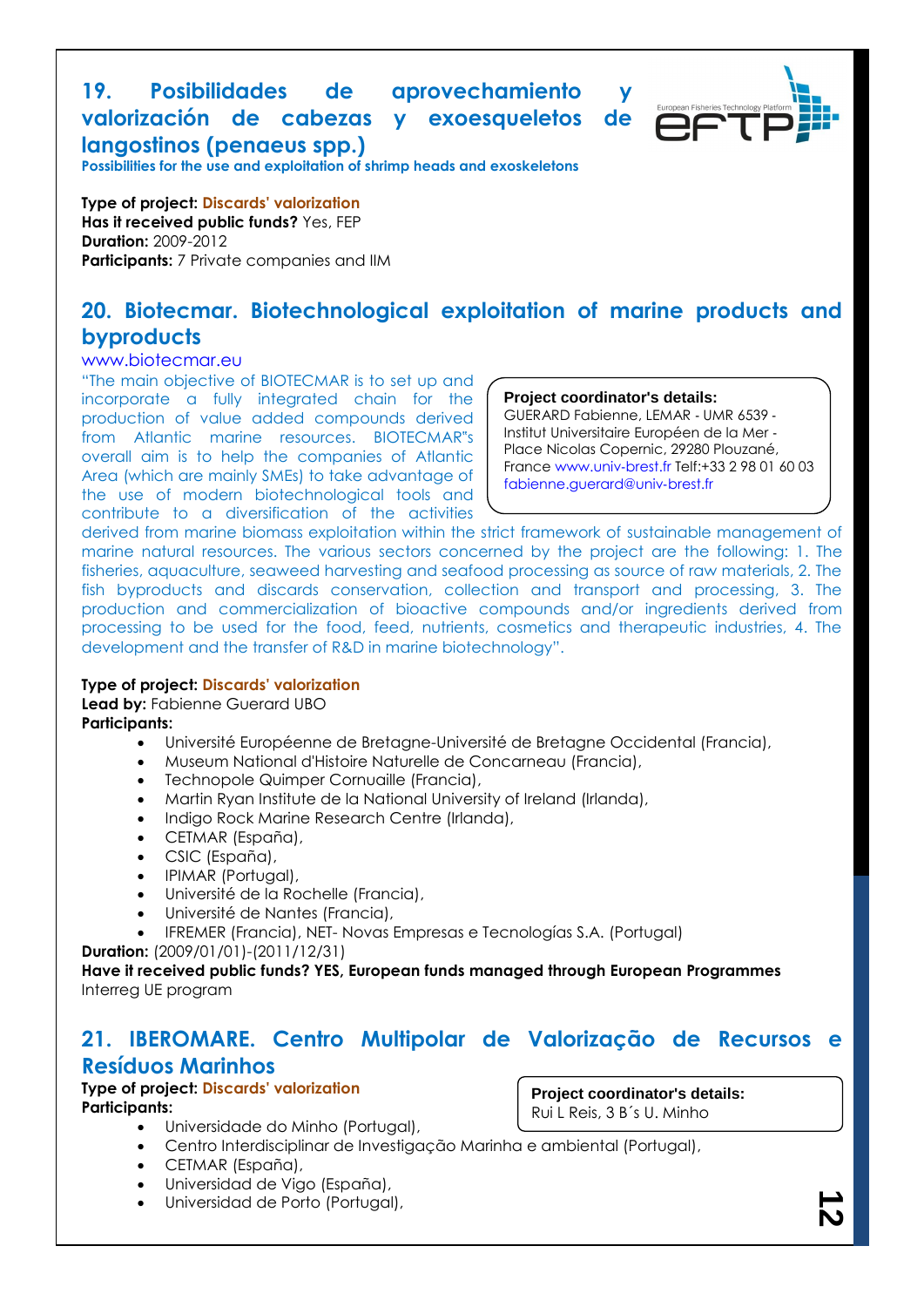- Universidad de Santiago de Compostela (España),
- Universidade Católica Portuguesa Centro Regional do Porto (Portugal),
- Conselleria do Mar (Xunta de Galicia),
- $\bullet$  Instituto de Investigaciones Marinas (CSIC).

**Have it received public funds?** YES, European. Cooperación Transfronteriza España-Portugal. INTERREG UE program.

**Duration:** 1/04/2009 to 31/12/2011

### **22. Valorización de residuos da producción de productos pesqueros: obtención de productos de alto valor añadido a partir de la piel y espinas de pescado**

**Type of project: Discards' valorization Lead by:** private company **Participants:** 2 private companies, IIM-CSIC. **Has it received public funds?** YES**,** Regional. Xunta de Galicia 10TAL011E **Duration:** 2010-2013.

### **23. PRESPO: sustainable development of artisanal fisheries in the Atlantic**

**Area** http://atlanticprojects.inescporto.pt/project-area/prespo

"Focusing on discards, studies will be conducted to evaluate the impacts of the discards in the marine environment and to develop new fishing gears (or modify the existing ones), more selective and efficient than those used actually, aiming to minimize the impacts in the ecosystem. The encouragement and the

**Project coordinator's details:**

Miguel Gaspar Main Researcher IPIMAR mbgaspar@cripsul.ipimar.pt Telf: +351289700500

promotion of fishing practices that reduce the impacts in the marine environment is also a priority of this project".

#### **Type of project: Focused on artisanal fisheries Lead by:** IPIMAR (Portugal) **Partners:**

- CETMAR (Spain)
- AGLIA (France)
- CADIZ UNIVERSITY (Spain)
- CEP (Spain)
- HUELVA UNIVERSITY (Spain)
- FEUP (Portugal)
- IFREMER (France)
- RICEP (France)
- IFAPA (Spain)

**Duration:** 2009/01/01 - 2011/12/31

**Has it received public funds?** European funds managed through European Programmes. FEDER funds co funded by Basque Government

## **24. Data Collection Framework (DCF) - discard monitoring**

#### http://www.cvo.wur.nl/

"Within the DCF the Netherlands collect discard information on their commercially most important fisheries. Data and results are reported to the Ministry of Economic affairs, Agriculture and Innovation."

**Type of project:** Annual estimates of discard rates and total volume by metier.

**Lead by:** IMARES. Research Institute. The Netherlands.

**Project coordinator's details:** A.T.M. (Edwin) van Helmond MSc. Project Manager. Department of Fisheries. IMARES. edwin.vanhelmond@wur.nl Tlf: +31 317

487171

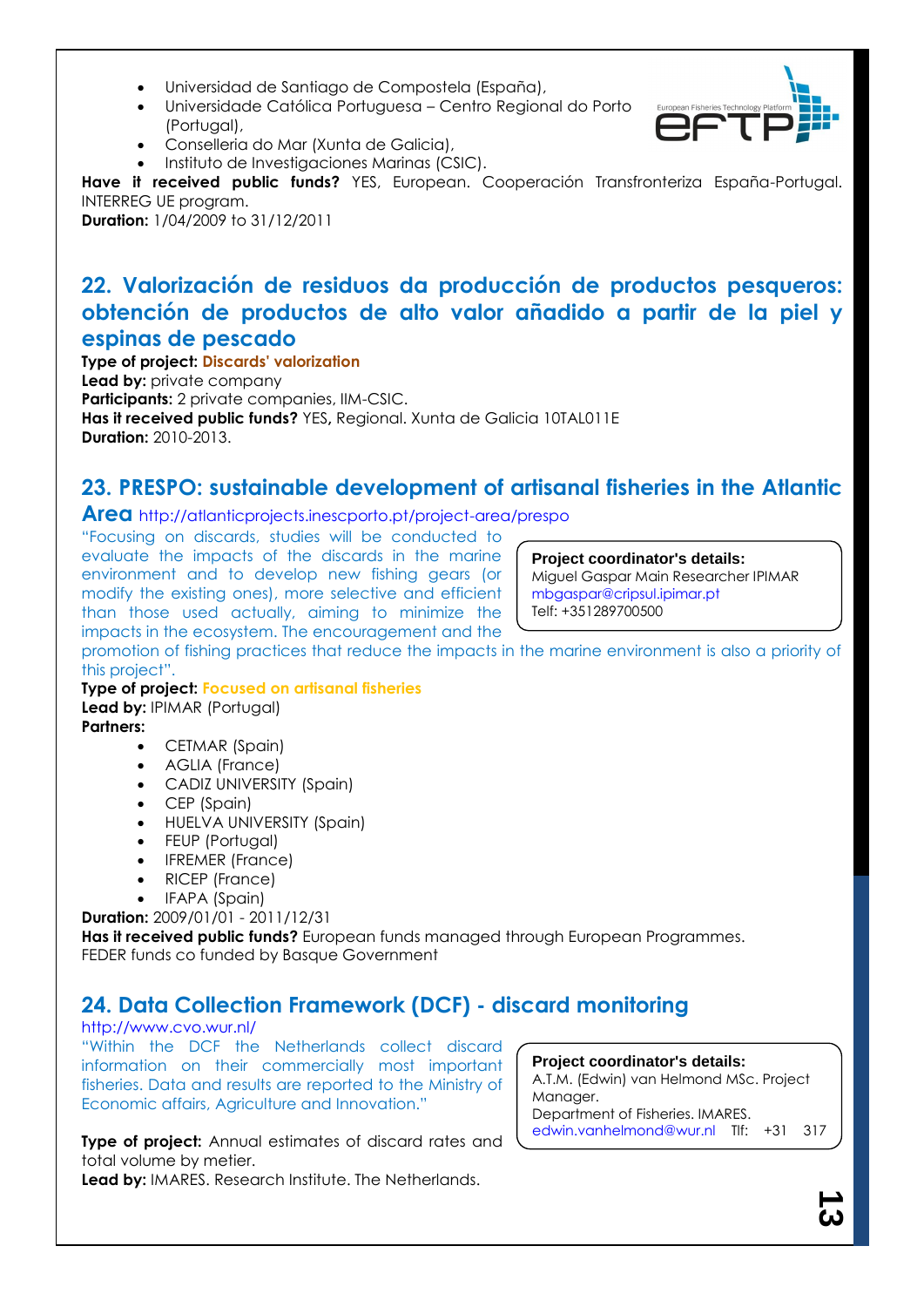**Has it received public funds?** Yes, National funds The Netherlands. EU - Data Collection Framework (DCF).



### **25. Seafish Discard Action Group**

http://www.seafish.org/fishermen/responsible-sourcing/protecting-fish-stocks/discards [http://www.seafish.org/fishermen/responsible-sourcing/protecting-fish-stocks/discards/discardaction](http://www.seafish.org/fishermen/responsible-sourcing/protecting-fish-stocks/discards/discardaction-)group

"The Discard Action Group was set up by the UK based Sea Fish Industry Authority three years ago in light of the many initiatives being adopted by the fishing industry to address the issue of discards. It acts as an "issue forum" playing a pivotal role in mediating a common approach to discard issues affecting the whole seafood

#### **Project coordinator's details:**

Karen Green, Secretary Discard Action Group Sea Fish Industry Authority 18 Logie Mill Logie Green Road Edinburgh Scotland EH7 4HS k\_green@seafish.co.uk

supply chain. The terms of reference for the group states: "the aim of the DAG is to improve our understanding of the phenomenon of discarding and to explore the means by which discarding can be reduced to the minimum level practicable." The DAG reports to the Seafish-facilitated Common Language Group which covers all issues affecting the seafood industry. The group is representative of the seafood supply chain with representatives from the catching sector, non-governmental organizations, legislators, regulators, technologists and scientists, retailers and foodservice and, where appropriate, the media".

### **Type of project: Communication programme**

**Lead by:** Sea Fish Industry Authority. The Sea Fish Industry Authority is a Non-Departmental Government Body based in the UK which is funded by a levy.

**Duration:** 2008/01/01 - ongoing

**Has it received public funds? YES,** National funds

### **26. MANAGEMENT AND FIRST TREATMENT ON BOARD FISHING BYPRODUCTS (GESUPES)**

"Reducing the dumping at sea of fishing discards and by-products through actions to solve economic problems."

**Project coordinator's details:** Francisco Teijeira ONAPE

**Type of project: Project focusing discards reduction through conservation and transport to port. Lead by:** "Organización Nacional de Organizaciones Pesqueras (ONAPE) Non profit organization **Duration:** (2011/03/21)-(2013/03/21)

**Has it received public funds?** National

**Co-funded?** National funds Ministerio de Medio Ambiente y Medio Rural y Marino **Partners:** Centro Tecnológico del Mar - Fundación CETMAR (Technical assistance to the project) RTD Public Foundation Spain.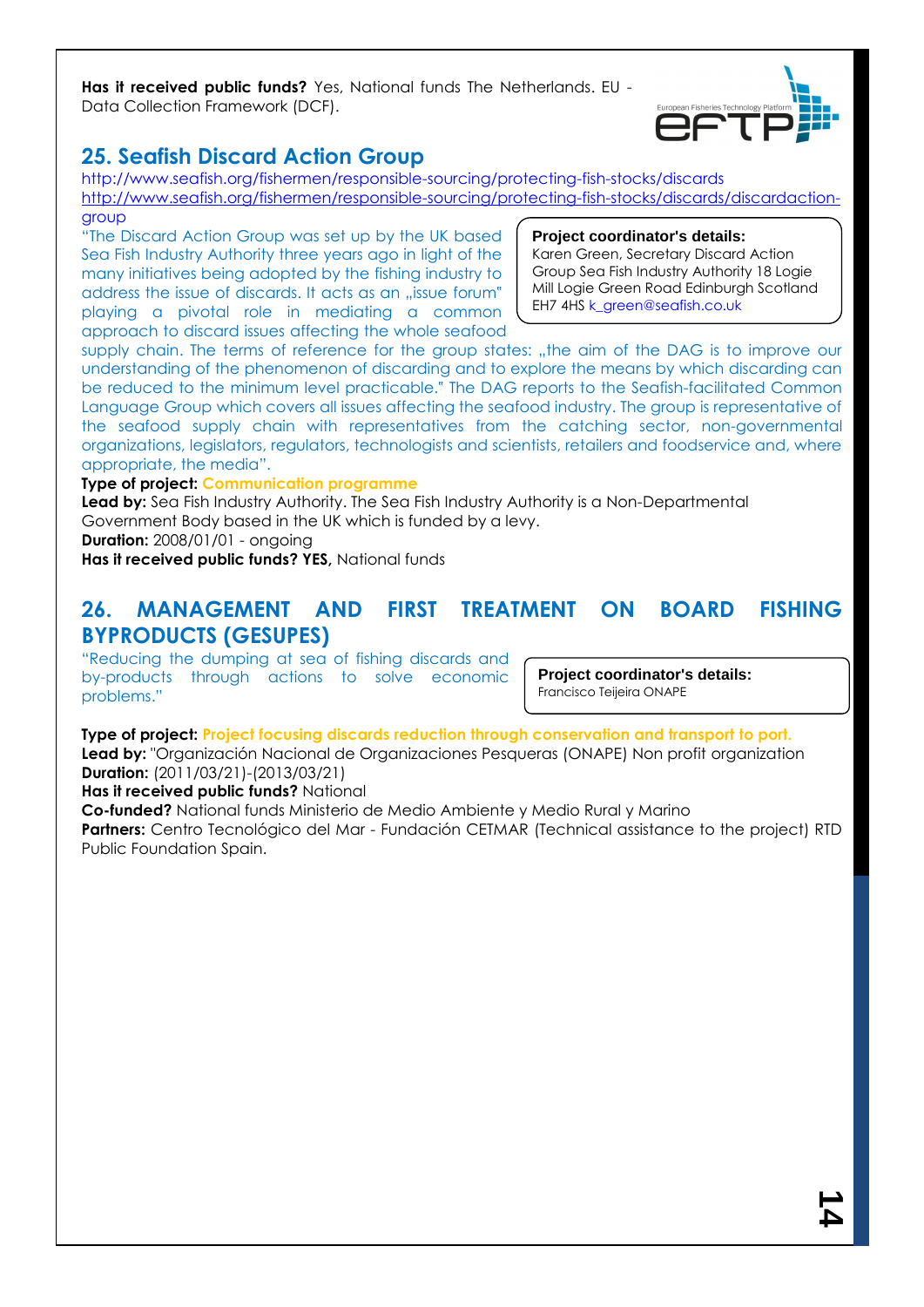### **1.2 PROJECT ALREADY FINISHED**



"Design of an industrial plant for treatment and recovery of wastes and by-products from the fishing activity en Galicia. Development of a brief market analysis for each potential product".

### **Type of project: Discards' valorization**

**Lead by:** CETMAR RTD Public Foundation Spain and IIM-**CSIC Public RTD center Spain Duration: (2004/09/01)-(2008/02/01)**

### **Project coordinator's details:**

Rosa Fernández Otero, Area Coordinator Promotion and Technology Transfer CENTRO TECNOLÓGICO DEL MARFUNDACION **CETMAR** 

European Fisheries Te

rfernandez@cetmar.org www.cetmar.org Telf: +34 986 247 047. Fundación CETMAR C/Eduardo Cabello s/n E-36208 Bouzas

**Has it received public funds?** YES, Regional funds. Spain: Plan Gallego de I+D: PGIDIT

### **28. Biotechnological valorization of marine resources (VALVIOMAR)**

### <http://www.valbiomar.org/>

[http://www.interrega](http://www.interreg/)tlantique.org/iiib/pl/projet/detail\_projet.html?idr=47&id=81

"The VALBIOMAR project seeks to develop an Atlantic network of competences in the domain of maximizing the biotechnological value of living marine resources, and energizing relations among

laboratories and SMEs to produce concrete cooperation, and the development of new activities. The principal object of VALBIOMAR rests on the necessity, in the context of the rarefaction of certain marine resources, of optimizing the operations of transformation of raw materials and of the generation of co-products (animal and human foods, cosmetics, health products)".

#### **Project coordinator's details:**

J.M. PIOT, Laboratoire LIENS Université de La Rochelle jmpiot@univ-lr.fr http://www.univ-larochelle.fr / Telf: +33 (0)5 46 45 86 44

**Type of project: Valorization of marine products and by-products** Lead by: Université de La Rochelle Public University France **Partners:**

- Centro Tecnológico del Mar. Fundación CETMAR RTD Public Foundation Spain
- ALICONTROL SME Spain
- Institut français de recherche pour l'exploitation de la mer (IFREMER) Public organism or
- assimilated Francia
- IPIMAR/INRB-National Institute for Fisheries and Sea Research, University or research center, Portugal
- Integrin Advanced Biosystems Ltd, SME (holding company) United Kingdom
- Museum National d´Histoire Naturelle Public Center France
- Technopole Quimper-Cornouaille, Not for profit organization France
- Universidad de La Laguna Public University Spain
- French Public Universities:
- Reseau des Universites de l´Ouest Atlantique (RUOA),
- Université de Bretagne Occidentale,
- Université de Bretagne Sud, Université de Nantes-ISOMER
- Public University France

**Has it received public funds?** YES, European funds managed through European Programme INTERREG III B "Espacio Atlántico" 2000-2006. **Duration:** (2003/09/01)-(2006/12/30)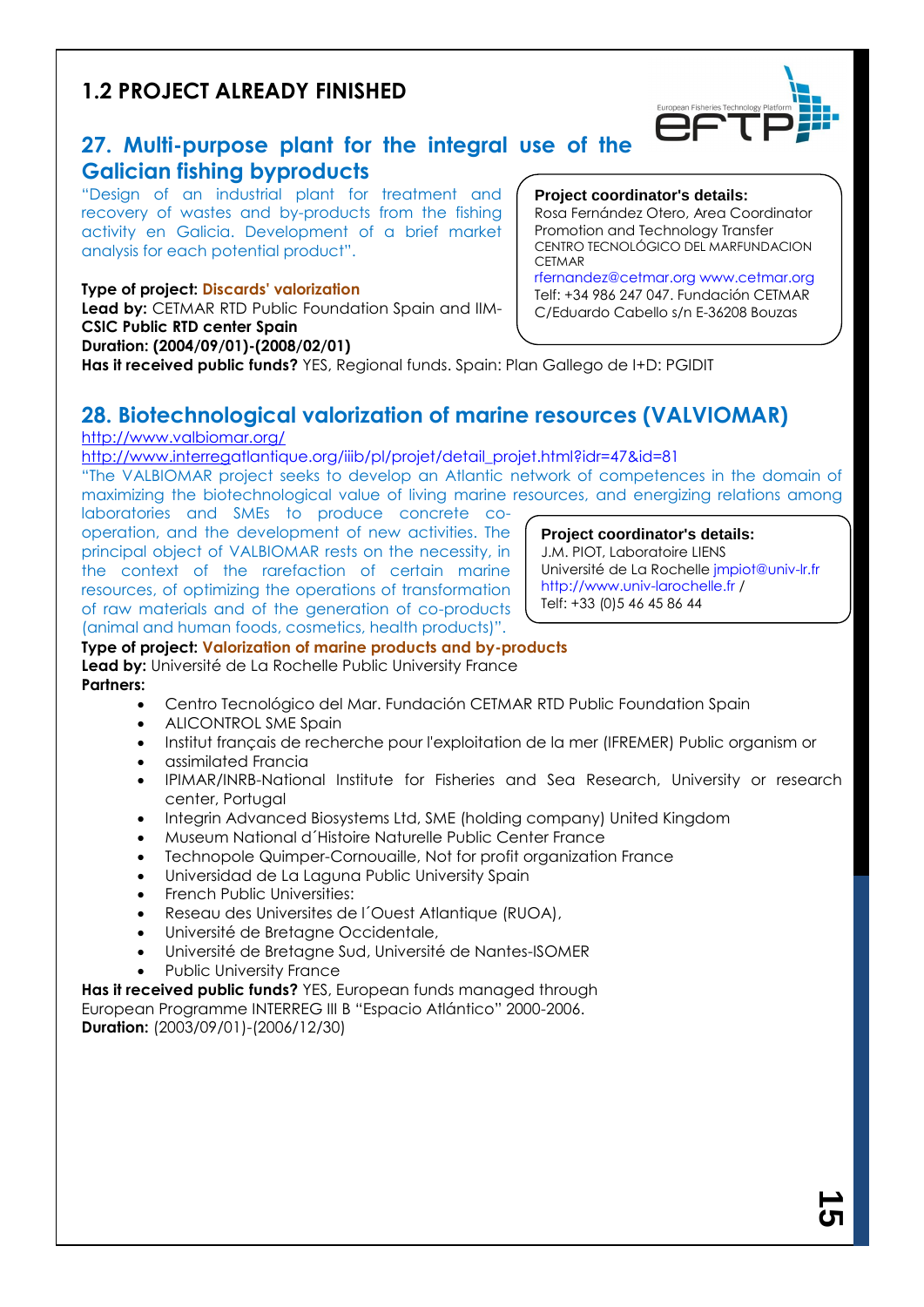### **29. Proteus-Transformation of natural resources and marine debris in high value products for industrial**



Manuel José Magalhães Gomes Mota Vice-reitor para a investigação

Biodegradables and Biomimetics

Universidade do Minho.

Grupo de Investigação 3B's - Biomaterials,

### **applications** http://www.proteusproject.eu

**Project coordinator's details:** "Sustainable development of new industrial products which has a potential high value, through transformation of fishing by-products, looking for the

technological strengthening in the cross-border competitiveness"

### **Type of project: Discards' valorization**

**Lead by:** Universidade do Minho (Grupo 3B's) Public University Portugal

**Partners:**

- Centro tecnológico del mar. Fundación CETMAR RTD Public Foundation Spain
- CIIMAR-UP (Centro Interdisciplinar de InvestigaÇao Marinha e Ambiental) RTD Center Portugal
- Universidad de Vigo Public University Spain

**Duration:** (2006/03/10)-(2008/09/30)

**Has it received public funds?** European funds managed at regional or Member state level Unión Europea: INTERREG III A.

### **30. BENIGN AND ENVIRONMENTALLY FRIENDLY FISH PROCESSING PRACTICES TO PROVIDE ADDED VALUE AND INNOVATIVE SOLUTIONS FOR A RESPONSIBLE AND SUSTAINABLE MANAGEMENT OF FISHERIES (BE-FAIR)**

http://www.befairproject.com/en/main.html

"Minimization of the adverse environmental impact from the fishing activities, both on board and ashore, looking for a responsible and sustainable fishing management. Development of an integral

by-products treatment and improving the reusing and recycling of industrial fishing wastes.

Results: Prototypes production of gelatin "chondroitin" and fish oil".

**Project coordinator's details:** Antonio Alvarez Alonso CONSEJO SUPERIOR DE INVESTIGACIONES CIENTÍFICAS – INSTITUTO DE INVESTIGACIONES MARINAS (IIM-CSIC)" http://www.iim.csic.es/ Telf: +34 986231930

### **Type of project: Project focusing discards reduction through management measures, Discards' valorization**

Lead by: "Agencia Estatal Consejo Superior de Investigaciones Científicas (CSIC) RTD public Agency Spain

### **Partners:**

- Centro Tecnológico del Mar Fundación CETMAR RTD public Foundation Spain
- Espaderos del Atlántico, S.A SME Spain
- Institute Français de Recherche pour L"exploitation de la Mer RTD public Center France
- Instituto de Investigaçao das Pescas e do Mar (IPIMAR) RTD public Center Portugal
- PEIXESPORT, S.L SME Spain
- HNOS. RODRIGUEZ GÓMEZ, SL SME Spain

**Duration:** (2005/11/15)-(2008/11/15)

**Has it received public funds?** YES, European funds managed through European Programmes "Unión Europea Programa LIFE Medio ambiente – Comisión Europea. Programa Life. Clave: LIFE 05 ENV/E/ 000267 BE-FAIR (2005-2008).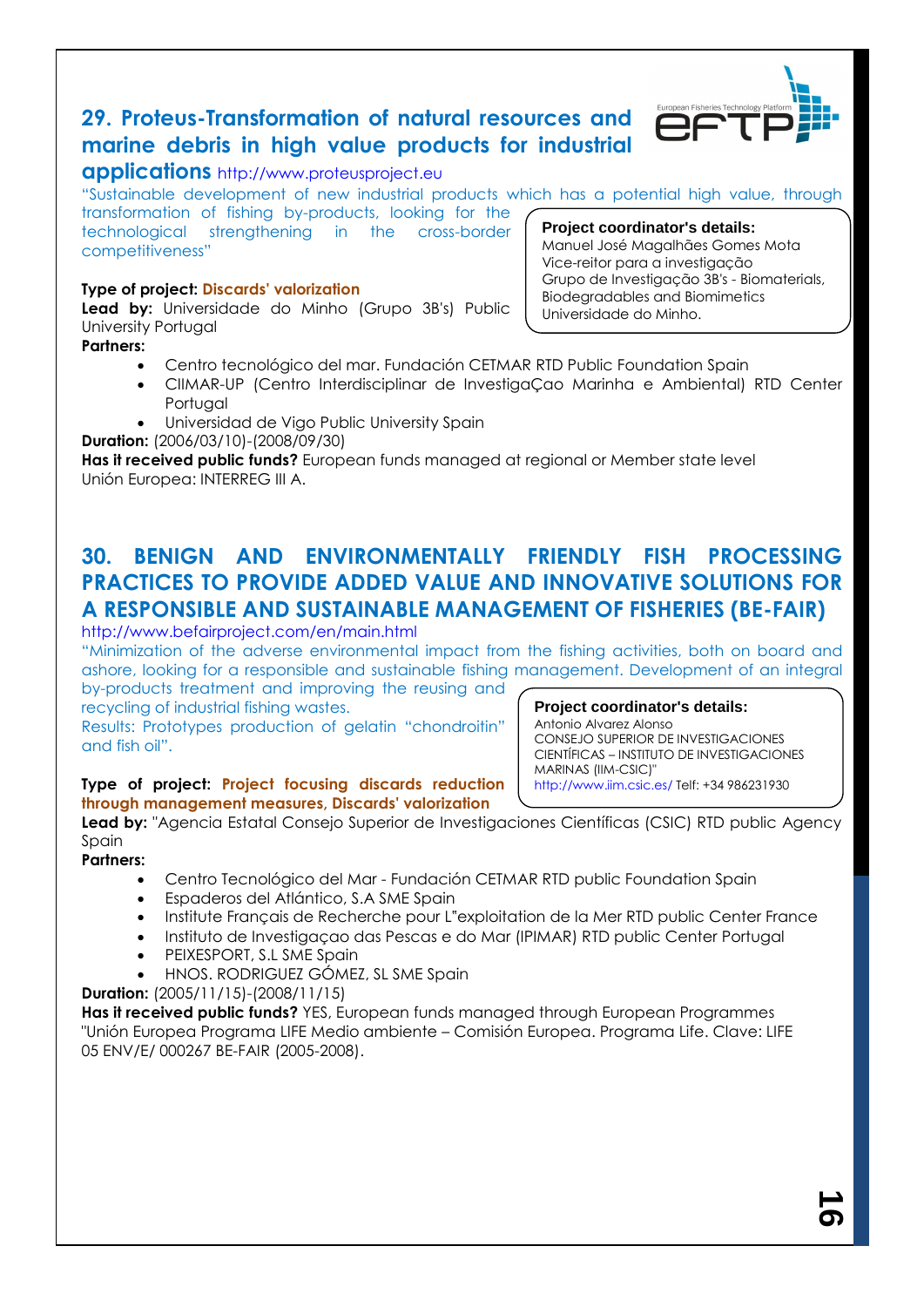### **31. Analytical Valuation Red Crab Carapace (Chionoecetes opilio) for use in feed for aquaculture**



### **(ROXOCANVAL)** http://www.roxocanval.org

"Utilization of a by-product resulting from the handling on freezers ships dedicated to this species, rich in protein and natural dyes, with potential use in feed for aquaculture. As a result, technical studies have been published".

### **Type of project: By-products valorization**

### **Project coordinator's details:**

Julio Maroto Leal, Area Coordinator. Technology of Fish products CETMAR jmaroto@cetmar.org www.cetmar.org Telf: +34 986 247 047

**Lead by:** Centro Tecnolóxico do Mar (Fundación CETMAR) RTD Public Foundation Spain. **Partners:**

Universidad de Santiago de Compostela. Facultade de Farmacia. Departamento de Química Analítica, Nutrición e Bromatoloxía Public University Spain. **Duration:** 2006/03/01 - 2006/12/31 **Has it receive public funds?** Regional funds. Plan Gallego de I+D (PGIDIT)

### **32. Planta multipropósito para la valorización integral de residuos pesqueros de Galicia**

### **Type of project: Discards' valorization**

**Have it received public funds?** Yes, Dirección Xeral de Investigación e Desenvolvemento de la Xunta de Galicia. PGIDIT04TAM007001CT. Coordinated Project.

**Lead by:** Instituto de Investigaciones Marinas (CSIC),

**Participants**:

- $\bullet$  Instituto de Investigaciones Marinas (CSIC),
- Fundación CETMAR

**Duration:** 2004 – 2007

### **33. Asistencia técnica para la realización de una medida innovadora para la recuperación, gestión y valorización de los descartes pesqueros generados por la flota española que faena en los caladeros atlántico y mediterráneo**

**(Technical assistance for the implementation of an innovative step for the recovery, management and enhancement of discards generated by the Spanish fleet operating in the North Atlantic and Mediterranean fisheries).**

**Type of project: Discards' valorization**

**Participants:** ARVI, IIM

**Have it received public funds?** Yes, Cooperativa de Armadores ARVI with a FROM contract. **Duration:** 2007-2009

### **34. Estudio de las posibilidades de la utilización de varias especies de crustáceos descartadas por la flota gallega en sus pesquerías tradicionales en las costas de Galicia, Portugal y Gran Sol**

**Study of possibilities of using species discarded by the Galician fleet in their traditional coastal fisheries (Galicia, Portugal and Gran Sol).**

**17 Type of project: Discards' valorization Lead**: ARVI **Participants:** CSIC, ARVI y Serviguide **Has it received public funds?** Yes, Regional Secretaria Xeral de Investigación e Desenvolvemento de la Xunta de Galicia MMA033E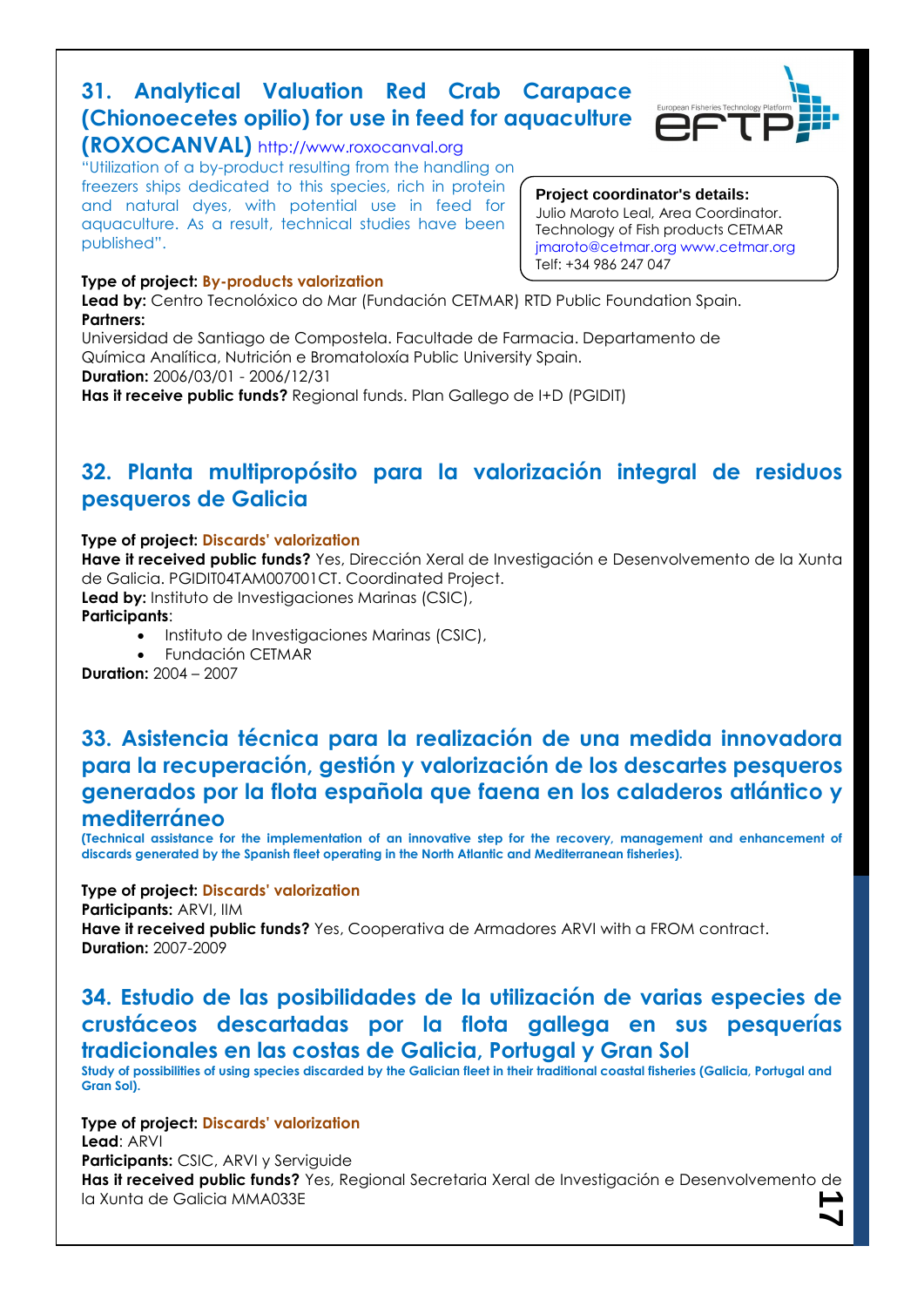**Duration:** 2008-2010.

### **35. Swedish Grid Trials in Area VIIA**

"A short trial was carried out on Area VIIA with the Swedish Grid to assess its effectiveness in reducing bycatch in the Irish Sea Nephrops Fishery. The trials showed that bycatch was significantly reduced without losing too much nephrops".

**Type of project:** Selective fishing gears and devices **Lead:** www.bim.ie **Duration:** 2009/07 - 2009/08 **Has it received public funds?** Regional **Co funded?** National funds of Ireland



#### **Project coordinator's details:**

Mr Daniel McDonald Marine Technical Officer. An Bord Iascaigh Mhara, Crofton Rd Dun Laoghaire Co. Dublin McDonald@bim.ie

### **36. Modeling the flow through fine-meshed pelagic trawls**

"The projects resulted in a theoretical model for the flow through and drag on fine-meshed nets and trawls, e.g. describing how flow and filtration varies with mesh- and net perimeters and with towing speed. The model is general and applies to all net solidities etc., but focus in the present project was on very small meshes and high net solidities.

Comparisons were made with flume tank experiments, and showed good agreement between theory and measurements".

**Project coordinator's details:** "Svein Helge Gjøsund Senior Scientist, dr. ing Research Manager Fisheries Technology SINTEF Fisheries and Aquaculture P.O. Box 4762 Sluppen NO-7465 Trondheim, Norway Svein.H.Gjosund@sintef.no www.sintef.no

**Type of project:** Theoretical basis with relevance to the performance of nets and trawls.

"Published paper ""Flow through nets and trawls of low porosity"" (Gjøsund and Enerhaug, 2010) can be found at Elsevier

**Lead by:** SINTEF Fisheries and Aquaculture, Norway

**Duration:** 2003-2005

**Has it received public funds?** YES International

**Co-funded?** National funds Norway, The Research Council of Norway, Fisheries Technology programme project no. 153140.

### **37. Estimation of trawl discards in the western Mediterranean. European hake (Merluccius merluccius) as a case study**

"The aim of the project has been the assessment of the discards by the trawl fleets in the western Mediterranean. Discard refers to that part of the gross catch thrown back into the water by fishermen".

**Project coordinator's details:** Paloma Martin, senior researcher ICM-CSIC Spain paloma@icm.csic.es

**00** 

The study has focused on the European hake Merluccius merluccius because it is one of the main target species for trawling and the fact that it was known to be partially discarded. Field work has been conducted in five fishing ports located in the western Mediterranean, from the northern

Tyrrhenian Sea to the Gulf of Lions, coasts of Catalonia and Valence, and Balearic Islands. The duration of the sampling has been six months, from February to July 2001. Data collection included sampling on board commercial trawlers, examination of the discard samples in the laboratory, and data on the trawl fleets and landings in the study ports. The most relevant result to the management of the European hake is that discards can represent a significant part of the total European hake catch both in weight and in number. It is thus necessary considering them in the evaluations to assess the state of exploitation of M. merluccius by trawling. The monthly length frequency distributions in all five study ports show that most part of the European hake catch consists of immature individuals.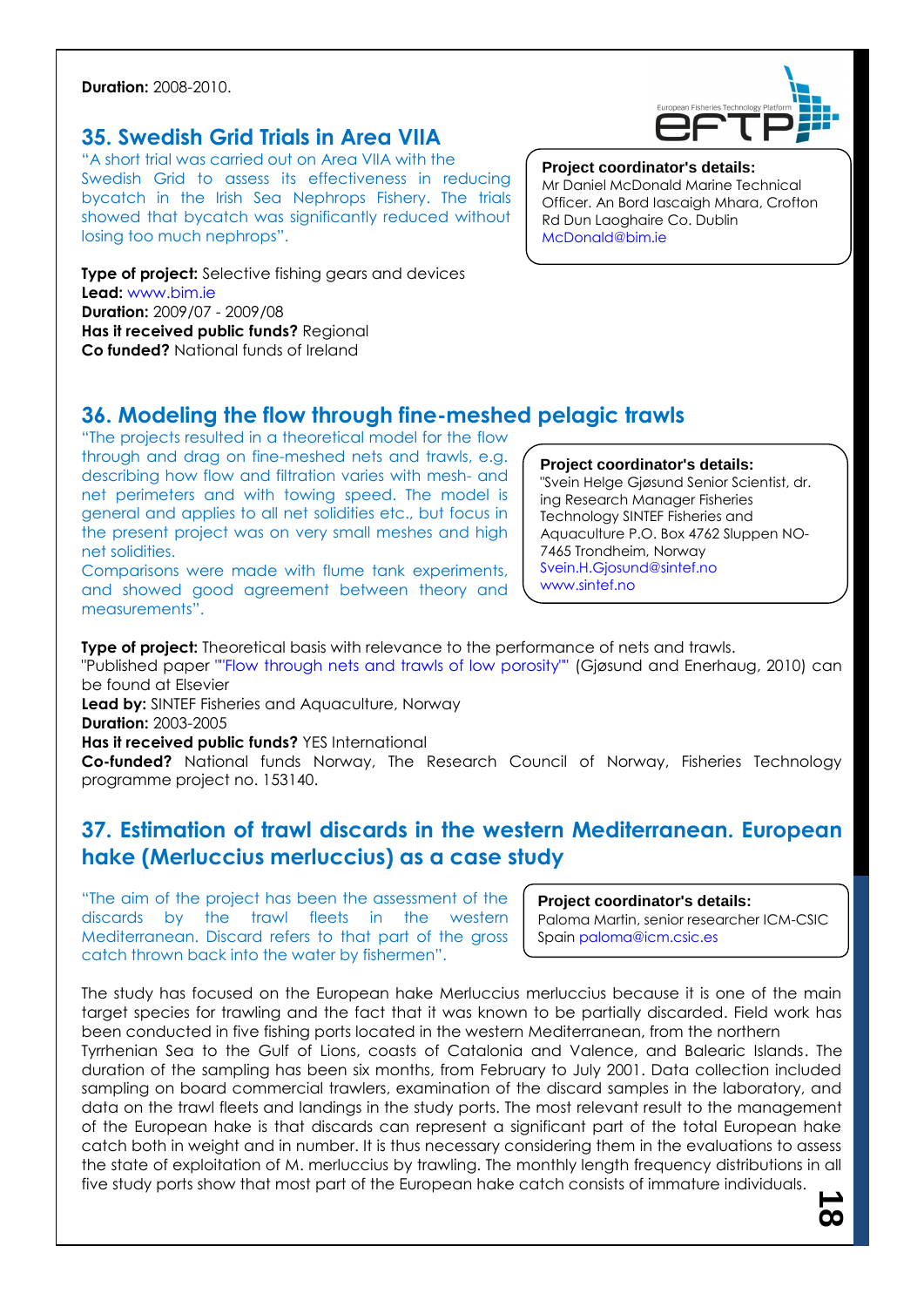Nevertheless, the proportion of the catch and sizes that are discarded can be very different, as observed when comparing the different study ports. The percentage of discarded European hake during the six months sampling ranged between less than 1% and more than 70% of the total



individuals caught, depending on the month and port; as for the European hake discards expressed as percentage of the total hake catch, it ranged between less than 1% and 30% of the total M. merluccius catch.

Hake trawl fisheries impact over the benthic and epibenthic communities of the continental shelf and upper slope, as highlighted by the number of species identified during six-months sampling on board commercial trawlers (for example, 319 only in one of the study ports).

The vessels targeted to Merluccius merluccius include other species in their objectives. The number of species caught by trawl that are commercialized is also high, around 90 in three of the study ports.

Within the study ports, on average during the six-months sampling, the amount of discarded catch ranged between 17% of the total catch and 34%. The main reason for discarding part of the catch is the low or nil commercial interest of the discarded species. In general, the incidence of discards in species with commercial interest is low. Significant changes in M. merluccius abundance have been observed from month to month. Therefore, sampling frequency of this study, monthly, 3 days at sea so as to minimize the effect of autocorrelation of the hauls performed during the same day, seems to have been adequate to detect the changes in hake abundance. When there is an active European hake discard as observed in one of the study ports, both the total European hake catch and time of the year have a significant effect on the amount of discarded hake. The highest hake catches and discards corresponded to the time of the year with more intense recruitment of European hake to trawling. This result is important when considering the possibility of closed seasons for trawling.

**Type of project:** Project focusing discards reduction through management measures **Duration:** 2001/01/01-2001/09/30

**Has it receive public funds?** YES, Regional. European funds managed through European Programmes **Co funded?** By Spanish and Italian government

**Lead by:** Instituto de Ciencias del Mar, CSIC Barcelona (Spain) **Partners:**

- Instituto Español de Oceanografia (Spain)
- University of Pisa (Italy)

### **38. Sperimentazione e sviluppo di reti a strascico con maglie quadre**

"This project is focused on the experimentation of a square mesh panel in a bottom trawl net used by an Italian fleet. The study area is a fishing ground located in the northern Tyrrhenian Sea, from 150 to 350 m depth, exploited by the Porto Santo Stefano fleet. Following a comparative approach, three trawl nets were experimented: 1) a commercial net, provided with a 40

#### **Project coordinator's details:**

Paola Belcari Researcher, Dipaertimento Scienze Uomo e Ambiente - University of Pisa, Ibelcari@discat.unipi.it Viale Nazario sauro 4, 57127 Livorno (Italy)

mm codend with diamond meshes; b) an experimental net, the same of 1), but provided with a square mesh panel (size of 40 80 mm), placed in front of the codend; c) an experimental net, the same of 1), but provided with a 60 mm codend with diamond meshes. The square mesh panel was built following Robertson (1993). Selectivity was assessed by the covered codend method. The comparison among the different nets was performed through the alternate haul method. Selectivity trials were carried out on April, July, October 2003,

**19** January and May 2004. Ten hauls with the same duration and position were carried out each season. A total of 72 experimental hauls was realized. Catches in biomass and abundance were standardized to 1h of trawling. Percentage of retention was calculated for each species and gear and adjusted to a selectivity curve. The size at 50% of retention (L50%), the selectivity factor (SF) and the selection range (SR) were estimated. In conclusion, the results of the trials with the experimental net provided with square mesh panel seem to be encouraging as a "soft" management measure, allowing some reduction of fishing mortality for juveniles, without important changes in commercial landings. The experimental net with codend of 60 mm produces more evident differences in selectivity, changing the qualiquantitative composition of the landings; this measure can be envisaged when a stronger management option is required".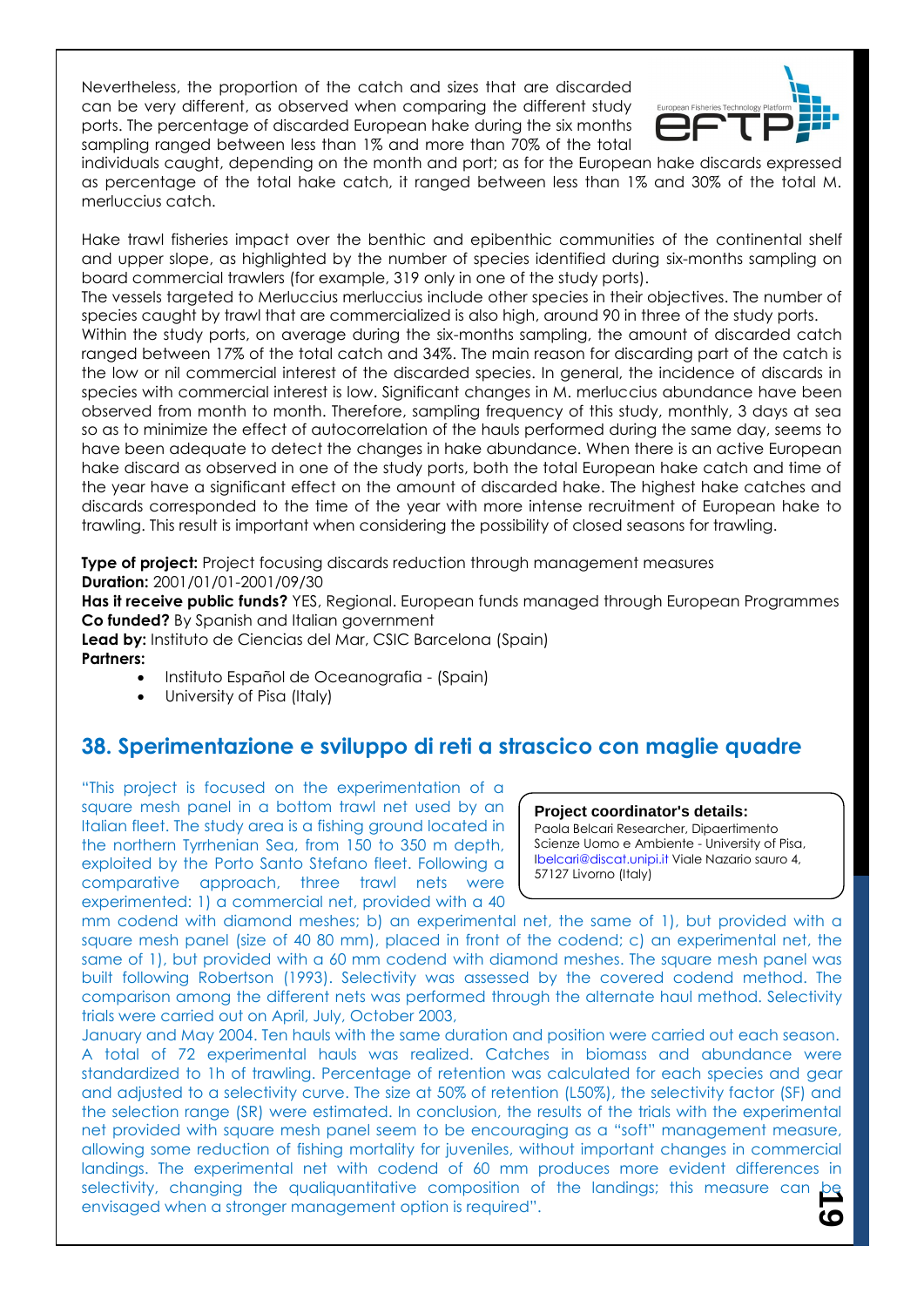

**Type of project: Selective fishing gears and devices Lead by:** "Consorzio per il Centro Interuiniversitario di Biologia Marina ed Ecologia Applicata, Livorno (Italy) **Duration:** (2011/09/01)-(2014/08/31) **Has it received public funds?** European **Co-funded?** Regional and National funds "Italy Ministry for Agricoltural, Food and Forestry Policies

### **39. Estimation of trawl discards in the western Mediterranean. European hake (Merluccius merluccius) as a case study**

"The aim of the project has been the assessment of the discards by the trawl fleets in the western Mediterranean. Discard refers to that part of the gross catch thrown back into the water by fishermen. The study has focused on the European hake Merluccius

**Project coordinator's details:**

Paloma Martin, senior researcher ICM-CSIC Spain paloma@icm.csic.es viale Nazario Sauro 4, 57127 Livorno, italy

merluccius because it is one of the main target species for trawling and the fact that it was known to be partially discarded. Field work has been conducted in five fishing ports located in the western Mediterranean, from the northern Tyrrhenian Sea to the

Gulf of Lions, coasts of Catalonia and Valence, and Balearic Islands. The duration of the sampling has been six months, from February to July 2001. Data collection included sampling on board commercial trawlers, examination of the discard samples in the laboratory, and data on the trawl fleets and landings in the study ports. The most relevant result to the management of the European hake is that discards can represent a significant part of the total European hake catch both in weight and in number. It is thus necessary considering them in the evaluations to assess the state of exploitation of M. merluccius by trawling. The monthly length frequency distributions in all five study ports show that most part of the European hake catch consists of immature individuals. Nevertheless, the proportion of the catch and sizes that are discarded can be very different, as observed when comparing the different study ports. The percentage of discarded European hake during the six months sampling ranged between less than 1% and more than 70% of the total individuals caught, depending on the month and port; as for the European hake discards expressed as percentage of the total hake catch, it ranged between less than 1% and 30% of the total M. merluccius catch. Hake trawl fisheries impact over the benthic and epibenthic communities of the continental shelf and upper slope, as highlighted by the number of species identified during six-months sampling on board commercial trawlers (for example, 319 only in one of the study ports). The vessels targeted to Merluccius merluccius include other species in their objectives. The number of species caught by trawl that are commercialized is also high, around 90 in three of the study ports. Within the study ports, on average during the six-months sampling, the amount of discarded catch ranged between 17% of the total catch and 34%. The main reason for discarding part of the catch is the low or nil commercial interest of the discarded species. In general, the incidence of discards in species with commercial interest is low. Significant changes in M. merluccius abundance have been observed from month to month. Therefore, sampling frequency of this study, monthly, 3 days at sea so as to minimize the effect of autocorrelation of the hauls performed during the same day, seems to have been adequate to detect the changes in hake abundance. When there is an active European hake discard as observed in one of the study ports, both the total European hake catch and time of the year have a significant effect on the amount of discarded hake. The highest hake catches and discards corresponded to the time of the year with more intense recruitment of European hake to trawling. This result is important when considering the possibility of closed seasons for trawling".

**Type of project:** Project focusing discards reduction through management measures **Lead by:** Instituto de Ciencias del Mar, CSIC Barcelona (Spain) **Duration:** 2001/01/01-2001/09/30 **Has it received public funds?** Regional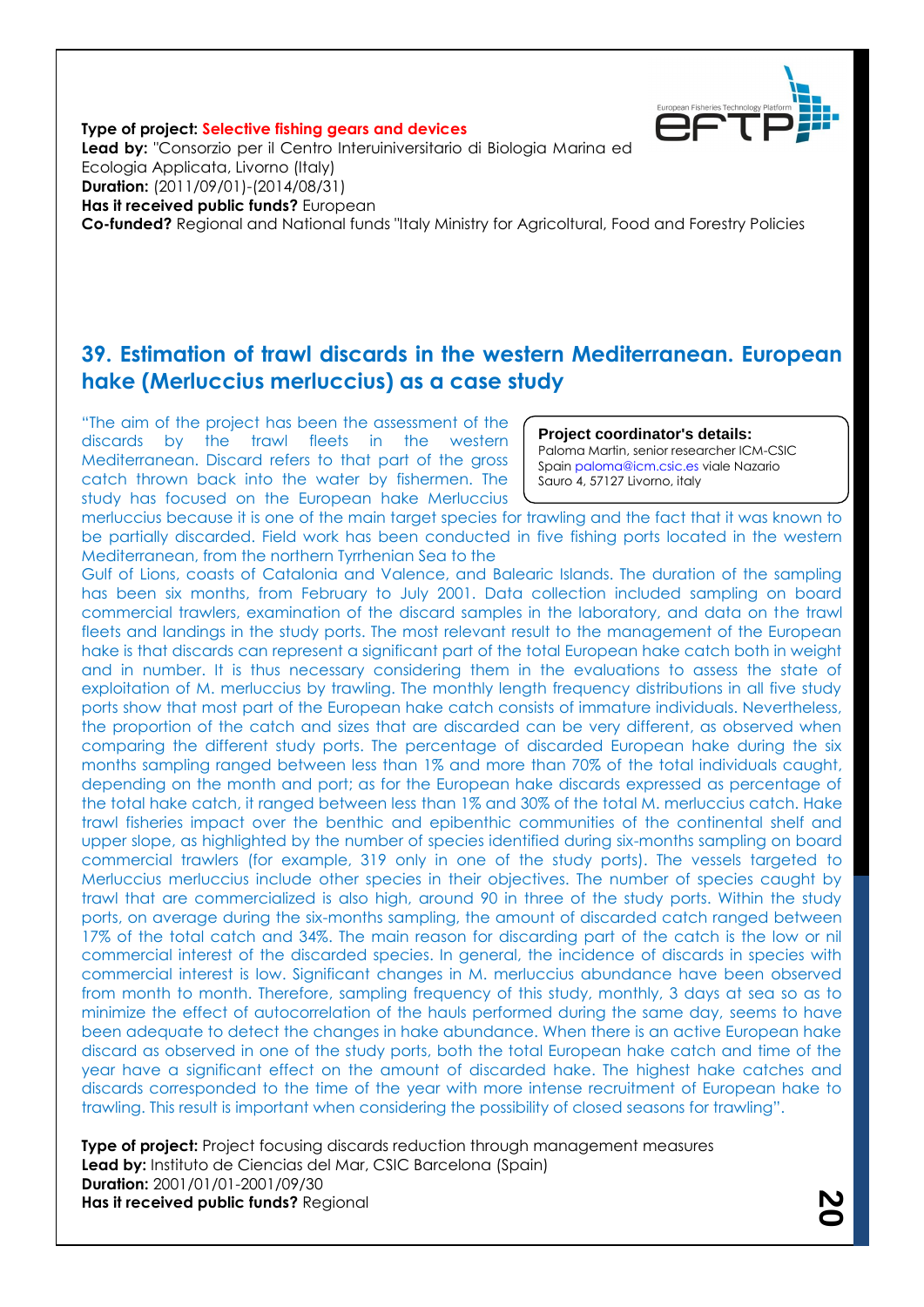**Co-funded?** European funds managed through European Programmes "Spain Italy"

**Partners:**

- $\bullet$  Instituto Espanol de Oceanografia (Spain)
- University of Pisa (Italy)

### **40. Discards of the western Mediterranean trawl fleets**

"The aim of the project was the analysis of the composition, both from a quantitative and a qualitative point of view, of the discards of the trawl fleets in different areas of the western Mediterranean, considering seasonality, depth and type of gear or vessel horse power as factors that might affect such



**Project coordinator's details:** Aina Carbonell, Researcher, IEO Palma de Mallorca ana.carbonell@ba.ieo.es Viale Nazario Sauro 4, 57128 Livorno (Italy)

discards. The project was centred on 12 common target species in all the choosen ports (Porto Santo Stefano, Italy, Vilanova i la Geltrù, Valencia, Santa Pola, Palma de Mallorca, Alcudia, Fuengirola, Spain). A sampling programme, lasting one year, was designed through on board sampling on commercial trawlers, from June 1996 to June 1996. The average annual discard, considering the seven ports, was about 40% of the biomass caught in the depth stratum A (< 150 m), 35% in B (150- 350 m) and 27% in C (> 350 m). For each target species two discard indices were calculated. For the target species, the maen annual size distribution was also analyzed, and the size at which 50% of the specimens caught were discarded was estimated. The discard of target species was in general low. The principal causes of discarding were identified".

### **Type of project: Project focusing discards reduction through management measures**

Lead by: Instituto Español de Oceanografía, Palma de Mallorca, Spain **Duration:** 1995-1996

**Has it received public funds?** Regional

**Co-funded?** European funds managed through European Programmes "Spain- Italy" **Partners:**

• Institut de Ciences del Mar - CSIC - Barcelona Spain

 Consorzio per il Centro Interuniversitario di Biologia Marina ed Ecologia Applicata (CIBM), Livorno, Italy

### **41. Attrezzi della piccola pesca utilizzati in funzione della successione stagionale e dell'ecoetologia**

"The present study was aimed to increase the actual knowledge on the Italian artisanal fisheries through the collection of data on technical features of gears, fishing areas, landings, fishing effort, fishing yields, composition of retained and discarded catch, as well

#### **Project coordinator's details:** DR Gianna Fabi, CNR-ISMAR Ancona, Italy g.fabi@ismar.cnr.it Viale Nazario Sauro 4, 57128 Livorno (Italy)

as on the demography of the target species catches. Three sites in the northern Adriatic Sea (Ancona, Senigallia and Portonovo) and one in the eastern Ligurian Sea (Livorno) were investigated.

The importance of discard on catches was assessed using the Ecological Use Efficiency (EUE) and **the** Firstly, a census was conducted at both the local maritime offices and the landing sites to get information on the number and technical features of vessels and gears used in the different seasons as well as on the main target species. From January 1999 to December 2000 a weekly sampling was performed at the main mooring places to record amounts and composition of landings obtained by the investigated artisanal fisheries, technical features of the used gears, fishing time and grounds. At the same time, periodic observations aboard of commercial vessels were carried out to investigate demography and gonadic stages of the caught specimens of target species, as well as the qualiquantitative composition of discard. The catch was subdivided in target species, kept bycatch, discard of commercial species (discard C) and non commercial species (discard NC). Catch data were standardised as number of individuals and biomass caught in 1 hour and by 5000 m of gear.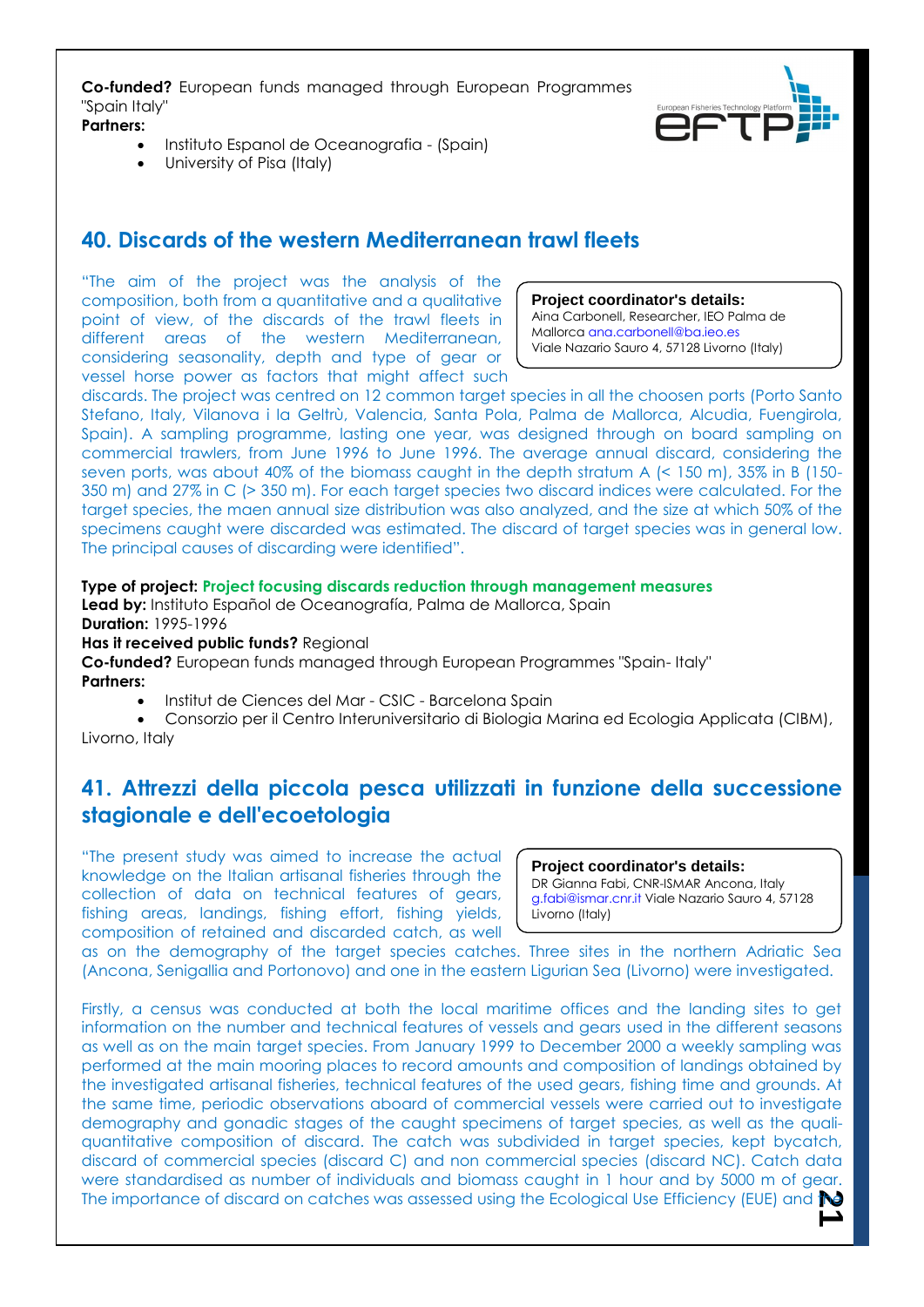Stock Use Efficiency (SUE) indexes (Alverson and Hughes, 1996). Sizefrequency distributions were seasonally computed for each target species and gear. The artisanal fleets of the northern Adriatic mainly included fibreglass planning vessels having an average GRT of about 3,



Loa of 6-12 m and average engine power of about 40 kW. On the contrary, the Livorno artisanal fishery was mainly made of wooden displacing vessels having an average GRT of 4.1±0.3, an average engine power of 54.4±5.2 kW and a mean Loa of 7.7±0.3 m. The crew was usually composed by 1-3 people everywhere. Gillnet for common sole (Solea vulgaris), gillnet for other highly valuable species (i.e. Sciaena umbra, Umbrina cirrosa and Dicentrarchus labrax, sparids) and trammel net were the main gears both in the Adriatic and the Ligurian fisheries. In addition, a relevant importance was also assumed by traps for Sepia officinalis and Nassarius mutabilis in the Adriatic and by a small meshed trammel net called "tramaglino" for Mullus barbatus, Mullus

surmuletus and S. officinalis in the Liguarian Sea. The results evidenced the great dynamism of the investigated artisanal fisheries, due to their capacity of changing gears and/or fishing area according with the fluctuations of the target species. A high variability concerning vessels, gears and fishing areas was also observed comparing the Adriatic and the Ligurian fisheries, due to social, economic and environmental differences between the two basins. In fact, in both areas the fleets consisted of small vessels, most of which were planning in the Adriatic, and displacing in the Ligurian Sea. The fishing grounds of the Livorno fleet included posidonia meadows, sand-muddy seabeds, rocky banks and biogenic hard substrata, so showing a greater heterogeneity than those exploited by the northern Adriatic vessels, which mainly operated on sand-muddy bottoms, remaining inside the 3 nm offshore to avoid injuries by trawlers to the gears. On the other hand, the Adriatic fleets showed a higher specialization as concerns the types of gears and the technical tricks aimed to increase the gear efficiency. This is likely due to the fact that in this area fishermen tended to change the gears over the year following the seasonal occurrence of the different target species, while in the Ligurian Sea most of vessels utilized trammel net all the year round, varying the fishing areas and spreading out the number of target species rather than changing gear. Differences were also recorded in the fishing effort: the number of fishing days carried out by the Adriatic vessels was almost twice that of the Livorno ones, while the amount of set nets utilized by this last fishery was about twice that employed by the Adriatic ones. Landings were noticeably larger in the northern

Adriatic, as a consequence of both a greater fishing effort and higher fishing yields, likely due to the gear efficiency and to the abundance of resources. Conversely, the Ligurian catches showed a higher species richness, due to the greater heterogeneity of the fishing grounds. However, the target species landings appeared strictly related to the fishing activity and capacity in both areas. Only those of the trammel and gillnet in the eastern Ligurian Sea seemed related to the abundance of the resources at sea. Analysis of catch composition revealed a great species selectivity of the used gears, even though kept bycatch often made up a discrete portion in biomass, according with the fact that the Mediterranean fisheries, also when targeted to a few species, commonly include a fraction of bycatch, which can contribute to the total income. The kept bycatch was negligible only in the traps. The high EUE values evidenced a low ecological impact for all the analyzed set nets, whose discard C mainly included damaged specimens, while individuals discarded for their small dimensions were very scarce. Discard NC was dominated by crustaceans, mainly crabs, usually rejected into the sea dead or strongly damaged. All the species of this category fell into the socalled "bycatch of unknown levels" (Hall, 1994), as the lack of information on their abundance and mortality made impossible to estimate the impact of fisheries either directly on them or indirectly on the commercial species, taking into account the role played by many of these organisms inside the food chains of the coastal environment. Discard was negligible in pots and fyke nets catches, while as concerns the basket traps for N. mutabilis, the selective harvesting of this gastropod and the discard at sea of large amounts of alive Nassarius reticulatus might cause an ecological imbalance.

The catch demography also evidenced a high size selectivity of the nets, especially the gillnets. The few variations observed between the Adriatic and the Ligurian Sea were due to the different employed mesh sizes and to the fact that the wideness of the Adriatic continental shelf allows a wider spatial and temporal partitioning of the marine organisms on the basis of the size classes and the reproductive behavior. Nevertheless, only a portion of undersized individuals of S. vulgaris were caught with the gillnet in the Adriatic and the trammel net in the Ligurian Sea, but this amount decreased from spring, when it also exceeded the legal limit of 10% of the total catch in weight, to fall-winter. Concerning the other target species, without minimum legal size, only the cuttlefish catches got in the Ligurian Sea with the trammel net and "tramaglino" always included juveniles. On the other hand, the fact that the highest landings of S. officinalis in both areas, as well as of S. vulgaris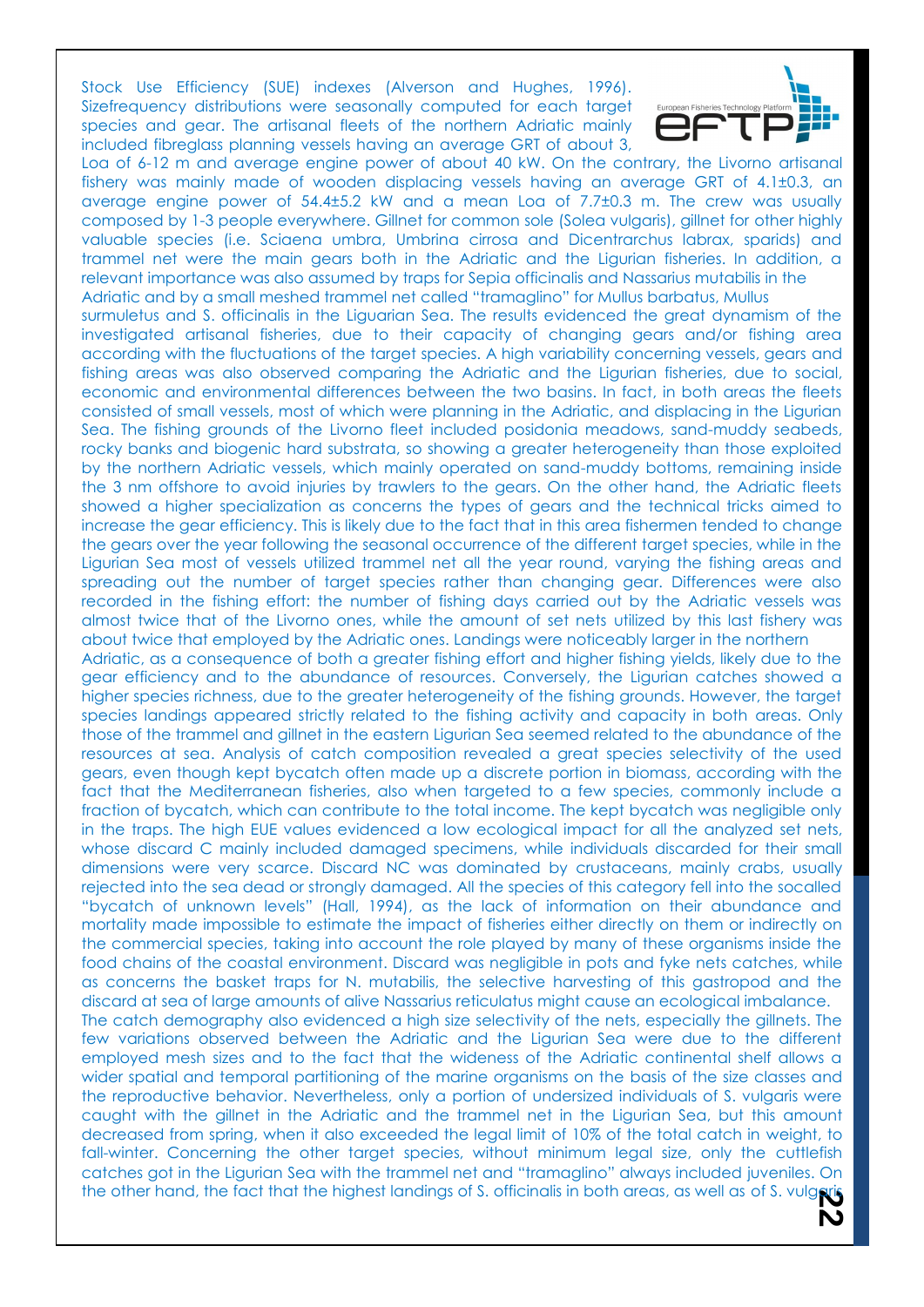and L. mormyrus in the Ligurian Sea, corresponded to the largest spawners occurrence might affect the reproductive capacity of the populations of these species. A greater availability of detailed official landing data and of evaluation studies on the resources exploited by



artisanal fisheries would allow quantifying the impacts of these activities both on adults and juveniles. Moreover, management plans aimed to preserve the resources and their availability in time should also consider the interactions among the artisanal fisheries and other fishing activities (i.e. bottom trawl) in the exploitation of some species, such as the sole, targeted both by gillnetters and rapido trawlers".

### **Type of project: Project focusing discards reduction through management measures**

**Lead by:** Consiglio Nazionale delle Ricerche (CNR) ISMAR Ancona, Italy **Duration:** 1999-2000

**Has it received public funds?** Regional

**Co-funded?** National funds "Italy Italian Ministry for Agricultural, Food and Forestry Policies"

### **42. Biotechnological valorization of marine resources (VALVIOMAR)**

http://www.valbiomar.org/

http://www.interregatlantique.org/iiib/pl/projet/detail\_projet.html?idr=47&id=81

"The VALBIOMAR project seeks to develop an Atlantic network of competences in the domain of maximizing the biotechnological value of living marine resources, and energizing relations among laboratories and SMEs to produce concrete co-operation, and the development of new activities. The principal object of VALBIOMAR rests on the necessity, in the context of the

**Project coordinator's details:**

J.M. PIOT Laboratoire LIENS Université de La Rochelle "jmpiot@univ-lr.fr http://www.univlarochelle. fr/ +33 (0)5 46 45 86 44 Fundación CETMAR C/Eduardo Cabello s/n E-36208 Bouzas-Vigo

rarefaction of certain marine resources, of optimizing the operations of transformation of raw materials and of the generation of co-products (animal and human foods, cosmetics, health products)".

### **Type of project: Valorization of marine products and by-products**

**Lead by:** Université de La Rochelle Public University France **Duration:** (2003/09/01)-(2006/12/30)

### **Has it received public funds?** European

**Co-funded?** European funds managed through European Programmes INTERREG III B "Espacio Atlántico" 2000-2006

### **Partners:**

- Centro Tecnológico del Mar. Fundación CETMAR RTD Public Foundation Spain
- ALICONTROL SME Spain
- Institut français de recherche pour l'exploitation de la mer
- (IFREMER) Public organism or assimilated Francia
- IPIMAR/INRB-National Institute for Fisheries and Sea Research
- University or research center Portugal
- Integrin Advanced Biosystems Ltd SME (holding company) United Kingdom
- Museum National d´Histoire Naturelle Public Center France
- Technopole Quimper-Cornouaille Not for profit organization France
- Universidad de La Laguna Public University Spain
- French Public Universities: Reseau des Universites de l´Ouest Atlantique (RUOA), Université de Bretagne Occidentale, Université de Bretagne Sud, Université de Nantes-ISOMER Public
- University France

## **43. Industry Trials in Area VIA (Confidential)**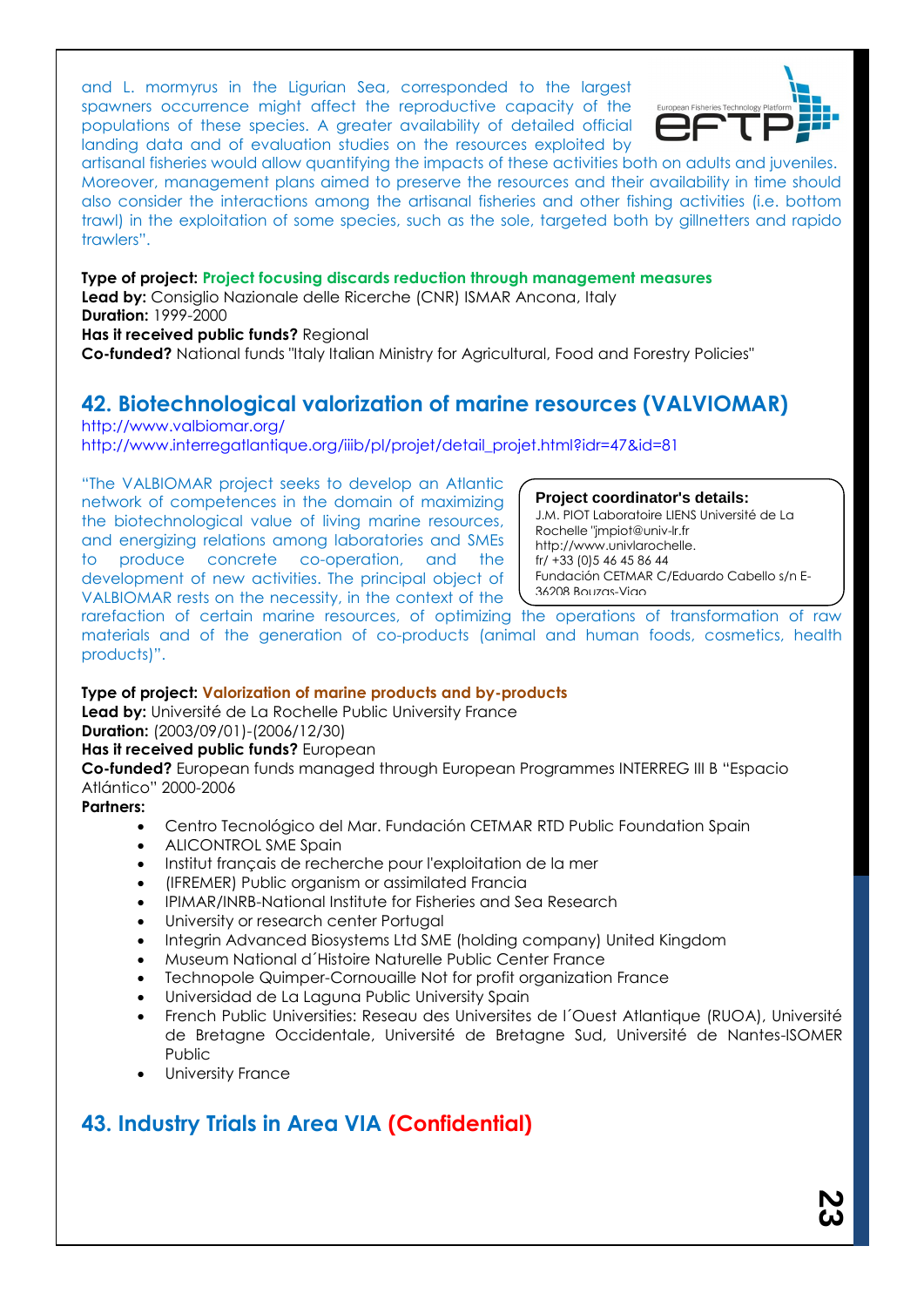

## **44. Development of a flexible selection system for bottom trawling**

**(FLEXIGRID)** http://www.sintef.no/Fiskeri-oghavbruk-AS/Fiskeriteknologi/

"Since their introduction, metal sorting grids (the Sort-X and Sort-V) have been associated with crew safety

**Project coordinator's details:**

Snorre Angell Research Scientist, Fisheries Technology, SINTEF Fisheries and Aquaculture Eduardo.Grimaldo@sintef.no

problems, especially when handling the grid sections during bad weather. During the late 1990s and the beginning of 2000s experimentation with grids made of other materials, such as plastics, nylon, and rubber, was promoted. The systems studied were the plastic Sort-X, the Eurogrid, and the Flexigrid. The intention behind developing these systems was to offer the industry grids that could be more easily handled, were more user friendly, and were cheaper to purchase. The plastic Sort-X was made of HDPE materials and weighed considerably less than the steel version. The Eurogrid was made of massive nylon and was developed primarily for the trawl fishery in the North Sea. Although these grids were design to be more user friendly alternatives to other grids on the market because of their low weight, flexibility, and the possibility of storing them in net drums, none of them was successfully introduced into the fishery. During three years of experimental work, the Flexigrid proved to have a selection capacity similar to that of the Sort-X (Angell, 1999; Angell et al., 2001a; 2001b; 2001c; and 2001d). In addition, this new grid system was lighter, smaller, more flexible, and therefore easier to handle on deck. The Flexigrid system was legalized in the Barents Sea cod fishery in the beginning of 2002".

**Type of project: Project focusing discards reduction through management measures, Selective fishing gears and devices**

**Lead by:** SINTEF Fisheries and Aquaculture, Norway **Duration:** 1999-2001 **Has it received public funds?** National funds **Partners:** Norwegian College of Fishery Science, University of Tromsoe, Norway

Bull Gummi Industry AS, Norway

### **45. Selectivity studies in the Barents Sea bottom trawl gadoid fishery: Gear and methods** www.nfh.uit.no

"This project is a study of the selection gear, sampling methods, and approaches used in selectivity studies of the North-east Arctic bottom trawl gadoid fishery. Better selectivity contributes in general to reduce discards.

#### **Project coordinator's details:**

Manu Sistiaga PhD - Researcher Fisheries technology SINTEF Fisheries and Aquaculture e-mail: manu.sistiaga@sintef.no

Thus, the goals of this research were:

1) To positively contribute to the understanding of the selection processes that occurs in the gear used in this fishery and alternative gears used in other seas.

approach that shows a new and more complete way to conduct trawl selectivity studies by<br>combining sea trials, underwater video observations, and computer simulation". 2) To develop improvements for the sampling methodologies and selectivity estimation approaches used today. The different studies integrated in this project contribute to a better understanding of size selectivity studies in general and in the Barents Sea bottom trawl gadoid fishery in particular. All studies contribute either directly or indirectly to reduce discards levels in the Barents Sea gadoid fishery. The project resulted in five scientific publications. The first four papers are published at "Fisheries Research" while the fifth paper was published at "Canadian Journal of Fisheries and Aquatic Sciences". Papers I and II present studies that add to the knowledge of the properties of the grid + codend gear in force in the area today and that investigate alternative selection gears, such as traditional diamond mesh codends and EWs. Papers III and IV, in turn, contribute to trawl fisheries research in general by investigating the most commonly used sampling techniques and adding improvements to the data analysis processes employed. Finally, Paper V describes a multidisciplinary combining sea trials, underwater video observations, and computer simulation".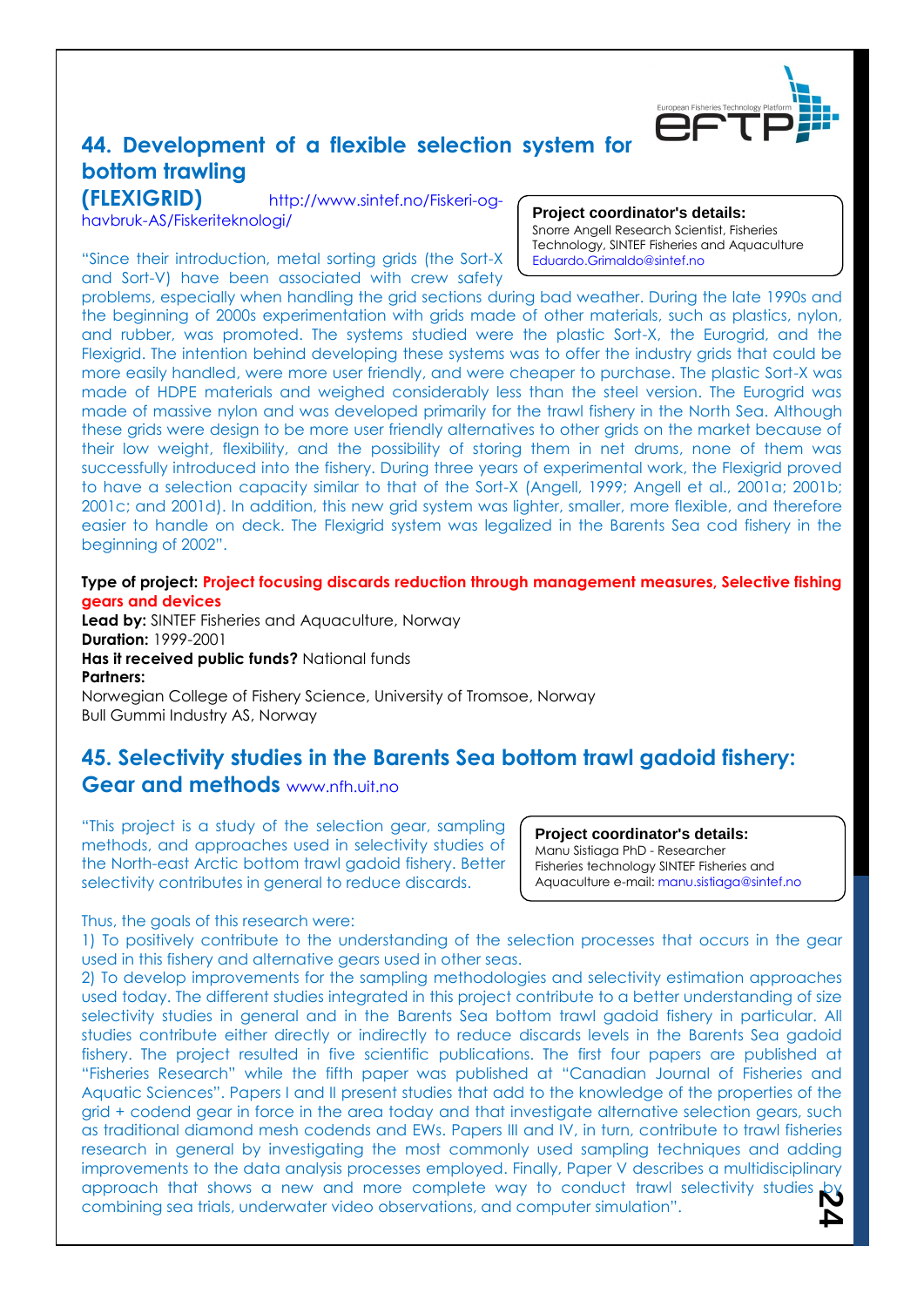#### **Type of project: Selective fishing gears and devices**

**Lead by:** University of Tromsø **Duration:** (2007/03/01) - (2010/03/01) **Has it received public funds?** National funds

### **Partners:** Norwegian College of Fisheries and Aquatic Sciences Tromsø, Norway" DTU Aqua

National Institute for Aquatic Resources Hirtshals, Denmark AZTI Tecnalia Research Institute Basque Country, Spain

### **46. Selection and bycatch in the Northern Cod and shrimp trawl**

### **Fishery** www.uit.no

"This project was divided into two study cases: The northern shrimp fishery and the gadoid bottom trawl fishery. The northern shrimp fishery addressed further development of grid designs and focuses on some factors that may help improve the sorting ability of

### **Project coordinator's details:**

Eduardo Grimaldo Research Scientist Fisheries Technology SINTEF Fisheries and Aquaculture Eduardo.Grimaldo@sintef.no

juvenile fish, especially those of the 0 and I age groups. The gadoid bottom trawl fishery addressed the challenge of developing a more user friendly and less expensive selection system than those based on metal sorting grids that are used exclusively in the gadoid bottom trawl fishery in the Barents Sea. In this regard, the study of escape windows as an alternative to sorting grids is emphasized".

### **Type of project: Selective fishing gears and devices**

**Lead by:** Norwegian College of Fishery Science, University of Tromsø, Norway **Duration:** 2004/01/01 - 2007/31/30 **Has it received public funds?** National **Co-funded?** National funds

### **47. Comparison of loss between different hauling techniques in the offshore longline fishery**

http://www.fiskerifond.no/index.php?current\_page=prosjekter&subpage=archive&detail=1&id=844& gid=1

"Two different hauling technologies were compared to traditional gaffing in the Norwegian fishery for cod, haddock and Greenland halibut to determine if there was potential to reduce loss of fish, and hence reduce unaccounted mortality, in the offshore longline fishery.

#### **Project coordinator's details:**

Roger B. Larsen, Associate Professor, NCFS, University of Tromsoe roger.larsen@uit.no

The project discovered that the new technologies, Moonpool and ALH (automatic line hauler) reduced the loss significantly compared with traditional gaffing".

**Type of project: Selective fishing gears and devices**

**Lead by:** Norwegian College of Fishery Science **Has it received public funds?** National **Duration:** (2008/10/01- 2009/09/01) **Partners:** Norwegian College of Fishery Science

SINTEF Fisheries and Aquaculture

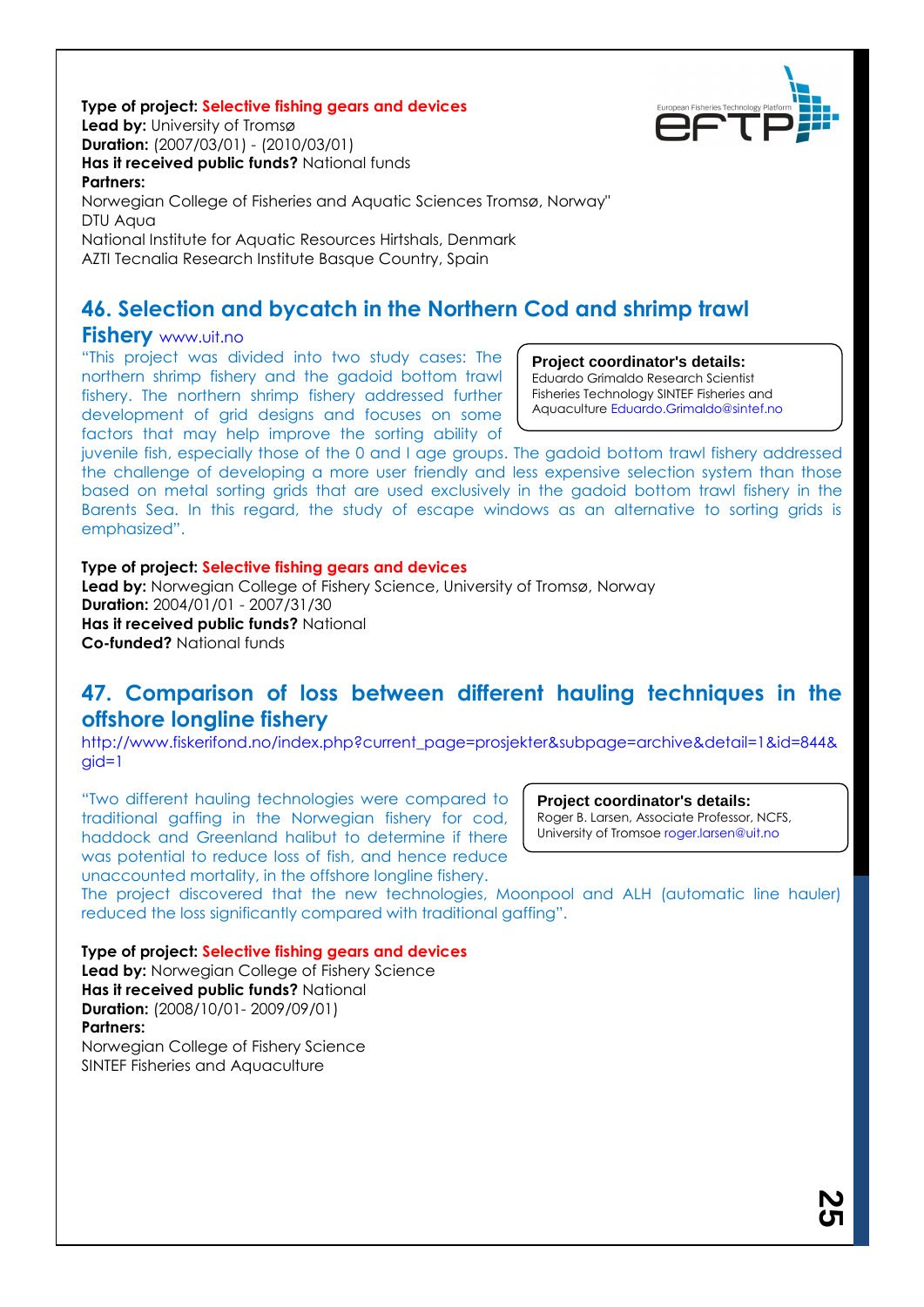## **OTHER DISCARD PROJECTS**



**26**

### **1. Gear selectivity**

### **[Project 50%](http://www.cefas.co.uk/our-science/fisheries-information/marine-fisheries/fishing-gear-technology/project-50.aspx)** [www.cefas.co.uk](http://www.cefas.co.uk/)

Previous approaches to reducing the damaging fishing practice called "discarding" (throwing fish with no market value back into the water) often achieved little or no success. Project 50% used an innovative approach to dealing with this high-profile, long-standing issue by putting collaboration at the heart of its plans.

An innovative partnership between CEFAS scientists and the Devon beam trawler fleet aimed at helping to protect fish stocks, has led to skippers reducing the amount of juvenile fish discarded overboard by an overall 57 percent. There are 11 fact sheets.

Social marketing experts carried out interviews with fishermen in southwest England to clarify the issues, communicate the potential for change, and help guide a new approach to developing discard-reduction techniques.

Devon beam-trawler crews agreed to try to reduce their discards by an ambitious 50%. Working with local net-makers, the fishermen trialled their own new net designs alongside standard trawling configurations. The research was supported by Cefas gear technologists and fishery liaison officers. The side-by-side trials were a resounding success, with average discards reductions of 52%, and the most successful boat achieving a 69% reduction.

Lear: CEFAS Funded: DEFRA (UK)

Partners:

- TRAWLER AGENTS LTD
- SOUTH WEST FISH PRODUCERS ORGANISATION LTD
- SWFPO
- BRIXHAM TRAWLER AGENTS LTD
- INTERFISH LTD PLYMOUTH
- PLYMOUTH TRAWLER AGENTS LIMITED

**[Conservation Credits Scheme](http://assets.wwf.org.uk/downloads/scottish_conservation_credits_scheme.pdf)** - In Scottish waters a whole host of measure were introduced under the Conservation Credits Scheme including a "one-net rule" so that vessels carry only one regulated gear mesh size per trip. Special rules were introduced for twin-rig vessels and single trawl vessels. There have also been selectivity trials covering *Nephrops*, cod and whitefish mixed fisheries.

#### **[Scottish Industry Science Partnership](http://www.scotland.gov.uk/News/Releases/2010/05/20101527)**

In 2011 funding of £243,000 awarded to five projects working to enhance the conservation credentials of Scotland's fishing sector - £50,000 will go towards trials of coverless and low headline trawls aimed at reducing whitefish catches in *Nephrops* fisheries. £14,000 in the Western Isles to look at the effects of mesh size and escape panels on catch composition in the *Nephrops* creel fishery. In 2010 trials to reduce cod by-catches in Shetland mixed demersal whitefish trawl fisheries by putting large meshes (300 and 600mm) in the front portion of a commercial trawl. The results showed that both test gears caught significantly fewer cod, hake, megrim and ling than the control trawl across all length classes and significantly fewer monkfish below 76 and 83cm respectively than the control trawl. The 300mm trawl caught significantly more haddock than the other trawls and catches of saithe greater than 53cm were reduced in both test gears. http://www.frsscotland.gov.uk/FRS.Web/Uploads/Documents/SISP01\_10.pdf

**[Square mesh panels trials](http://www.cefas.co.uk/media/138454/smp-on-twin-or-multi-rig-itt.pdf)** on twin/multi rig working inshore grounds in the northern Thames Estuary to investigate the potential of more selective/environmentally friendly fishing methods to reduce discard rates of fish and benthos in the northern Thames Estuary. **2010/2011**

**[Bristol Channel 100mm cod end trials](http://www.cefas.co.uk/media/138514/bristol-channel-100m-cod-end-trials-itt.pdf)** to understand the effects on landings and discards of moving to a 100 mm mesh cod-end compared with a standard 80mm cod end. **2010/2011**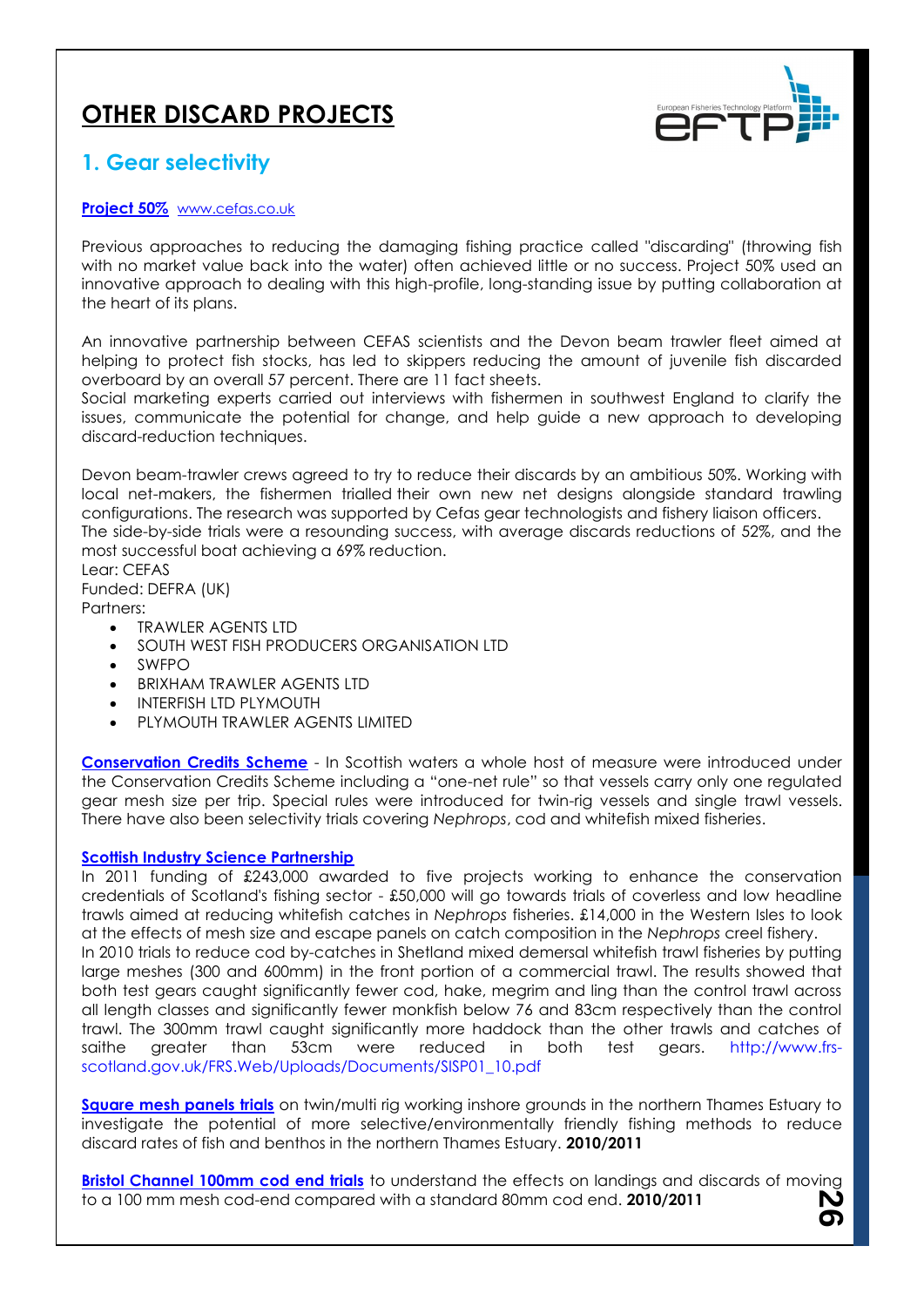**[Cornwall red mullet](http://www.cefas.co.uk/media/138544/red-mullet-gill-net-fishery-discard-reduction-itt.pdf)** gill net fishery discard reduction trialling a range of nets. **2010/2011**



**[Modified commercial trawl.](http://www.cefas.co.uk/media/138574/modified-commercial-trawl-survey-itt.pdf)** Survey to know more about the behavior of cod and other fish as they enter the net. **2010/2011**

**[North Sea 'Eliminator' Type Gear Trials](http://www.cefas.co.uk/media/135592/mf032finalreportversionforwebsite.pdf).** To provide new information on comparative catch profiles of the 'eliminator' trawl to those from a conventional trawl fitted with belly cod-escape panels. This modification has been demonstrated to reduce the catches of cod by over 55% in a mixed North Sea demersal whitefish fishery. **2010/2011**

**[South Wales Bass Square Mesh Panels.](http://www.cefas.co.uk/media/137283/fsp_bass_09_report.final.pdf)** To reduce catches of undersized bass through the use of square mesh panels. A lower percentage of undersized bass were caught, the percentage of undersized bass was 11% of the total bass catch when using the experimental trawl and 30% when using the control trawl; the number of discards of other species caught per hour per haul was on average 14% lower when using the square-mesh section; in general, a lower number of fish of 30cm in length and below were caught. **2010/2011**

#### **[Simple trawl modification to reduce cod catches](http://www.cefas.co.uk/media/135592/mf032finalreportversionforwebsite.pdf)**

Design a demersal trawl modification to facilitate cod escapement in order to catch fewer cod and comply with conservation objectives in the North Sea. The trawl reduced catches of cod by over 55% in a mixed North Sea demersal whitefish fishery. **2010/2011**

#### **More generally:**

• Square Mesh Panels: have dramatically reduced unwanted catch of either juveniles or by-catch of haddock and whiting.

• Benthic Release Panels: provide beam trawlers with a means to reduce discards and maintain the quality of their catch.

• Irish Sea Double Panel Project: trials to reduce discards of demersal species in the nephrops fishery using a double square mesh configuration.

• Shrimp veils: permit the escape of small plaice and other species in this necessarily small mesh fishery.

### **2. Regulatory controls**

**[Cod Catch Quota Scheme](http://www.scotland.gov.uk/Topics/marine/Sea-Fisheries/17681/catchquota)** - In 2010, Defra and Marine Scotland introduced a voluntary pilot Cod Catch Quota Scheme (CCQS), where participating vessels must retain on board and land all cod that is caught, regardless of size and marketability. The Defra scheme is to count all fish against quota, regardless of size and marketability. A final combined UK report once the pilot has concluded should look to compare what, if any, difference in approaches can be identified. The Defra scheme is on a far smaller scale but covers different types of vessels and activities, and the comparative data from both trials will be invaluable. Those participating in the Catch Quota Scheme are now operating a fully documented fishery for cod.

Twenty three vessels, six in England and 17 in Scotland took part in a trial where they account for all they catch (including discards) and in return are given increased catch quotas. Participating vessels have agreed to make use of closed circuit television cameras (CCTV), as part of a network of sensors, that record all fishing and processing activities, on board the vessels. In return they get an additional 5% of the EU share of the cod TAC.

Interim reports in September showed all six participants of the English trial have demonstrated evidence of behavior change to avoid capturing small cod and discarding of cod has been low (currently 4 vessels have been fully analyzed, with discard rates of <1%, 1%, 7%, <1%). The recorded crew data, observer data and REM data show good correlations and Cefas project workers support the view that the scheme is reducing discards and encouraging more selective fishing practices. In Scotland initial signs from the trials suggest this scheme provides a clear and strong economic driver which brings about behavioral changes (spatial, selectivity, diversification) in fishermen. They are clearly incentivized to fish in a way that optimizes their catch. However only a small number of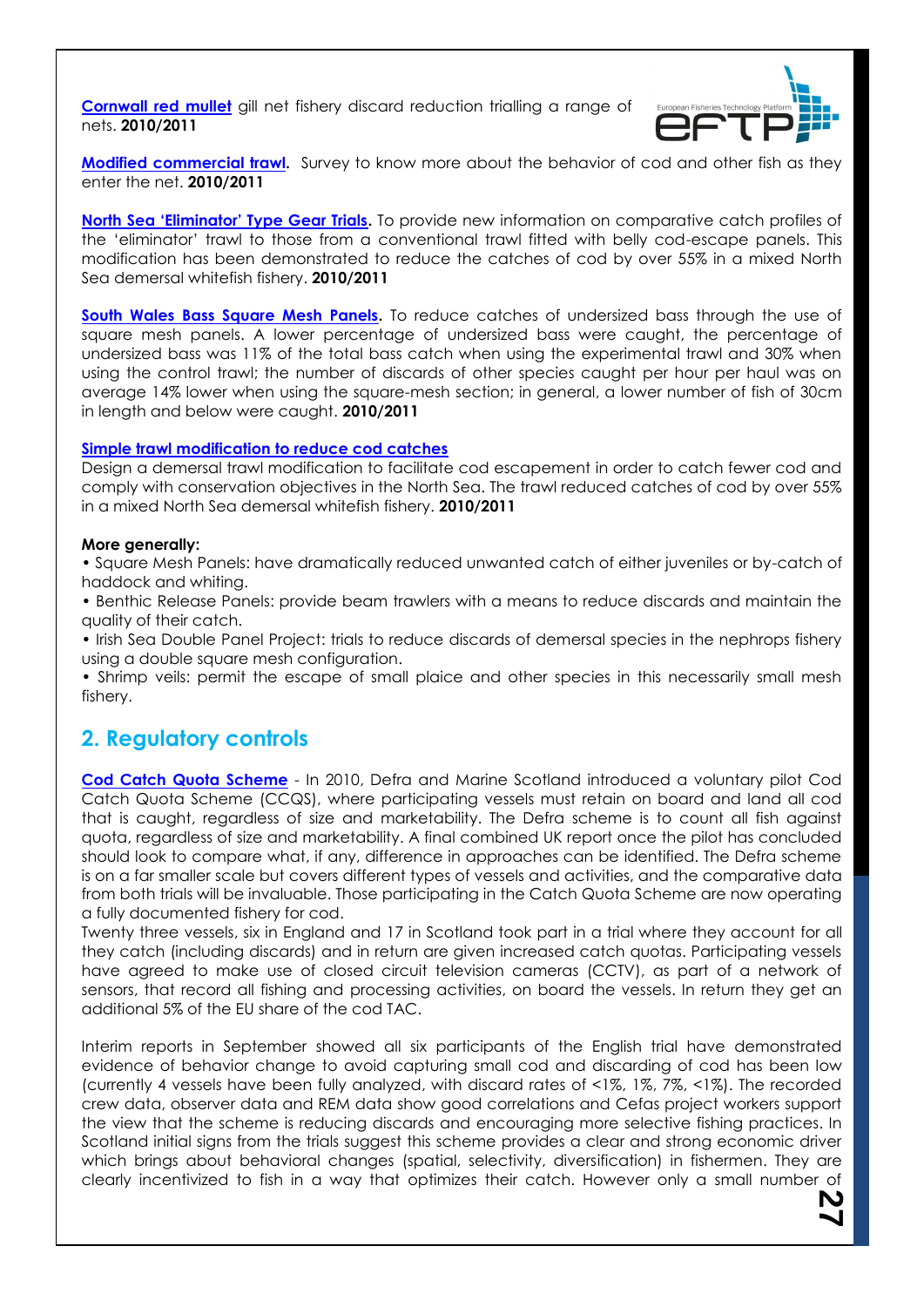candidate stocks would be suitable for catch quota management in the North Sea. These are: cod, haddock, whiting and plaice, which make up a significant proportion of all catches.



In 2011 58 Scottish skippers have applied to join the Cod Catch Quota Scheme in Scotland and 26 have been approved. Defra opened applications on 21 January for fishermen in England who want to join the North Sea Cod Catch Quota Scheme and to take part in a new Catch Quota Scheme for Channel sole. Closing date was 21 February 2011. Last year the amount of additional quota set aside to run the scheme amounted to 5%, this year it will be 12%; vessels are limited to 30% additional cod quota. There will also be a trial in the South west sole fishery. In 2011 the trial is due to run from March to December.

## **3. Managing fishing effort**

**[North Sea](http://www.defra.gov.uk/foodfarm/fisheries/documents/fisheries/ukrespcodrec.pdf)** - A Voluntary Real Time Closure (RTC) Scheme has been implemented throughout the cod recovery zone since early 2008. Initially this was to protect spawning cod but was later expanded to cover all cod. When a high abundance of cod is identified a limited area is closed for a fixed period of 21 days after which the area will automatically re-open. Designed to reduce mortality on concentrations of cod using data from catches and tracking information from vessels, enabled an estimated reduction of 10% in cod mortality during 2009

**[RTC](http://www.scotland.gov.uk/Topics/marine/Sea-Fisheries/Regulation)** - In Scottish waters there are a maximum of nine RTCs in place at any one time. There are also seasonal closures. Localized RTCs provide necessary protection for local aggregations of fish.

**Individual Vessel Cod Avoidance Plans** (formal and informal) – to test the efficacy of cod avoidance plans in ensuring that vessels operate to restrict catches of cod to their quota allocations, through spatial, temporal and gear adaptations. Skippers use their own knowledge and experience to avoid cod whilst fishing for other species and while stocks rebuild.

**Trevose Box Closure** – an area of 3600 square miles off Padstow which closes each season to protect the spawning of fish such as dover sole and whiting. This agreement was secured by Cornish fishermen working closely with their European counterparts provides protection for aggregations of spawning cod where and when they would be vulnerable and discards more likely.

### **4. Marketing**

**New markets** – The food service sector is actively working towards bringing underutilized species to the market. Chefs have an important role to play in creating new dining experiences using species such as dab, flounder, grey mullet, pouting, gurnard and cuttlefish.

**[Red gurnard](http://www.seafoodtraining.org/celebrating_sustainable_seafood_at_billingsgate_school.htm)** – This under-utilized species won the Billingsgate School Sustainable Fish and Shellfish Award in 2008. This annual event aims to raise awareness of the diversity of responsibly sourced seafood that is available.

**[Government initiatives](http://www.seafish.org/media/393246/defra_fishingforthemarket_201010.pdf)** – Defra, under its 'Fishing for the market' project, is working with industry to influence the market, remove barriers and create new incentives to improve sustainability for edible, under-utilized species.

**[South Wales Bass Square Mesh Panels](http://www.cefas.co.uk/media/137283/fsp_bass_09_report.final.pdf)** - The percentage of undersized bass was 11% of the total bass catch when using the experimental trawl and 30% when using the control trawl. The number of discards of other species caught per hour per haul was on average 14% lower when using the square-mesh section.

**Marifish.** Strengthening the links between European marine fisheries science and fisheries management funded by the ERA-NET Scheme of the EU FP6 (2006-2011.)

**[AMDES](http://www.ba.ieo.es/es/investigacion/grupos-de-investigacion/ibdes/proyectos/441-amdes)**: Estimation and Reduction of the Atlantic and Mediterranean discards.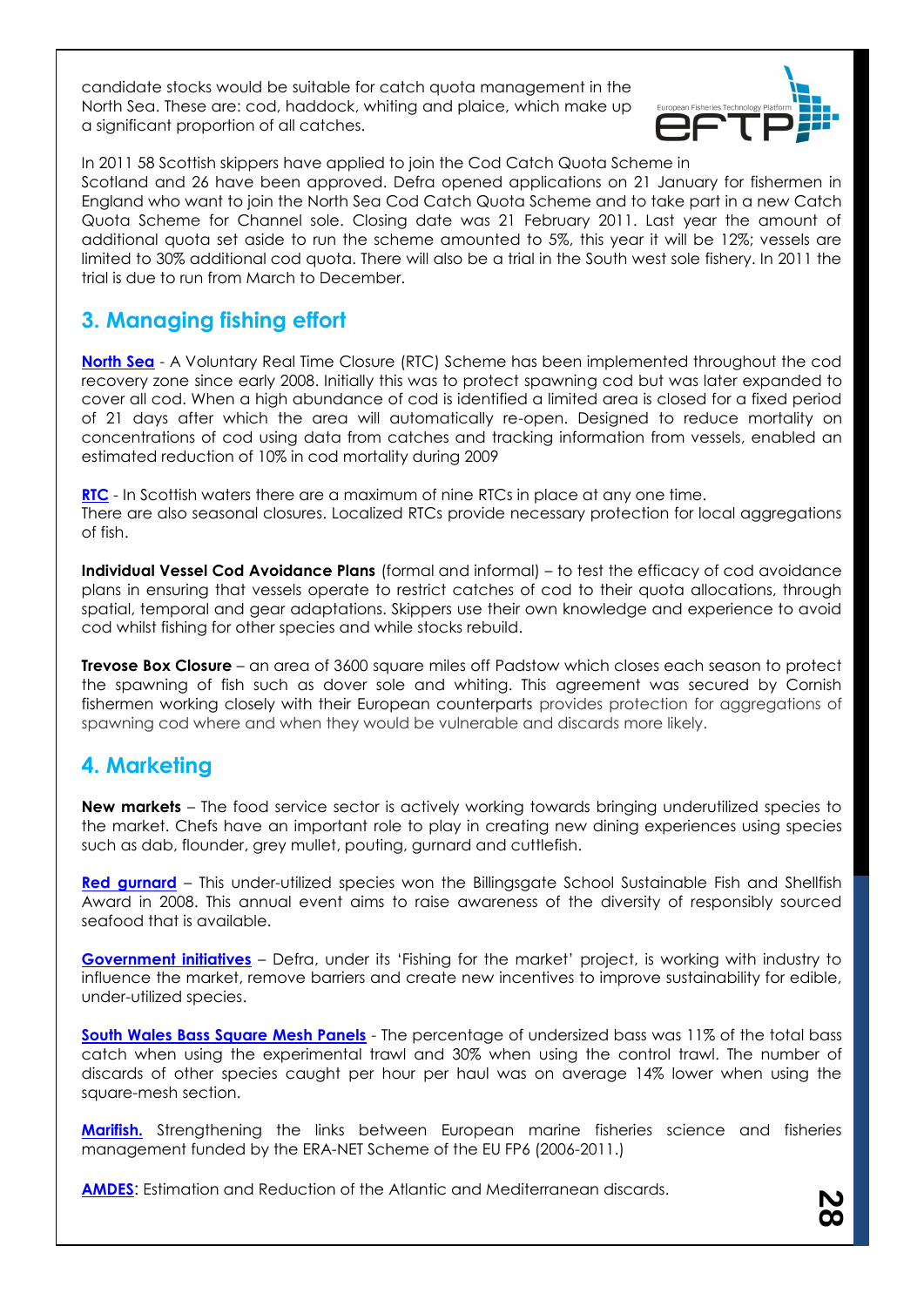### Objetives:



- Estimation and Analysis of discards by ICES fleet by metier and quarter, within the PNdB.
- New models estimates. ICES and the Mediterranean.
- Monitoring and advances in knowledge for the reduction of discards. ICES, Mediterranean.
- Control observers.
- Improving the sector relationship.

• Monitoring of bycatch in the Atlantic and Mediterranean devilfish. Marking activities, Survival, Species identification. And recovery of new technical measures on the Rays in the ICES area.

**Funded:** Spanish National grants. Plan Nacional

**Duration:** 1th January 2010 – 31 December 2012

**Lead:** IEO C.O. Vigo

### **Participants:**

- C.O. Baleares
- C.O. Murcia
- C.O. Málaga

## **SOCIOECONOMIC IMPACT OF THE DISCARDS PROJECTS**

**2. Have you assessed the socioeconomic impact of the measures that have to be implemented to reduce discards? If yes, can you inform about them?**

**No,**

- **1. ROXOCANVAL**
- **2. DATA COLLECTION FRAMEWORK (DCF) - DISCARD MONITORING**
- **3. FISH BEHAVIOUR IN RELATION TO TOWED FISHING GEARS**
- **4. ESTIMATION AND REDUCTION OF DISCARDS IN THE SPANISH ATLANTIC AND MEDITERRANEAN AREAS.**
- **5. MULTI-PURPOSE PLANT FOR THE INTEGRAL USE OF THE GALICIAN FISHING BY-PRODUCTS**
- **6. EVALUATION AND VALORISATION OF BY-PRODUCTS FROM FISHING INDUSTRY.**
- **7. SWEDISH GRID TRIALS IN AREA VIIA**
- **8. PRESPO**

**9. MODELING THE FLOW THROUGH FINE-MESHED PELAGIC TRAWLS**

**10. VIP VDTN**

**11. ESTIMATION OF TRAWL DISCARDS IN THE WESTERN MEDITERRANEAN. EUROPEAN HAKE (MERLUCCIUS MERLUCCIUS) AS A CASE STUDY**

- **12. BIOTECMAR**
- **13. LIFELINES**
- **14. SPERIMENTAZIONE E SVILUPPO DI RETI A STRASCICO CON MAGLIE QUADRE**

**15. ESTIMATION OF TRAWL DISCARDS IN THE WESTERN MEDITERRANEAN. EUROPEAN HAKE (MERLUCCIUS MERLUCCIUS) AS A CASE STUDY**

**16. DISCARDS OF THE WESTERN MEDITERRANEAN TRAWL FLEETS**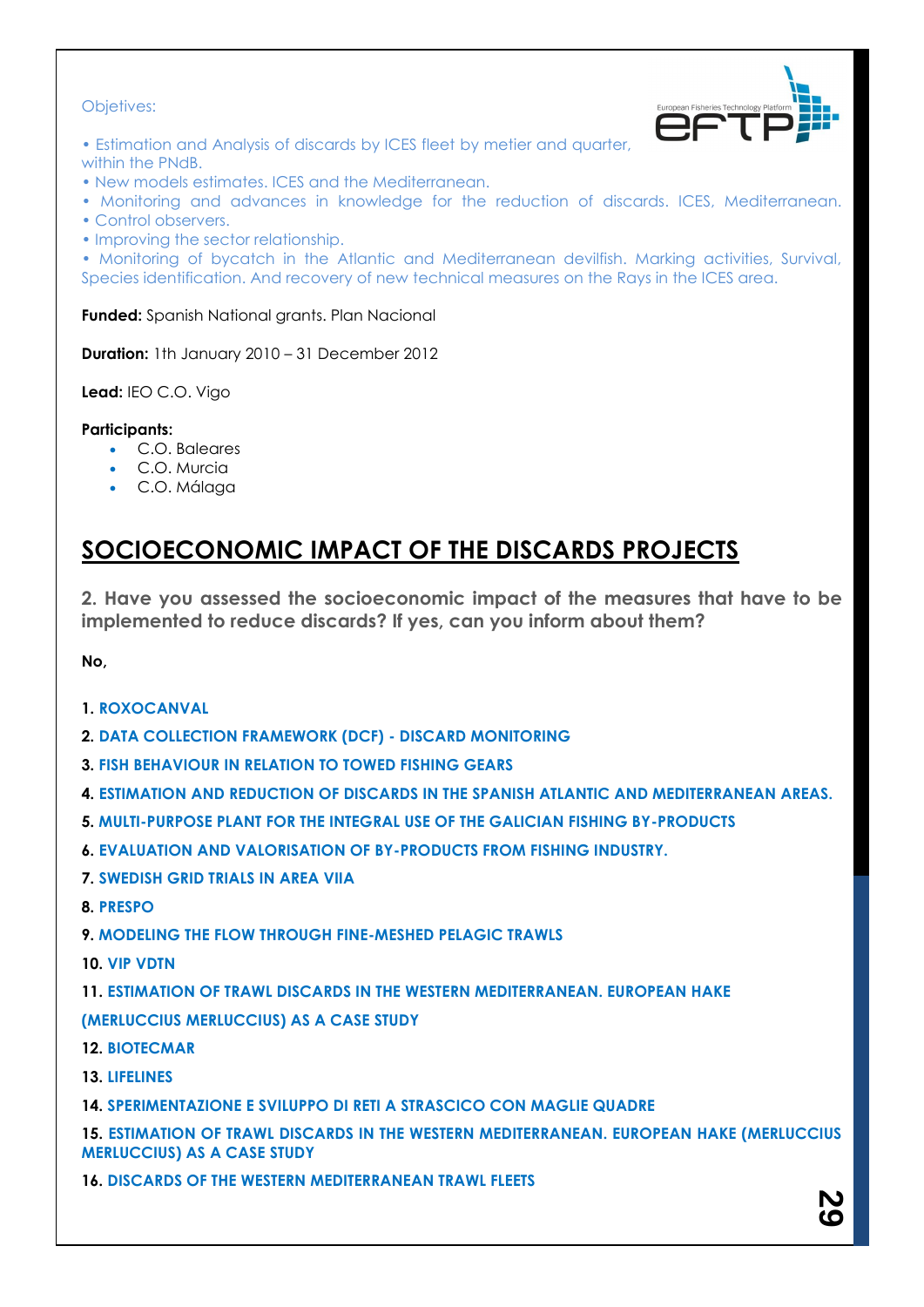### **17. ATTREZZI DELLA PICCOLA PESCA UTILIZZATI IN FUNZIONE DELLA SUCCESSIONE STAGIONALE E DELL'ECOETOLOGIA**



**18. INDUSTRY TRIALS IN AREA VIA**

**19. DEVELOPMENT OF A SELECTION SYSTEM FOR MID-WATER TRAWLING FOR COD**

**20. DEVELOPMENT OF A FLEXIBLE SELECTION SYSTEM FOR BOTTOM TRAWLING (FLEXIGRID)**

**21. MAPPING OF POTENTIAL SOLUTIONS ABOUT THE USE OF BIODEGRADABLE MATERIALS IN FISHING NETS TO REDUCE GHOST FISHING**

**22. SELECTIVITY STUDIES IN THE BARENTS SEA BOTTOM TRAWL GADOID**

**FISHERY: GEAR AND METHODS**

**23. DEVELOPMENT OF A CATCH CONTROL DEVICE FOR MID-WATER TRAWLING**

**24. SHRIMP FISHING USING TRAPS**

**25. SELECTION AND BYCATCH IN THE NORTHERN COD AND SHRIMP TRAWL FISHERY**

**26. SELECTIVITY OF REDFISH (SEBASTES MARINUS) AND GREENLAND HALIBUT (REINHARDTIUS**

**HIPPOGLOSSOIDES) BY MEANS OF FISHSELECT**

**27. COMPARISON OF LOSS BETWEEN DIFFERENT HAULING TECHNIQUES IN THE OFFSHORE LONGLINE FISHERY**

#### **Other answers,**

#### *FAROS*

The aims are both the minimization of discards/by-catch as well as their optimal valorization to recover and to produce valuable chemicals of interest in the food and pharmaceutical industry.

#### *BADMINTON*

Project Objectives:

1. Provide estimates of amounts discarded in selected European fisheries.

2. Develop indicators of total catch, discards, and selectivity on the stock, community and fleet levels.

3. Find out the most important factors that determine discard amounts (including ecological, social and economical, and technical factors).

4. Suggest integrated management approaches to the discard issue.

#### *ASSESSING THE ENVIRONMENTAL AND ECONOMIC IMPACT OF MODIFIED FISHING GEARS.*

A major part of this project will be an economic analysis of the gear options that are available and being developed as part of the Scottish Conservation Credit Scheme to reduce the by-catch and discarding of cod. The economic analysis will consider the change in catch efficiency and composition, plus any other impacts, for example on fuel efficiency or gear costs, and set this against the benefits – reduced by-catch and discards and, for the fishing firm, increased days at sea.

The analysis could provide an estimate, for each gear type, of what the break-even days-at-sea increase would need to be in order to make use of selective gears a viable financial proposition. A particular challenge for the economic analysis will be to estimate a value to place on avoided discards and by-catch.

#### *PSE-REDES*

It includes a specific sub-project on this issue. It is assessed how far bioeconomic models are adapted to introduce changes in selection patterns for different species and how far a general use of new selective fishing gears developed within this project can yield different economic, social and marketing scenarios for the target fisheries addressed.

#### *BE-FAIR*

Analysis of potential markets for the developed prototypes.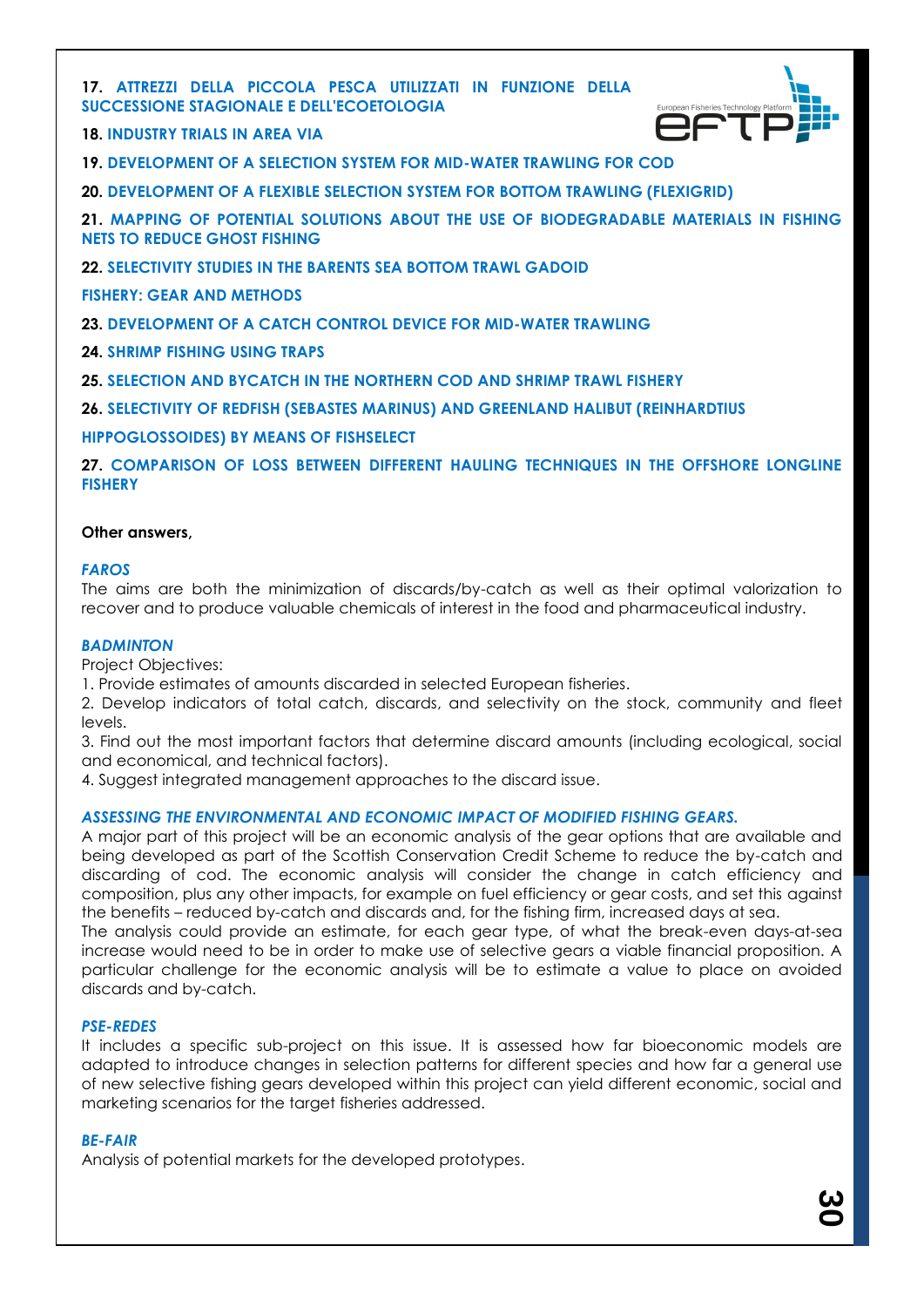#### *PROTEUS-TRANSFORMATION OF NATURAL RESOURCES AND MARINE DEBRIS IN HIGH VALUE PRODUCTS FOR INDUSTRIAL APPLICATIONS*



It was developed a study of the socioeconomic context for that moment in the region Galicia-North Portugal, plus a SWOT analysis for each of the

### defined applications. It was conducted an analysis of possible channels and logistical feasibility.

### *BAKASEL*

It was expected to analyze the socioeconomic impact of measures, but it will not be possible due to economic constrains in fund.

### *VALORPESC*

The measures we propose are not to reduce discards but to valorize them once reducing measures have been taken previously.

#### *VALVIOMAR*

Valorization

### *SEAFISH DISCARD ACTION GROUP*

The DAG is representative of the UK seafood industry. It has helped each sector to understand the perspectives of others and build consensus on issues relating to discarding; it has helped define and promote best practice in discard reduction; it has been instrumental in looking for novel ways of incentivizing the adoption of best practice; it has informed industry and the media of new developments on an international, as well as a national basis; it has provided factual information on discards that is both accessible and understandable and created a discards web page that pulls together key information on measures to reduce discards.

This page includes Seafish publications and news on past and present Seafish projects. It also provides links to published papers and reports, and suggests sources of further information. It also includes the minutes of the DAG meetings.

#### *GESUPES*

Proposal under preparation

#### *ECOFAD*

Yes. The ecological FAD will be more expensive than the traditional one, but as far as the ecological FAD is effective in aggregating tuna, and not catching turtles and sharks, should be used.

### *MADE: MITIGATING ADVERSE IMPACTS OF OPEN OCEAN FISHERIES*

The socioeconomic impact of potential measures derived from the project are still to be assessed

## **Analysis of the EU management**

**3. Have you analyzed the possible consequences in the EU management systems? Should they be adapted? Please give us your opinion about the best management system to reduce discards?**

**No**

**1. VIP VDTN**

**2. DCF**

**3. FISH BEHAVIOUR IN RELATION TO TOWED FISHING GEARS**

**4. ASSESSING THE ENVIRONMENTAL AND ECONOMIC IMPACT OF MODIFIED FISHING GEARS.**

**5. PROTEUS-TRANSFORMATION OF NATURAL RESOURCES AND MARINE DEBRIS IN HIGH VALUE PRODUCTS FOR INDUSTRIAL APPLICATIONS**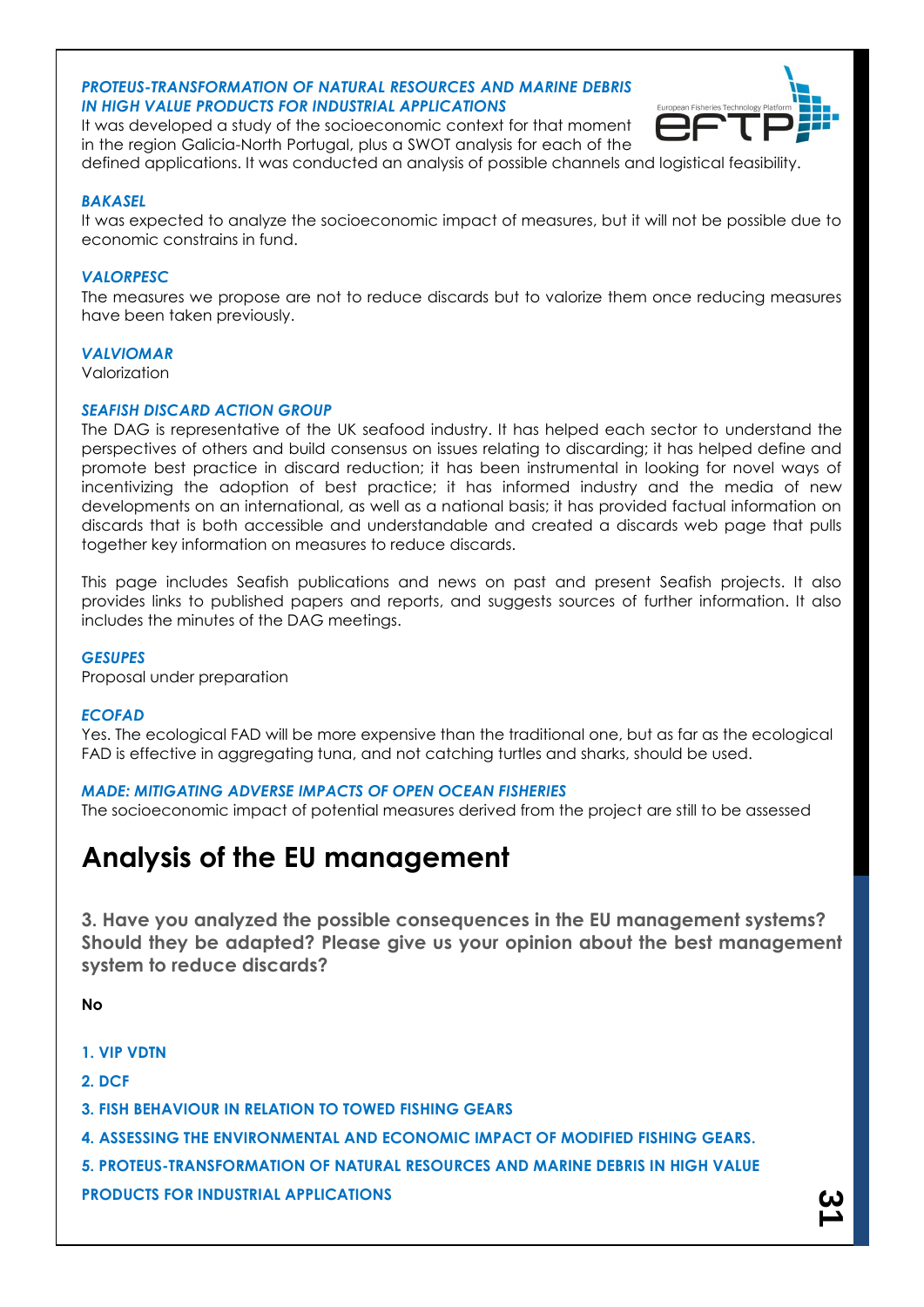**6. SEAFISH DISCARD ACTION GROUP**

**7. ESTIMATION OF TRAWL DISCARDS IN THE WESTERN MEDITERRANEAN. EUROPEAN HAKE**



**(MERLUCCIUS MERLUCCIUS) AS A CASE STUDY**

**8. BIOTECMAR**

**9. SPERIMENTAZIONE E SVILUPPO DI RETI A STRASCICO CON MAGLIE QUADRE**

**10. ESTIMATION OF TRAWL DISCARDS IN THE WESTERN MEDITERRANEAN. EUROPEAN HAKE**

**(MERLUCCIUS MERLUCCIUS) AS A CASE STUDY**

**11. DISCARDS OF THE WESTERN MEDITERRANEAN TRAWL FLEETS**

**12. ATTREZZI DELLA PICCOLA PESCA UTILIZZATI IN FUNZIONE DELLA SUCCESSIONE STAGIONALE E DELL'ECOETOLOGIA**

**13. SEAFISH DISCARD ACTION GROUP**

**14. DEVELOPMENT OF A SELECTION SYSTEM FOR MID-WATER TRAWLING FOR COD**

**15. DEVELOPMENT OF A FLEXIBLE SELECTION SYSTEM FOR BOTTOM TRAWLING (FLEXIGRID)**

**16. MAPPING OF POTENTIAL SOLUTIONS ABOUT THE USE OF BIODEGRADABLE MATERIALS IN FISHING NETS TO REDUCE GHOST FISHING**

**17. SELECTIVITY STUDIES IN THE BARENTS SEA BOTTOM TRAWL GADOID FISHERY: GEAR AND METHODS**

**18. DEVELOPMENT OF A CATCH CONTROL DEVICE FOR MID-WATER TRAWLING**

**19. SHRIMP FISHING USING TRAPS**

**20. SELECTION AND BYCATCH IN THE NORTHERN COD AND SHRIMP TRAWL FISHERY**

**21. SELECTIVITY OF REDFISH (SEBASTES MARINUS) AND GREENLAND HALIBUT (REINHARDTIUS HIPPOGLOSSOIDES) BY MEANS OF FISHSELECT**

#### **Other answers**

#### **FAROS**

The objectives complements the European Commission guidelines oriented to the responsible and sustainable management of the European fishing activity, especially in what refers to " the reduction of unwanted by-catches and progressive elimination of discards" and "making the best possible use of the captured resources avoiding its waste" (EC communication on the reform of the CFP). In this way, the project objective aims to contribute to the minimization of the adverse ecological and environmental impact of fishing activities, by helping fleets comply with the so-called "no-discard" or "zero-waste" production aboard, in agreement with the common fisheries policy (to promote a responsible and sustainable management of fisheries).

#### **BADMINTON**

Project Objectives:

1. Provide estimates of amounts discarded in selected European fisheries

2. Develop indicators of total catch, discards, and selectivity on the stock, community and fleet levels

3. Find out the most important factors that determine discard amounts (including ecological, social and economical, and technical factors)

4. Suggest integrated management approaches to the discard issue.

#### **ESTIMATION AND REDUCTION OF DISCARDS IN THE SPANISH ATLANTIC AND MEDITERRANEAN AREAS**

With the new European Union policy, which is expected to adopt in 2012, with effect from 2013 on reducing unwanted catches and discards reduction, it is necessary to know the fleet and species that would be affected by the new regulations and provide information to the extractive sector about a better knowledge of their unwanted catches.

**PSE-REDES**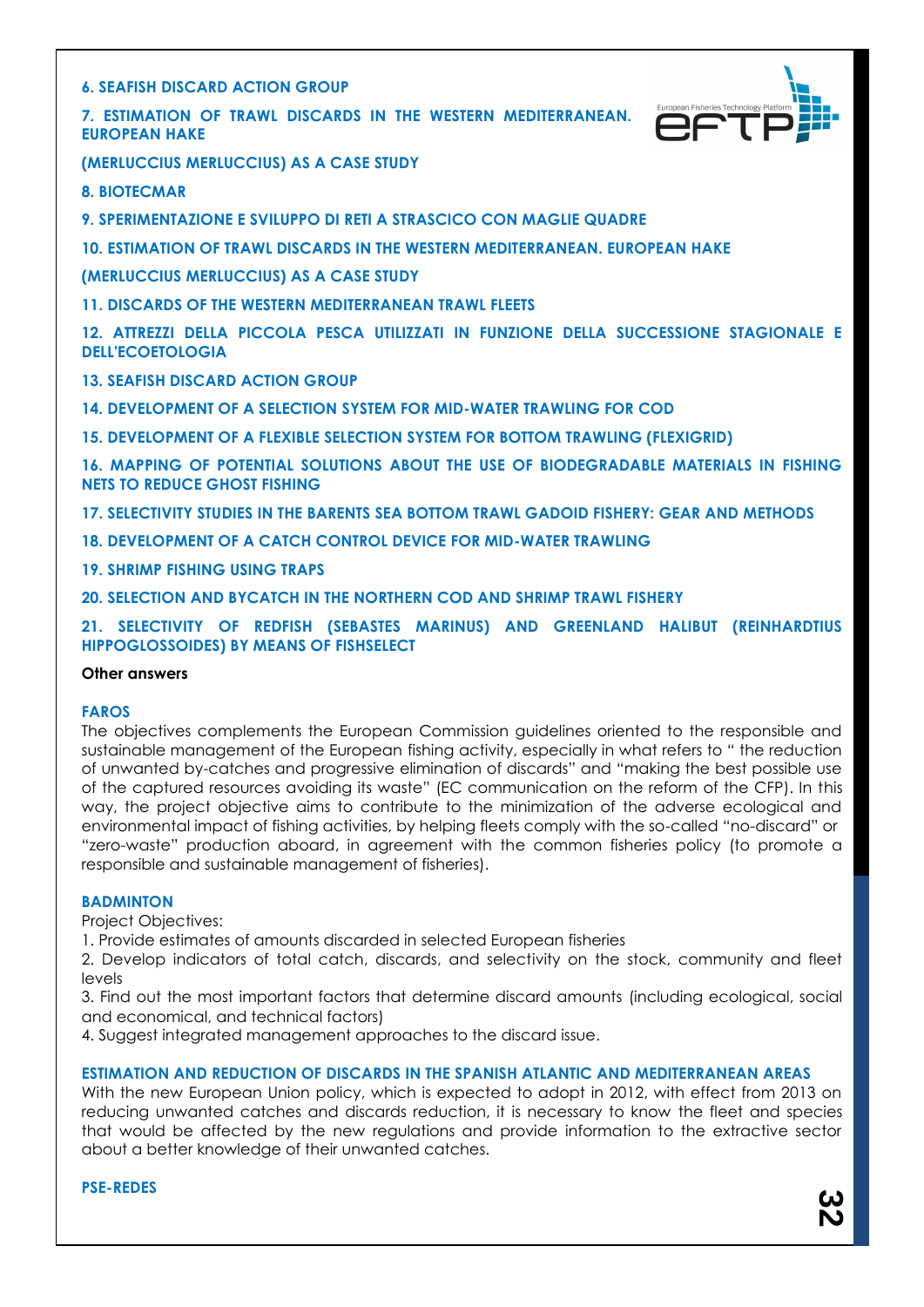There is no single global solution. Each issue must be analyzed case by case, adopting the solutions on a case by case basis, trying to focus on homogeneous units and involving all stakeholders throughout the process. There are a lot of factors influencing fishing discards and to



reduce them this factors should be analyzed in homogeneous units so have effective conclusions on how to tackle the problem in each case.

#### **BAKASEL**

In my opinion the best management system to reduce discard is to improve in gear selectivity or to investigate in more efficient gears related with discards. Another measures like area closures, can move fishing effort to another area were impact is higher.

#### **PRESPO**

#### Yes we have analyzed that.

In our artisanal fisheries the discards can be reduced improving gear selectivity and changing some operational characteristics of the activity like soak time. In our analysis the main factors affecting discards will be identified, this will allow if appropriate to take measures to reduce discards.

### **VALORPESC**

If we want to have a sustainable fishing activity in the future, the actual management systems must be modified in order to avoid the marine resources depletion. Technical and innovative measures must be taken in order to improve the selectivity of the fishing gear. Once discards have been reduced, what remains should be valorized, as a source of protein that it is.

#### **LIFELINES**

The demand for longline caught fish is on the rise among consumers in most developed markets. Governments, NGOs and regulatory bodies alike are at the same time seeking to align the efforts of the fishing industry with the political objectives of sustainable fishing practices.

#### **MADE**

Best management system to reduce discard: Although the project is still ongoing one of the most promising ways of reducing discards/bycatch are technical innovation in terms of fishing activity procedures and fishing technology.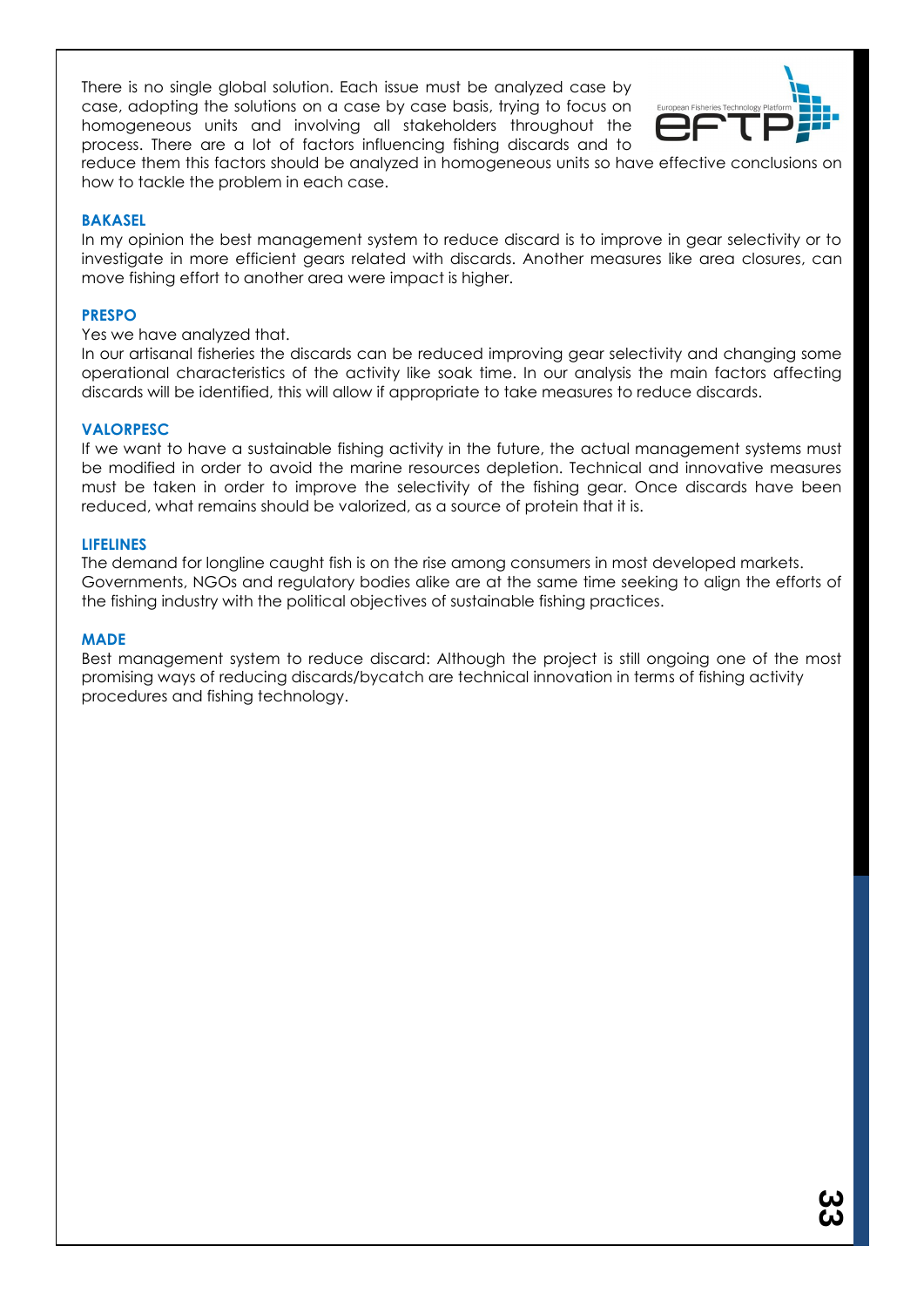

# **Statistic Analysis of the projects under study**



*Fig 1. Graphic of project duration*



*Fig 2. Thematic classification of projects*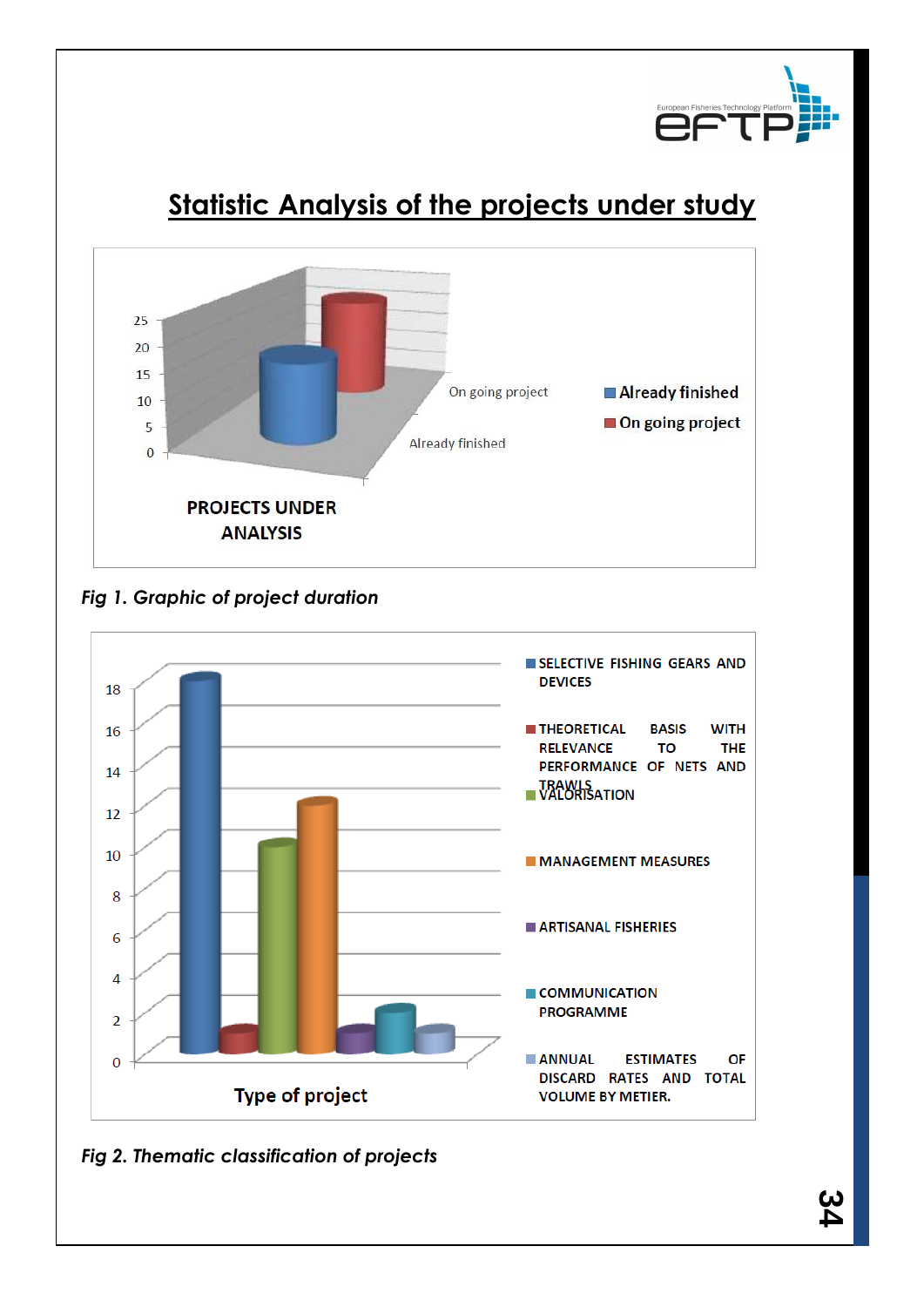

### *Fig 3. Geographical scope of the studied projects*



*Fig 4: Entity leader of the projects under study.*